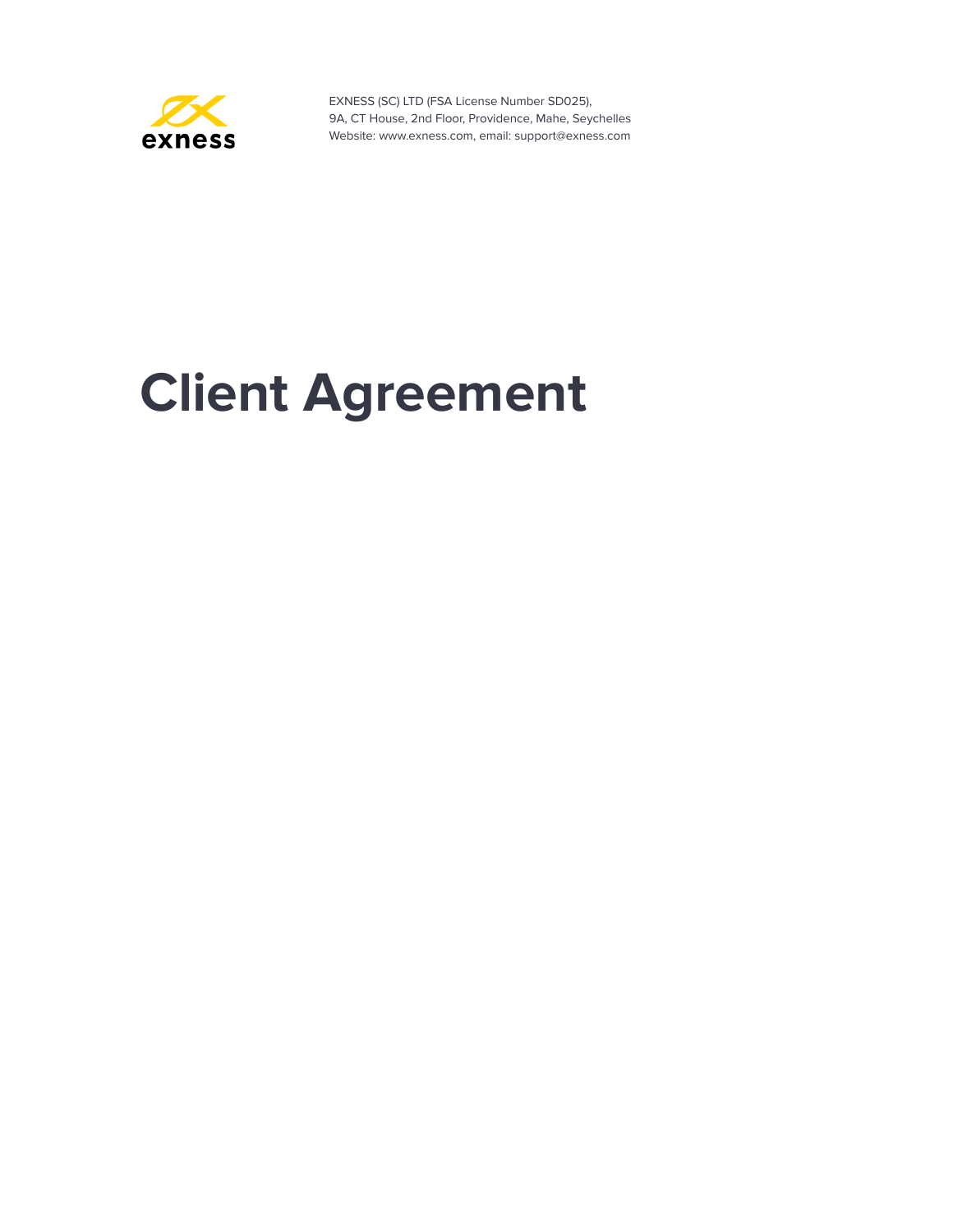

#### Part A: General Terms And [Conditions](#page-3-0)

- 1. [Introduction](#page-3-1)
- 2. [Interpretation](#page-3-2) of Terms
- 3. Client [Acceptance](#page-11-0) and Due Diligence
- 4. [Services](#page-11-1)
- 5. Advice and Provision of [Information](#page-12-0)
- 6. Costs and [Taxes](#page-13-0)
- 7. [Communications](#page-14-0) and Written Notices
- 8. [Confidentiality,](#page-15-0) Personal Data, Records
- 9. [Amendments](#page-17-0)
- 10. [Termination](#page-17-1)
- 11. [Default](#page-19-0)
- 12. Force [Majeure](#page-20-0)
- 13. [Limitations](#page-22-0) of Liability and Indemnity
- 14. [Representations](#page-23-0) and Warranties
- 15. Client [Acknowledgements](#page-24-0) of Risk and Consents
- 16. Applicable and Governing Law and Applicable [Regulations](#page-25-0)
- 17. [Severability](#page-26-0)
- 18. [Non-Exercise](#page-26-1) of Rights
- 19. [Assignment](#page-26-2)
- 20. [Language](#page-26-3)
- 21. [Introducer](#page-27-0)
- 22. [Identification](#page-27-1)
- 23. Currency [Conversions](#page-27-2)
- 24. [Miscellaneous](#page-28-0)

#### **Part B: Client Money And Client [Account](#page-29-0)**

- 1. Client [Money](#page-29-1)
- 2. [Lien](#page-29-2)
- 3. [Netting](#page-30-0) and Set-Off
- 4. Client [Account](#page-30-1)
- 5. [Temporary](#page-30-2) Block of the Client Account
- 6. Inactive and Dormant Client [Accounts](#page-32-0)
- 7. Deposits and [Withdrawals](#page-32-1) to/from the Client Account
- Part C: The Trading [Platform](#page-36-0)
	- 1. [Technical](#page-36-1) Issues
	- 2. [Prohibited](#page-36-2) Actions on the Trading Platform
	- 3. Safety of [Access](#page-37-0) Data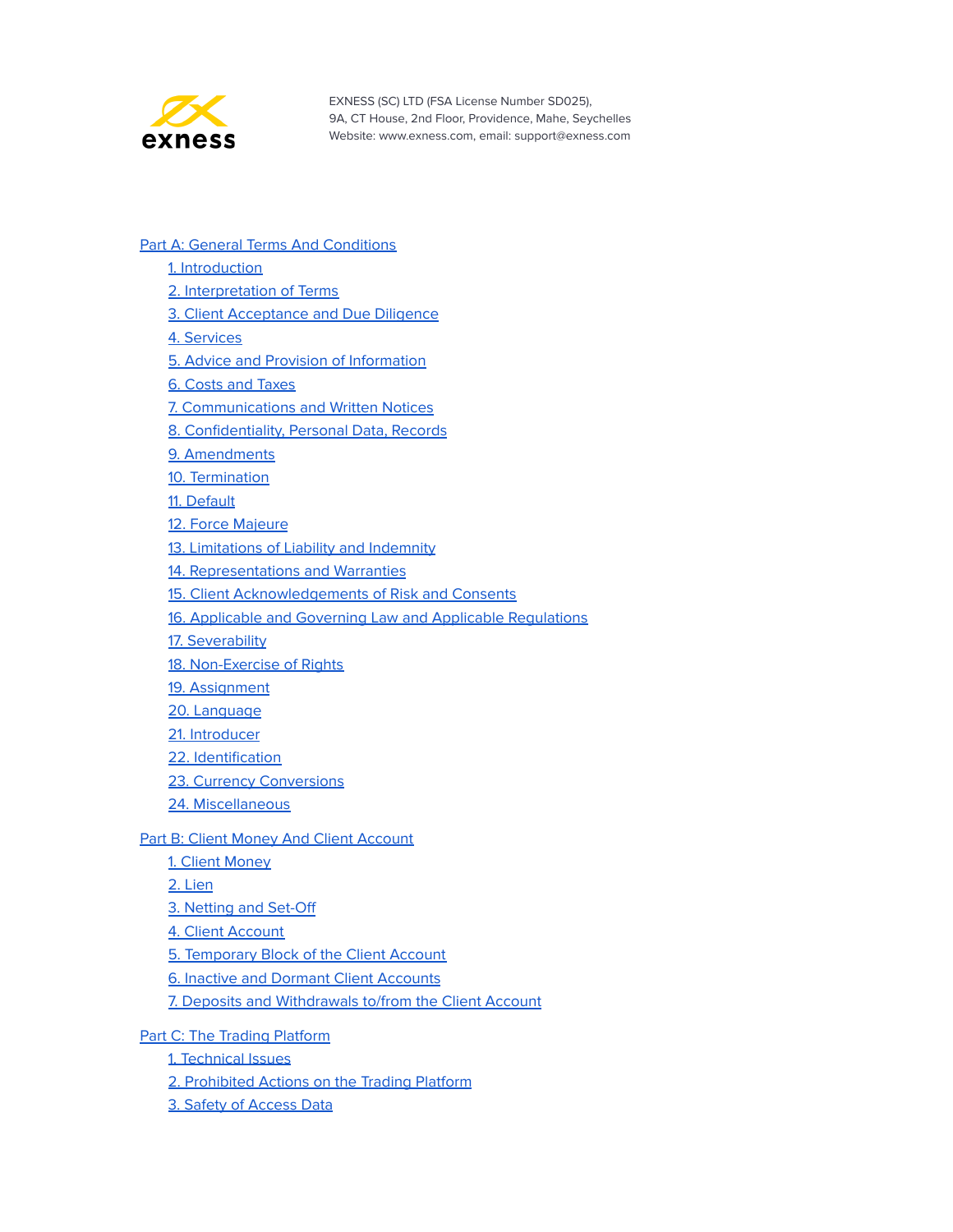

#### 4. [Intellectual](#page-38-0) Property

#### Part D: [Trading](#page-39-0) Terms

1. [Execution](#page-39-1)

2. Decline of Client's Orders, Requests and [Instructions](#page-39-2)

3. Margin [Requirements](#page-40-0)

4. Trailing Stop, Expert [Advisor](#page-41-0) and Stop Loss Orders

5. Trade [Confirmations](#page-42-0) and Reporting

#### Part E: CFD [Trading](#page-43-0) Terms

1. CFD Order [Execution](#page-43-1)

2. [Quotes](#page-43-2)

3. [Leverage](#page-44-0)

4. [Financing](#page-44-1) Charges

5. Swaps and Swap Free [Accounts](#page-44-2)

6. [Lots](#page-45-0)

7. Other [Terms](#page-46-0)

PART F: Social [Trading](#page-47-0)

1. [Introduction](#page-47-1)

2. [Investor](#page-47-2)

3. Strategy [Provider](#page-48-0)

4. Social Trading [Acknowledgement](#page-50-0) of Risk and Consents

PART G: Portfolio [Management](#page-51-0)

1. [Introduction](#page-51-1)

2. Portfolio [Manager](#page-51-2)

3. PM [Investor](#page-55-0)

4. [Allocation](#page-57-0) type

5. Portfolio Management [Acknowledgement](#page-58-0) of Risk and Consents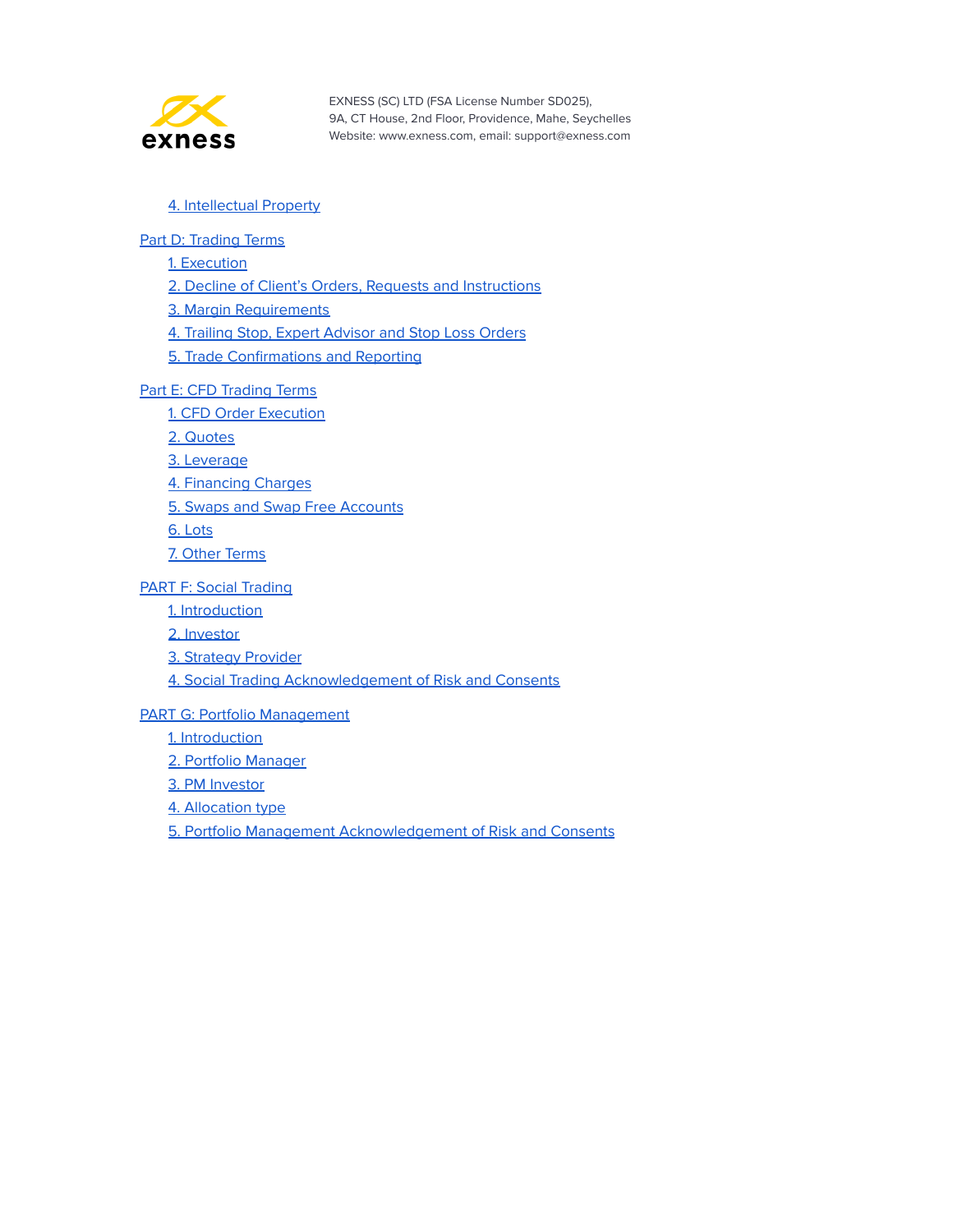

# <span id="page-3-0"></span>**Part A: General Terms And Conditions**

#### <span id="page-3-1"></span>**1. Introduction**

**1.1** The Agreement is entered by and between Exness (SC) Ltd ("the Company") on the one part and the Client (which may be a legal entity or a natural person) who has completed the Account Opening Application Form (hereinafter called the "Client") on the other part.

**1.2** The Company is authorised by the Financial Services Authority of Seychelles with Securities Dealer's License Number SD025.

**1.3** This Client Agreement with the following documents found on the Company's website (namely "General Business Terms", "Partnership Agreement", "Risk Disclosure and Warnings Notice", "Complaints Procedure for Clients" and "Bonus Terms and Conditions"), as amended from time to time, (together the "Agreement"), as well as any other documentation that may be communicated applicable to a Client as a result of his participation in any of the Company's campaigns and/or loyalty programs, set out the terms upon which the Company will offer Services hereunder to the Client and shall govern all CFD activity of the Client with the Company during the course of the Agreement.

**1.4** The Agreement overrides any other agreements, arrangements, express or implied statements made by the Company or any Introducer(s).

## <span id="page-3-2"></span>**2. Interpretation of Terms**

**2.1** In this document (Client Agreement):

**"Access Data"** shall mean the login and password of the Client, which are required so as to place Orders in CFDs with the Company on the Trading Platform, and any other secret investor passwords, phone passwords or similar, used to access the Personal Area so as to perform non-trading operations.

**"Account Opening Application Form"** shall mean the application form/questionnaire completed by the Client, on-line on the Company's Website and/or mobile application(s) and/or in hard copy, in order to apply for the Company's Services under the Agreement and a Client Account, via which form/questionnaire the Company will obtain amongst other things information for the Client's identification and due diligence, financial profile and appropriateness in accordance with the Applicable Regulations.

**"Affiliate"** shall mean in relation to the Company, any entity which directly or indirectly controls or is controlled by the Company, or any entity that is directly or indirectly under common control with the Company; and "control" means the power to direct or the presence of ground to manage the affairs of the Company or entity.

**"Agreement"** shall mean this document (Client Agreement) and various documents found on the Company's website, namely "General Business Terms", "Partnership Agreement", "Risk Disclosure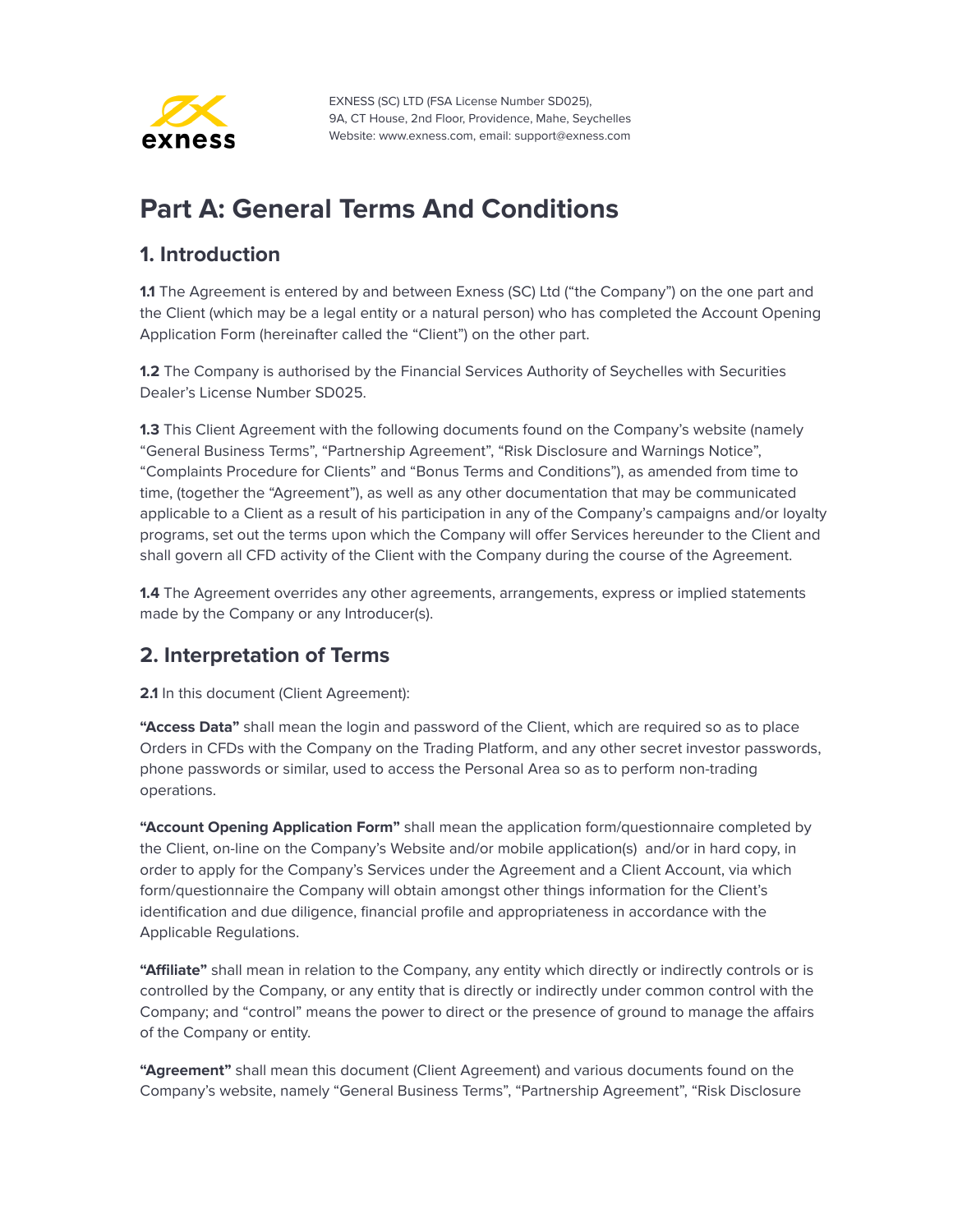

and Warnings Notice", "Bonus Terms and Conditions", "Complaints Procedure for Clients", as amended from time to time and any subsequent Appendices added thereto.

**"Applicable Regulations"** shall mean (a) rules of a relevant regulatory authority having powers over the Company; (b) the rules of a relevant Underlying Market; and (c) all other applicable laws, rules and regulations of Seychelles and/or of another jurisdiction.

**"Ask"** shall mean the higher price in a Quote at which the price the Client may buy.

**"Balance"** shall mean the total financial result in the Client Account after the last Completed Transaction and depositing/withdrawal operation at any period of time.

**"Base Currency"** shall mean the first currency in the Currency Pair against which the Client buys or sells the Quote Currency.

**"Bid"** shall mean the lower price in a Quote at which the Client may sell.

**"Billing Period"** shall mean: a) the period commencing on the date of the creation of a Fund and ending at the last Friday of the same calendar month at 23:59:59 UTC+0 or b) Each subsequent period which succeeds the last Friday of each calendar month at 23:59:59 UTC+0 or c) any other period mentioned on the Website and/or any relevant mobile application/s or in other way will be directly communicated by Company to the relevant Clients.

**"Business Day"** shall mean any day other than a Saturday or a Sunday, or the 25th of December, or the 1st of January or any other international holidays to be announced on the Company's Website.

**"Client Account"** shall mean the unique personalised account of the Client consisting of all Completed Transactions, Open Positions and Orders in the Trading Platform, the balance of the Client money and deposit/withdrawal transactions of the Client money.

**"Client Terminal"** shall mean the MetaTrader program version 4 or 5, or other platform trading facilities including (but not limited to) web and mobile, which are used by the Client in order to obtain information on Underlying Markets in real-time, make Transactions, place or delete Orders, as well as to receive notices from the Company and keep record of Transactions.

**"Closed Position"** shall mean the opposite of an Open Position.

**"Completed Transaction"** shall mean two counter deals of the same size and instrument (opening a position and closing a position): i.e buy then sell and vice versa in CFD trading.

**"Contract for Differences"** ("CFD") shall mean a contract between two parties, typically described as "buyer" and "seller", stipulating that the buyer will pay to the seller the difference between the current value of the price of an Underlying Asset and its value at contract time (if the difference is negative, then the seller pays instead to the buyer). A CFD is a Financial Instrument.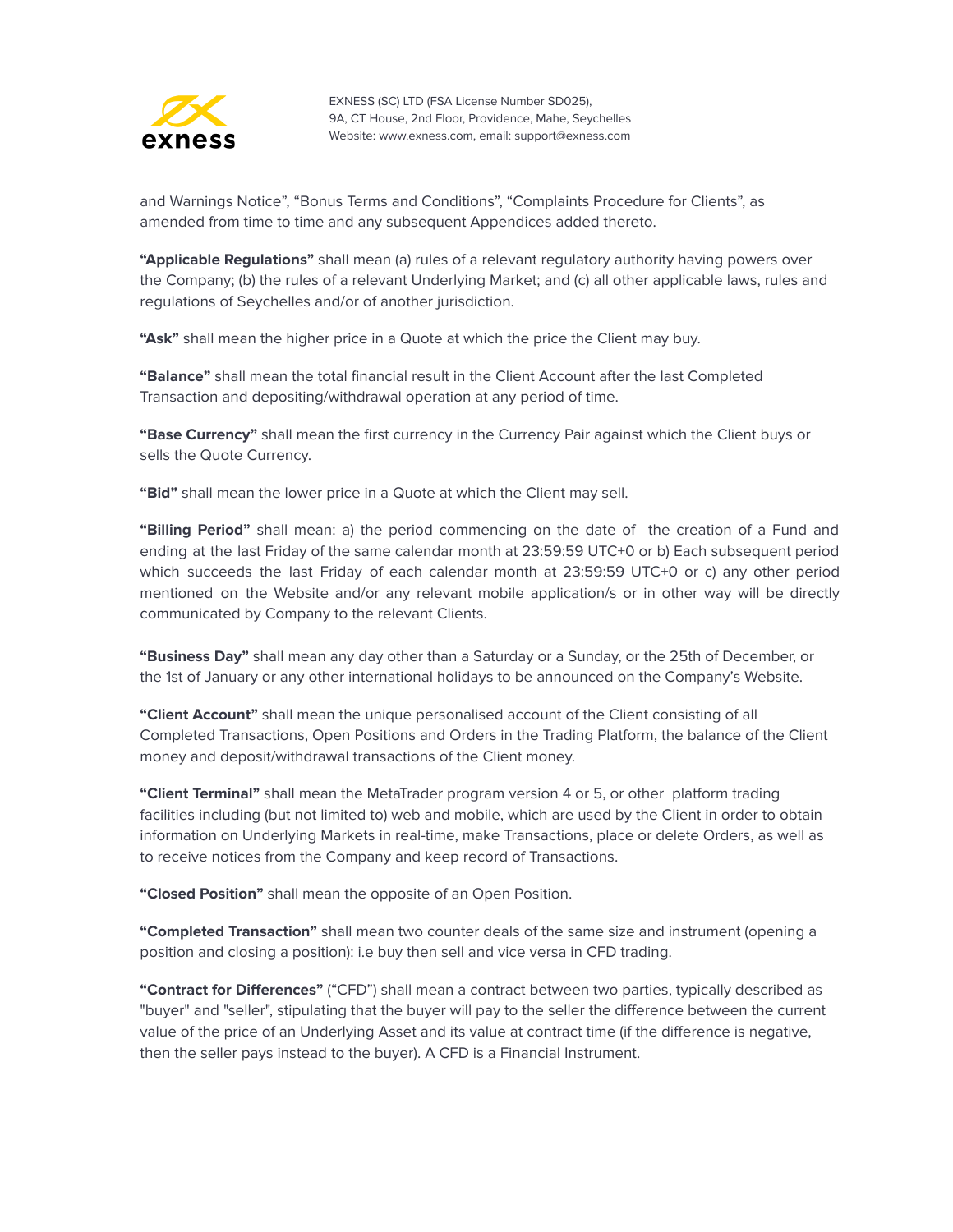

**"Contract Specifications"** shall mean the principal trading terms in CFD (for example Spread, Trading Commission, Swaps, Lot Size, Initial Margin, Necessary Margin, Hedged Margin, the minimum level for placing Stop Loss, Take Profit and Limit Orders, financing charges, swap charges, other charges etc) for each type of CFD as determined by the Company from time to time.

**"Currency of the Client Account"** shall mean the currency that the Client Account is denominated in, as available by the Company from time to time.

**"Currency Pair"** shall mean the quotation of two different currencies, with the value of one currency being quoted against the other in a CFD transaction. A Currency Pair consists of two currencies (the Quote Currency and the Base Currency) and shows how much of the Quote currency is needed to purchase one unit of the Base Currency.

**"Equity"** shall mean the Balance plus or minus any Floating Profit or Loss that derives from an Open Position and shall be calculated as:

- A. Equity = Balance + (Floating Profit Floating Loss); and/or
- B. Equity= Free Margin + Margin

**"Error Quote (Spike)"** shall mean an error Quote having the following characteristics:

- **A.** A significant Price Gap; and
- **B.** In a short period of time the price rebounds with a Price Gap; and
- **C.** Before it appears there have been no rapid price movements; and
- **D.** Before and immediately after it appears that no important macroeconomic indicators and/or corporate reports are released.

**"Event of Default"** shall have the meaning given in paragraph 11.1. of PART A of this document (Client Agreement).

**"Expert Advisor"** shall mean a mechanical online trading system designed to automate trading activities on an electronic trading platform. It can be programmed to alert the Client of a trading opportunity and can also trade his account automatically managing all aspects of trading operations from sending orders directly to the Trading Platform to automatically adjusting stop loss, trailing stops and take profit levels.

**"Financial Instrument"** shall mean Contracts for Differences.

**"Floating Profit/Loss"** shall mean current profit/loss on Open Positions calculated at the current Quotes (added any Trading Commissions or fees if applicable) in CFD trading.

**"Force Majeure Event"** shall have the meaning as set out in paragraph 12.1. of PART A of this document (Client Agreement).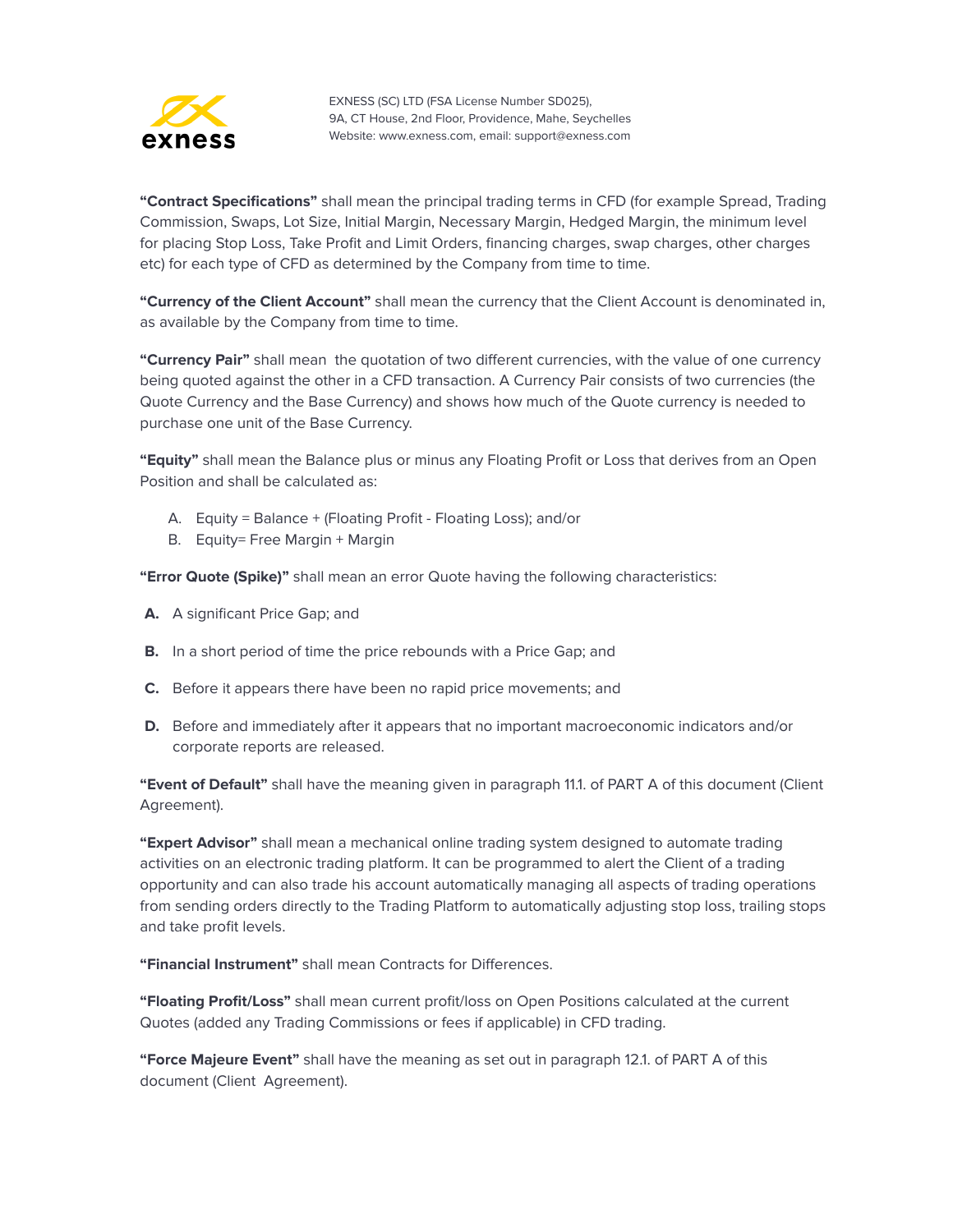

**"Free Margin"** shall mean the amount of funds available in the Client Account, which may be used to open a position or maintain an Open Position. Free Margin shall be calculated as: Equity less (minus) Necessary Margin [Free margin = Equity- Necessary Margin].

**"Fund/s"** shall mean the portfolio/s created and managed by the Portfolio Manager/s in order to collect and manage Fund Investment/s from PM Investor/s. Each Fund is supported by a master trading account used by the Portfolio Manager. Each Fund will have certain profiles and parameters which are set manually by the Portfolio Manager and certain statistics which are set by the Company using certain algorithms and any other information as decided by the Company from time to time.

**"Fund Investment/s"** shall mean the money invested by the PM Investor/s in the Fund/s. The PM Investor may have one or more Fund Investments in one or more Funds.

**"Hedged Margin"** shall mean the necessary margin required by the Company so as to open and maintain Hedged Positions in CFD trading.

**"Hedged Positions"** shall mean Long and Short positions of the same size and instrument, opened on the trading account.

**"Indicative Quote"** shall mean a Quote at which the Company has the right not to accept any instructions or arrange for the execution of any Orders in CFD trading.

**"Initial Margin"** shall mean the necessary margin required by the Company so as to open a position in CFD trading.

**"Instant Execution"** shall mean the execution method where the order of the client will be executed at the Client's requested price or will not be executed at all. In the event that the price has changed during the processing request, the client will get a requote. A requote is a notification which tells the Client that his/her requested price is no longer available and gives the client 3 seconds to accept or reject the new price. If they accept the new price, their order will be executed with the new price. If they reject the new price or do not respond to the requote, then the order will not be executed at all.

**"Investment Account"** shall mean the unique personalised account of the Investor for Social Trading.

"**Investor**" shall mean the Client who uses the Social Trading services of the Company by copying the Strategies of Strategy Providers.

**"Leverage"** shall mean a ratio in respect of Transaction Size and Initial Margin in CFD trading. 1:100 ratio means that in order to open a position, the Initial Margin is one hundred times less than the Transactions Size.

**"Long Position"** shall mean a buy position that appreciates in value if underlying market prices increase in CFD trading. For example in respect of Currency Pairs: buying the Base Currency against the Quote Currency.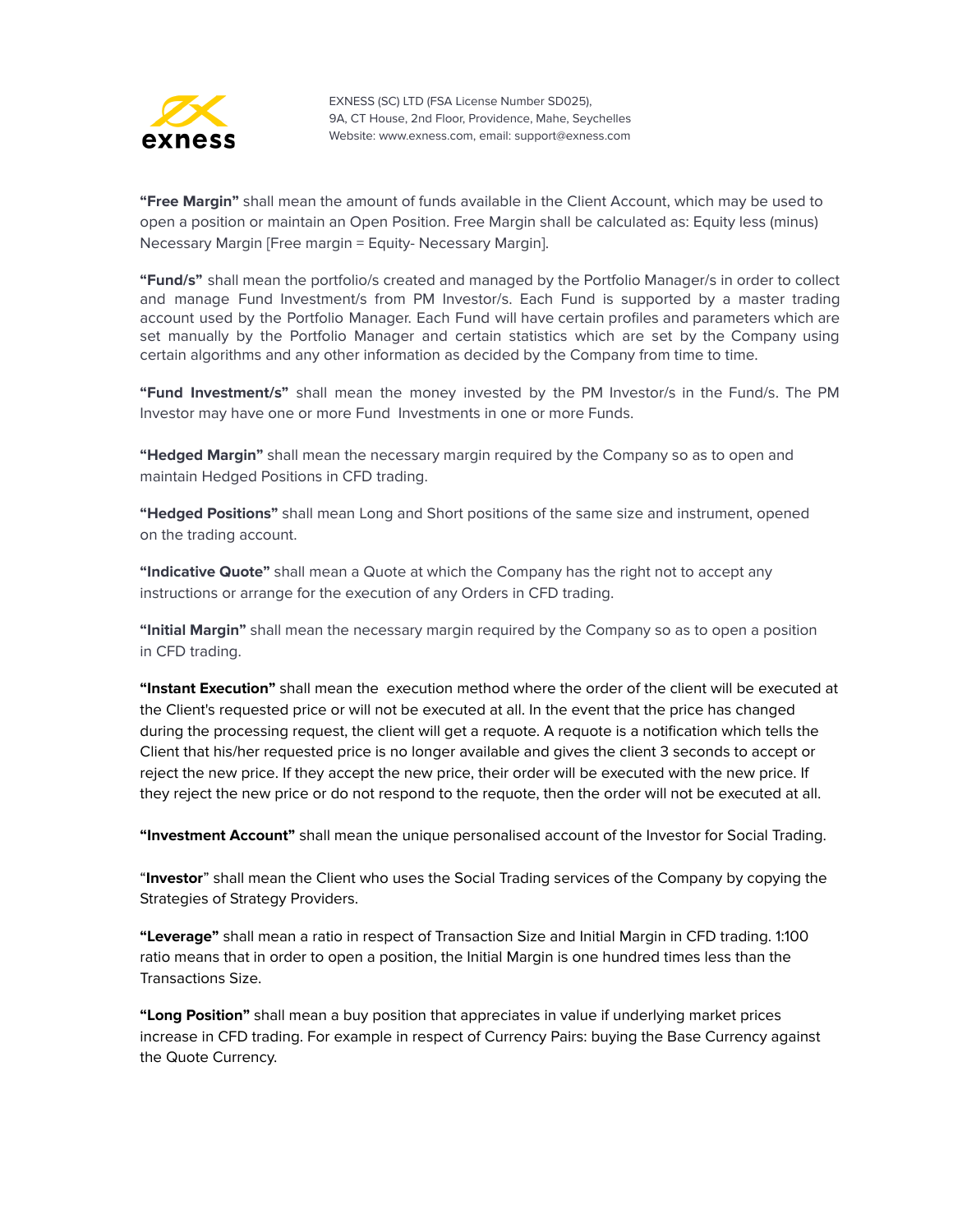

**"Lot"** shall mean a unit measuring the Transaction amount specified for each Underlying Asset of a CFD.

**"Lot Size"** shall mean the number Underlying Assets in one Lot in a CFD.

**"Margin"** shall mean the necessary guarantee funds so as to open or maintain Open Positions in a CFD Transaction.

**"Margin Call"** shall mean the situation when the Company informs the Client that the Client does not have enough Margin to place Orders or maintain Open Positions.

**"Маrgin Level"** shall mean the percentage of Equity to Necessary Margin ratio in CFD trading. It is calculated as: Margin Level = (Equity / Necessary Margin) x 100%.

**"Market Execution"** shall mean any Order from the Client that will be executed at the current price in the market at the moment of Order processing.

**"Market Order"** shall mean an Order made by the Client for an immediate purchase or sale of a security at the price of the market. This can be described as an Order/instruction by the Client to the Company to fill an order immediately at the present price of that asset in the market.

"**Maximum deviation"** is a parameter set by the Client on the client's terminal that determines the maximum deviation (in pips) between the execution price and the requested price when opening and closing a position.

**"Necessary Margin"** shall mean the necessary margin required by the Company so as to maintain Open Positions in CFD trading.

**"Open Position"** shall mean any position which has not been closed, a Long Position or a Short Position which is not a Completed Transaction.

**"Order"** shall mean an instruction from the Client to trade in Financial Instruments.

**"Parties"** shall mean the parties to this Agreement – the Company and the Client.

**"Performance Fee"** shall mean the fee expressed in a percentage imposed by the Portfolio Manager for each Fund.

**"Pending Order"** shall mean an Order made by the Client for the selling or buying of a CFD in the future at set conditions. This means a Client's Order to open a position when the price of an asset reaches a certain level.

**"Personal Area"** shall mean the Client's personal page on the Company's Website.

**"PM Investor/s"** shall mean the Client who uses the Portfolio Management platform of the Company by investing in the Fund/s with Fund Investments.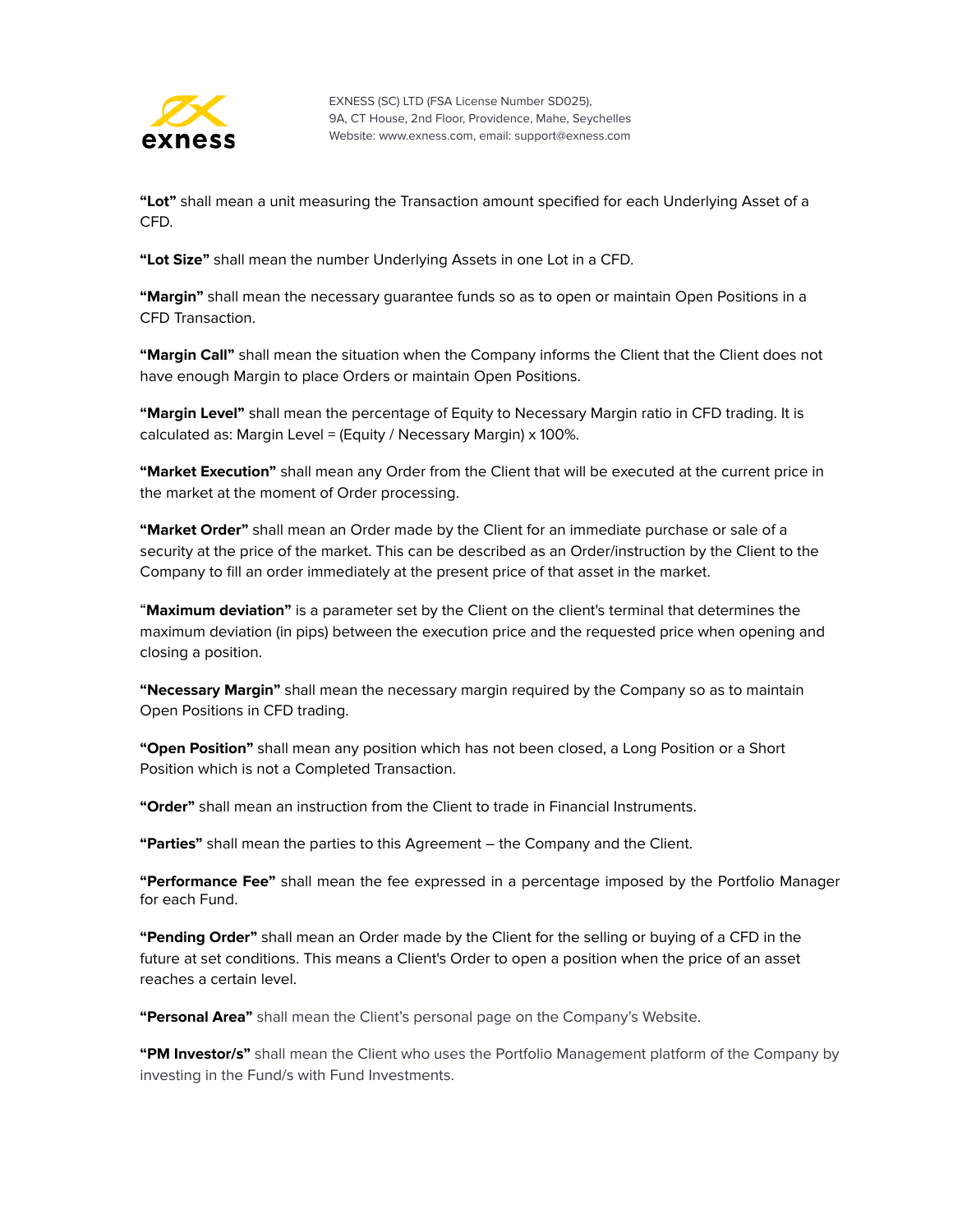

#### **"Politically Exposed Persons"** shall mean:

- A. an individual who is or has been, during the preceding three years, entrusted with a prominent public function in — (i) Seychelles; or (ii) any other country; or (iii) an international body or organisation. For the purpose of this paragraph, prominent public function includes heads of state, heads of government, ministers and other senior politicians, senior government or judicial officials, ambassadors and chargés d'affaires, persons appointed as honorary consuls, high-ranking officers in the armed forces, members of the Boards of Central Banks, members of the Boards of state-owned corporations; and influential political party officials.
- B. An immediate family member of a person referred to in paragraph (A) which means a spouse, a partner, that is an individual considered by his or her national law as equivalent to a spouse; children and their spouses or partners; the parents; and the siblings.
- C. Persons known to be close associates of such persons as set out under definition (A) which means: (a) any person who is known to have joint beneficial ownership of a legal person, partnership, trust or any other close business relations with that legal person, partnership or trust; and (b) any person who has sole beneficial ownership of a legal person, partnership or trust which is known to have been set up for the benefit of that legal person, partnership or trust.

**"Portfolio Management"** or **"PM"** shall mean the platform provided by the Company via its Website and/or any relevant mobile application/s giving the Client the ability either to become a Portfolio Manager and/ or a PM Investor.

**"Portfolio Manager/s"** shall mean the Client who is using the Portfolio Management platform provided by the Company by creating and managing Fund/s and inviting PM Investor/s to invest in his/her Fund/s and meet all the onboarding requirements of the Company. The Portfolio Manager/s earn Performance Fee for their services from PM Investor/s.

**"Portfolio Manager's Account"** shall mean the trading account created for the purposes of receiving the Performance Fee.

**"Price Gap"** shall mean any difference between two prices which is bigger than one minimal price (one point) change.

**"Quote"** shall mean the information of the current price for a specific Underlying Asset, in the form of the Bid and Ask prices.

**"Quote Currency"** shall mean the second currency in the Currency Pair which can be bought or sold by the Client for the Base Currency.

**"Quotes Base"** shall mean Quotes Flow information stored on the Trading Server in CFD trading.

**"Quotes Flow"** shall mean the stream of Quotes in the Trading Platform for each CFD.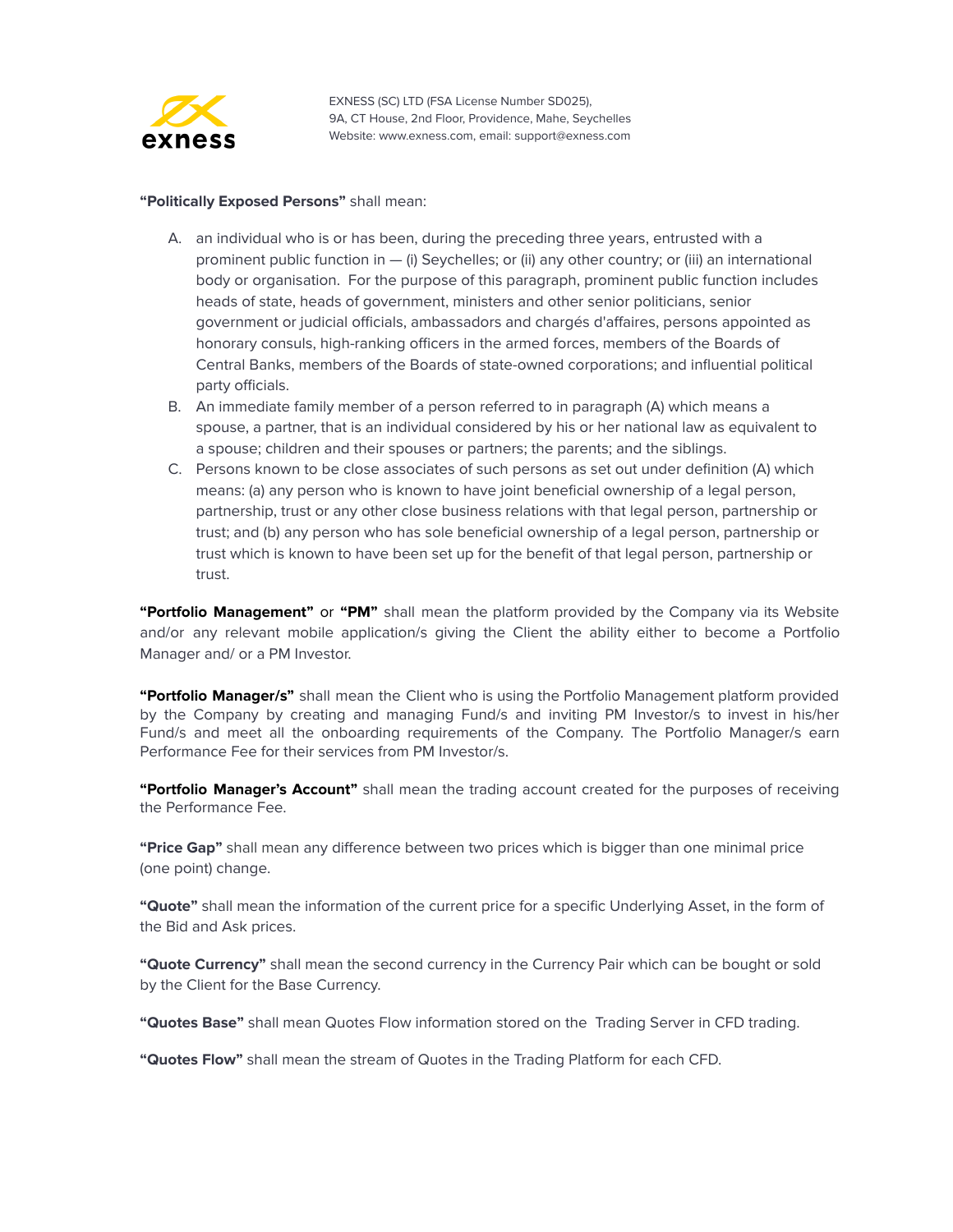

**"Trading Server"** shall mean the software server side of the Trading Platform, in addition to any platform trading facilitates including (but not limited to) web and mobile traders. The Trading Server is used to arrange for the execution of the Client's Orders or instructions or requests, to provide trading information in real-time mode and historical information about trading activity of the Client (the content is defined by the Company), in consideration of the mutual liabilities between the Client and the Company**.**

**"Services"** shall mean the services provided by the Company to the Client as set out in paragraph 4 of PART A hereunder.

**"Short Position"** shall mean a sell position that appreciates in value if Underlying Market prices fall in CFD trading. For example, in respect of Currency Pairs: selling the Base Currency against the Quote Currency. Short Position is the opposite of a Long Position.

**"Slippage"** shall mean the difference between the requested price of a Transaction in a CFD, and the executed price of the said Transaction. Slippage often occurs during periods of higher price volatility (for example due to news events), making an Order at a specific price impossible to execute, when Market Orders and Pending Orders are used, and also when large Orders are executed when there may not be enough interest at the desired price level to maintain the expected price of trade; Slippage usually occurs in Market Execution and may occur in Instant Execution when maximum deviation is set.

**"Social Trading"** shall mean the service provided by the Company via its Website and/or mobile application giving the Client the ability either to become an Investor and start copying strategies of Strategy Providers or become a Strategy Provider and create investment strategy/ies (Strategy/ies) and attract Investors to follow such Strategy/ies.

**"Social Trading Period"** shall mean:

- a) the period commencing at the creation of a Strategy and ending at the last Friday of the same calendar month at 23: 59: 59 UTC+0 or
- b) Each subsequent period which succeeds the last Friday of each calendar month at 23:59:59 UTC+0

**"Spread"** shall mean the difference between Ask and Bid.

**"Strategy"** shall mean the account opened by a Strategy Provider to carry out a series of transactions for the purpose of Social Trading and which is available for Investors to copy and invest.

**"Strategy Provider"** shall mean the Client who is using the Social Trading service by creating his/her Strategy in accordance and by complying with the Company's Strategy opening procedures.

**"Swap or Rollover"** shall mean the interest added or deducted for holding a position open overnight in CFD trading.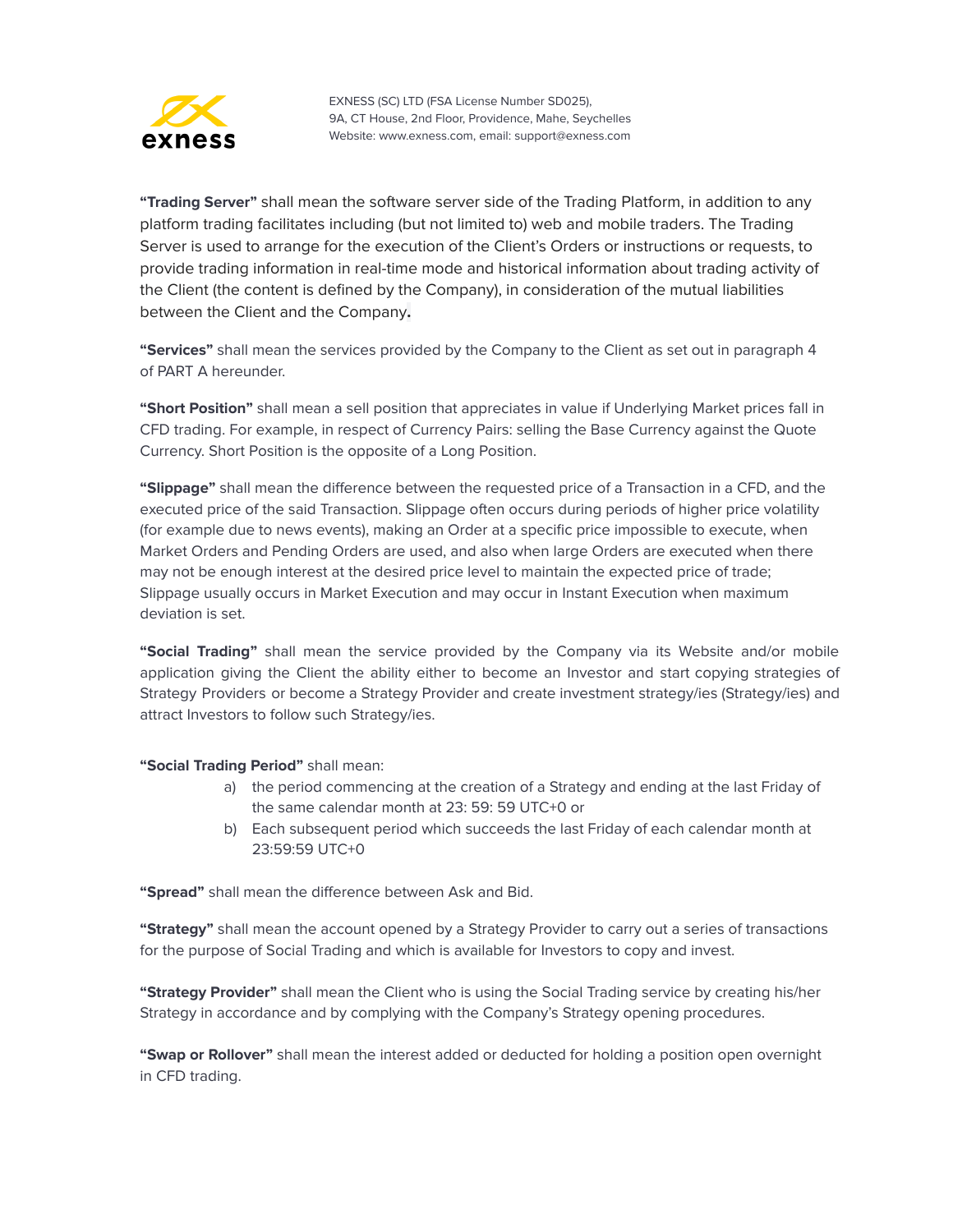

**"Trading Commission"** shall mean a fee charged for providing the Service.

**"Trading Platform"** shall mean the Company's online trading system which includes the aggregate of its computer devices, software, databases, telecommunication hardware, all programs and technical facilities providing real-time Quotes, making it possible for the Client to obtain information of markets in real time, make technical analysis on the markets, enter into Transactions, place and delete Orders, receive notices from the Company and keep record of Transactions and calculating all mutual obligations between the Client and the Company. The Trading Platform consists of the Trading Server and the Client Terminal.

**"Trailing Stop"** shall mean a tool in MetaQuotes Terminals MT4 or MT5. Trailing Stop is always attached to an Open Position and could be set and works in Client Terminal. Only one Trailing Stop can be set for each Open Position. After the Trailing Stop has been set, at incoming of new Quotes, the Client Terminal checks whether the Open Position is profitable. As soon as profit in pips becomes equal to or higher than the specified level, command to place the Stop Loss Order will be given automatically. The Order level is set at the specified distance from the current price. If price changes in the more profitable direction, Trailing Stop will make the Stop Loss level follow the price automatically, but if profitability of the position falls, the order will not be modified anymore. After each automatic Stop Loss order modification, a record will be made in the Client Terminal journal.

**"Transaction"** shall mean any CFD Order that has been executed on behalf of the Client under this Agreement.

**"Transaction Size"** shall mean Lot Size multiplied by the number of Lots in CFD trading.

**"Underlying Asset"** shall mean the underlying asset in a CFD which may be Currency Pairs, Metals, Futures, Commodities, Indices, Stocks, Cryptocurrencies or any other asset according to the Company's discretion from time to time.

**"Underlying Market"** shall mean the relevant market where the Underlying Asset of a CFD is traded.

**"Wallet"** shall mean the personal account of the PM Investor under Portfolio Management.

**"Website"** shall mean the Company's website at https://www.exness.com or such other website as the Company may maintain from time to time.

**"Written Notice"** shall mean any notice or communication given via the Trading Platform internal mail, email, facsimile transmission, post, commercial courier service, air mail and the Company's Website, as well through the Client's Personal Area.

**2.2** In the Agreement, words importing the singular shall import the plural and vice versa, words importing the masculine shall import the feminine and vice versa and words denoting persons include corporations, partnerships, other unincorporated bodies and all other legal entities and vice versa.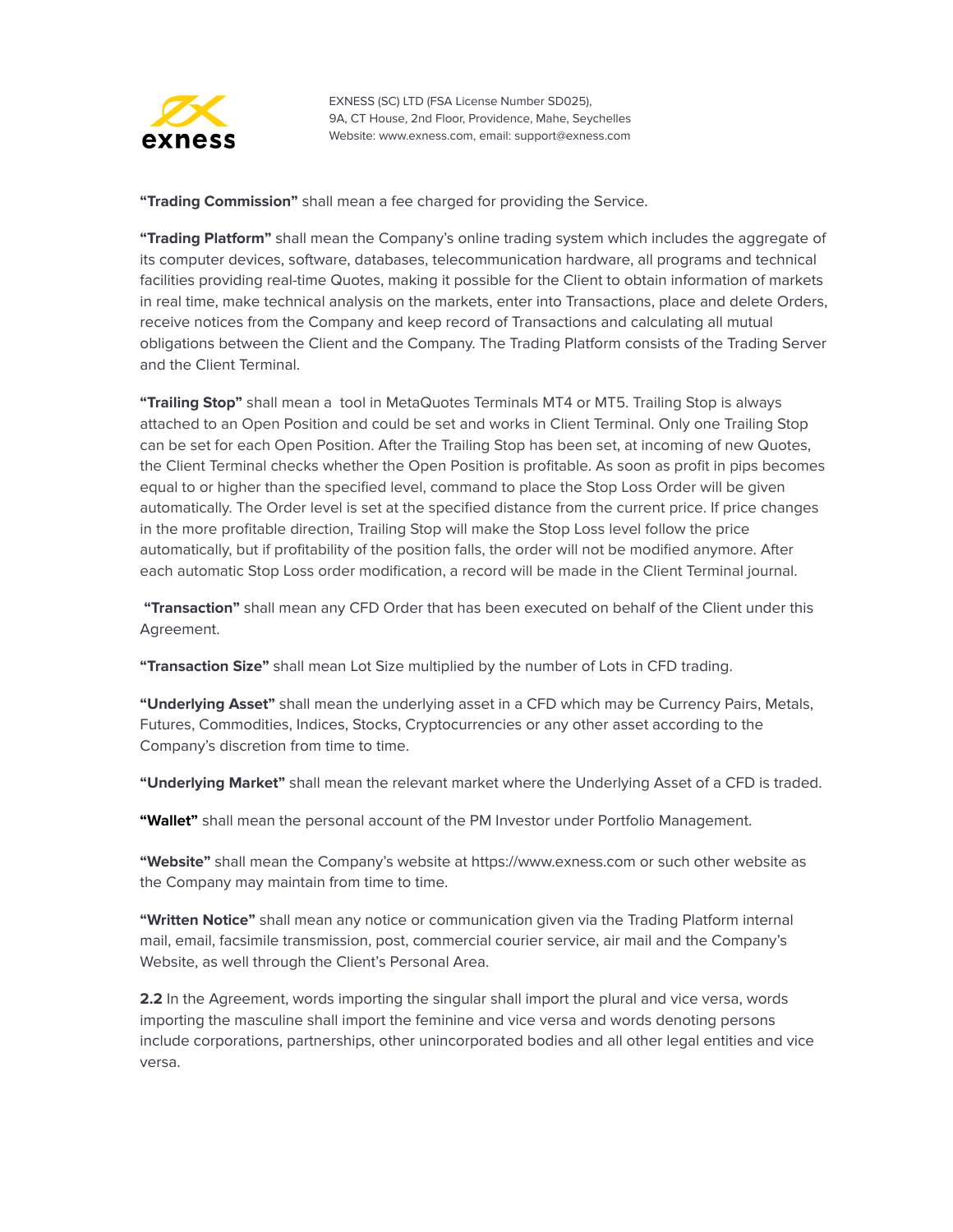

**2.3** Paragraph headings in the Agreement are for ease of reference only.

**2.4** Any reference in the Agreement to any act and/or regulation and/or law shall be that act or regulation or law as amended, modified, supplemented, consolidated or re-enacted from time to time, all guidance noted, directives statutory instruments or orders made pursuant to such and any statutory provision of which that statutory provision is a re-enactment or modification.

## <span id="page-11-0"></span>**3. Client Acceptance and Due Diligence**

**3.1** It is understood that the Company may not accept the Client as its client, and hence refuse to open a Client Account for him and/or refuse to accept any money from him and/or refuse to allow the Client to initiate trading activities, until the Client properly and fully fills in and submits the Account Opening Application Form together with all the required identification documentation and all internal Company checks (including without limitation anti-money laundering checks, appropriateness tests and identification procedures) have been fully satisfied. Furthermore the Company retains the right, during the business relationship with the Client, to request at any time any other documentation and/or information from the Client that the Company considers necessary as part of the Company's ongoing monitoring of the Client's activity. It is further understood that the Company reserves the right to impose additional due diligence requirements to accept Clients residing in certain countries.

**3.2** The Client has the option, provided that the Client has accepted the documents found on the Company's website which set out the terms upon which the Company will offer Services, to deposit any amount and in any currency as defined and accepted by the Company from time to time and start trading. The Company reserves the right to define at its absolute discretion and at any time the minimum and maximum amount of deposit(s) as well as the time period in which the Client must fully satisfy the Company's required identification documentation requirements and any other relevant ad-hoc request. In this respect, the Client shall be notified with a Written Notice. In the event that, the Client does not fully satisfy the Company's required identification documentation requirements within the time period set by the Company, the Company reserves the right to return any funds deposited back to their origin and impose restrictions in the operation of the Client Accounts including but not limited to restrictions to additional deposits and/or immediately terminate the business relationship with the Client and close the Client Account and/or to proceed to any other action deemed necessary.

#### <span id="page-11-1"></span>**4. Services**

**4.1** Subject to the Client's obligations under the Agreement being fulfilled, the Company may at its discretion offer the following Services to the Client:

- A. Receive and transmit Orders of the Client in CFDs.
- B. Execute Client Orders in CFDs.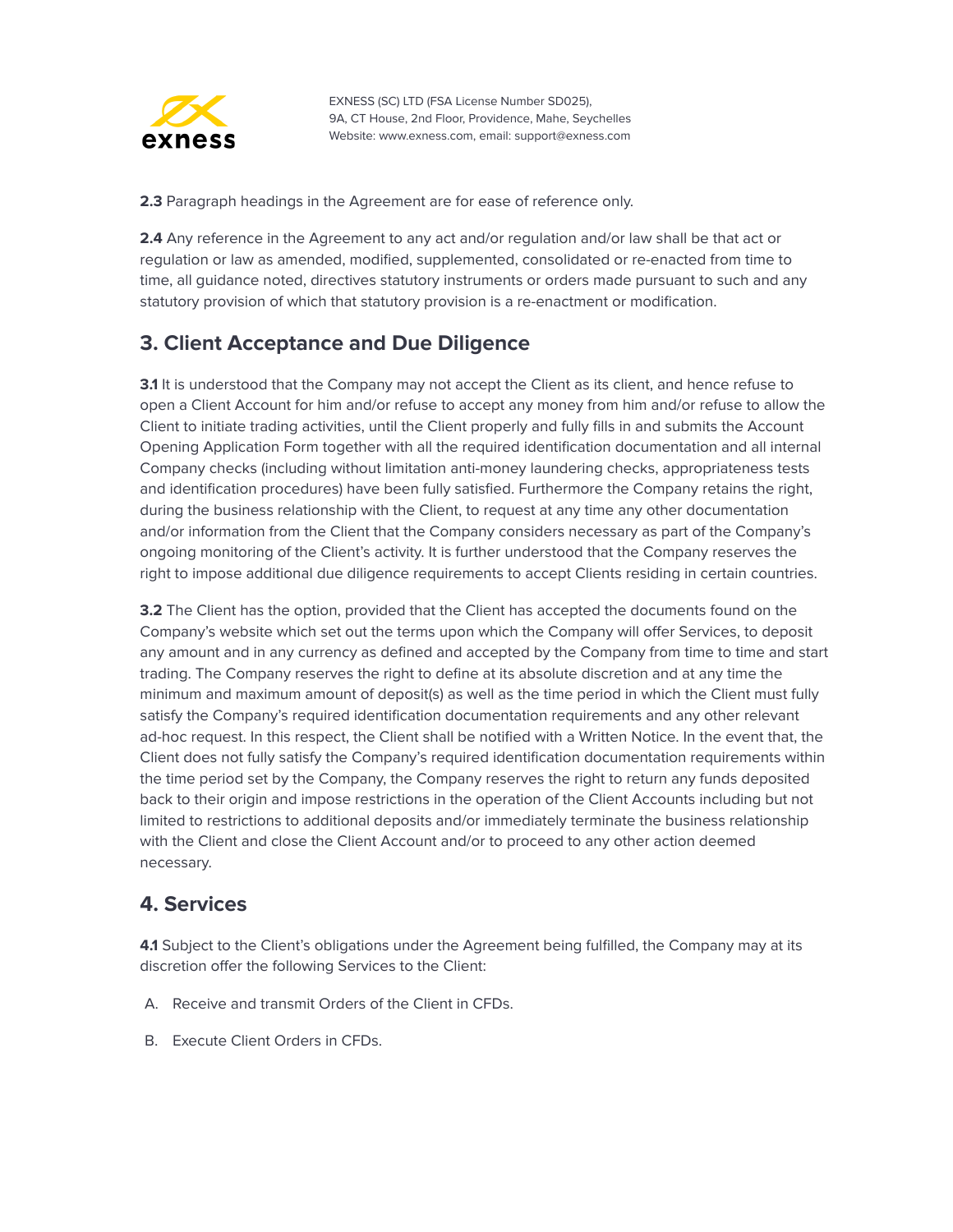

- C. Provide safekeeping and administration of financial instruments for the account of Client (as and if applicable), including custodianship and related services such as cash/collateral management.
- D. Provide foreign currency services provided they are associated with the provision of the reception and transmission service of paragraph 4.1. (A) and (B) of PART A of this document.

#### <span id="page-12-0"></span>**5. Advice and Provision of Information**

**5.1** The Company will not advise the Client about the merits of a particular Transaction or give him any form of investment advice and the Client acknowledges that the Services do not include the provision of investment advice in CFDs or the Underlying Markets. The Client alone will enter into Transactions and take relevant decisions based on his own judgement. In asking the Company to enter into any Transaction, the Client represents that he has been solely responsible for making his own independent appraisal and investigation into the risks of the Transaction. He represents that he has sufficient knowledge, market sophistication, professional advice and experience to make his own evaluation of the merits and risks of any Transaction. The Company gives no warranty as to the suitability of the products traded under this Agreement and assumes no fiduciary duty in its relations with the Client.

**5.2** The Company will not be under any duty to provide the Client with any legal, tax or other advice relating to any Transaction. The Client should seek independent expert advice if he is in any doubt as to whether he may incur any tax liabilities. The Client is hereby warned that tax laws are subject to change from time to time.

**5.3** The Company may, from time to time and at its discretion, provide the Client (or in newsletters which it may post on its Website or provide to subscribers via its Website or the Trading Platform or otherwise) with information, training/educational material,news, market commentary or other information but not as a Service. Where it does so:

- A. The Company will not be responsible for such information;
- B. The Company gives no representation, warranty or guarantee as to the accuracy, correctness or completeness of such information or as to the tax or legal consequences of any related Order and/or Transaction;
- C. This information is provided solely for informational purposes, in order to enable the Client to make his own investment decisions and does not amount to investment advice or unsolicited financial promotions to the Client;
- D. If the document contains a restriction on the person or category of persons for whom that document is intended or to whom it is distributed, the Client agrees that he will not pass it on to any such person or category of persons;
- E. The Client accepts that prior to despatch, the Company may have acted upon it itself to make use of the information on which it is based. The Company does not make representations as to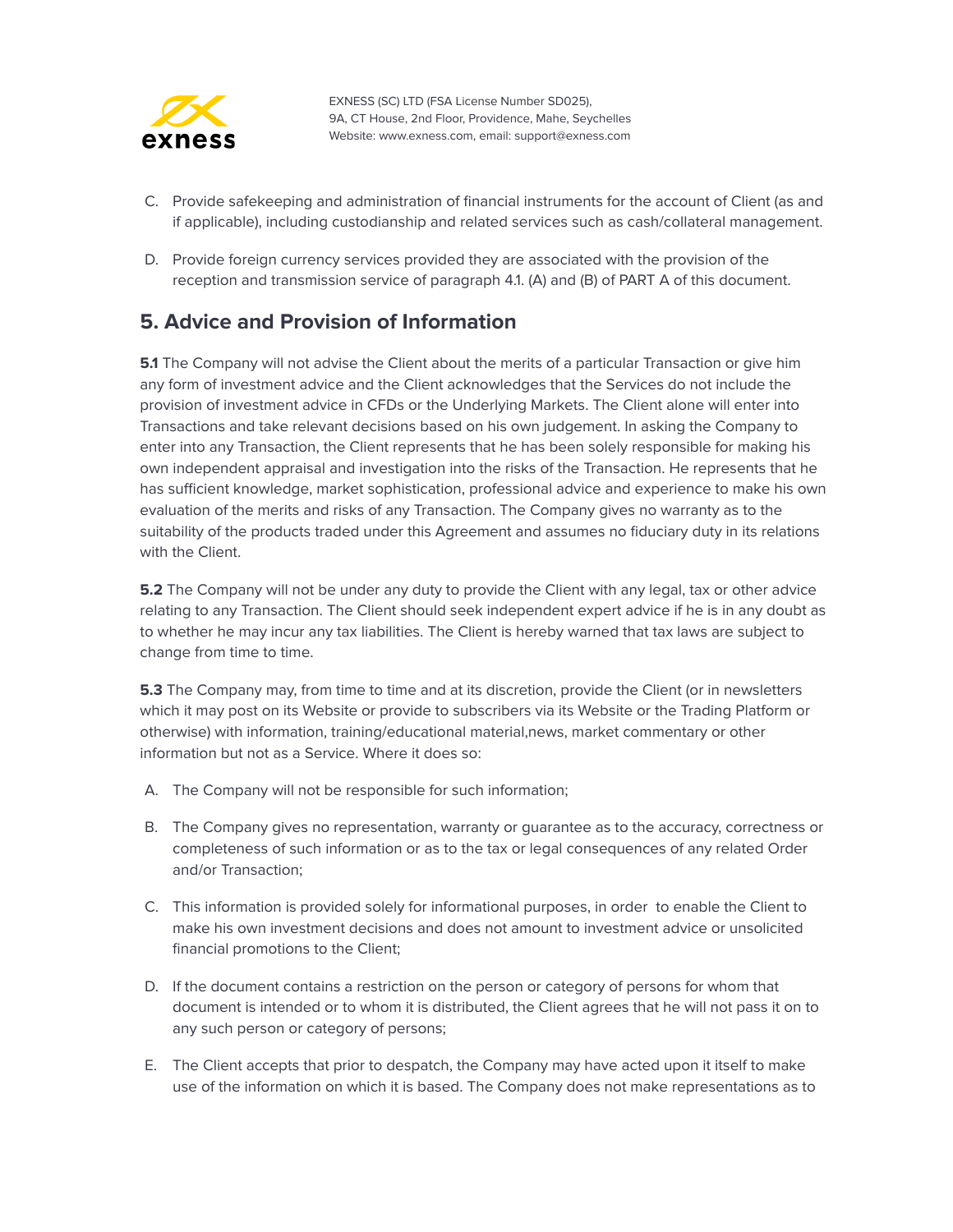

the time of receipt by the Client and cannot guarantee that he will receive such information at the same time as other clients.

**5.4** It is understood that training/educational material,market commentary, news, or other information provided or made available by the Company are subject to change and may be withdrawn at any time without notice.

#### <span id="page-13-0"></span>**6. Costs and Taxes**

**6.1** The provision of Services and the performing of both trading and non-trading operations under the Agreement is subject to the payment of charges to the Company (the "Costs"). Costs to the Company are set out in the Company's Website and/or on the Client's Personal Area and/or are communicated to the Client through other means. Costs related to trading operations under the Agreement, may be charged at the opening and/or during the lifetime and/or upon the closing of such trading operations.

**6.2** When placing Orders in CFDs, the related Costs may appear relative to the value of the CFD, therefore the Client has the responsibility to understand how Costs are calculated in this case.

**6.3** The Company may vary its Costs from time to time. The Company will send a Written Notice to the Client informing of any changes before they come into effect and the latter shall be free to dissolve the contract immediately. In the event that such change is based on a change in interest rates or tax treatment or where there is a valid reason, the Company shall have the right to amend it without prior notice to the Client provided that the Company shall inform the Client at the earliest opportunity and that the latter is free to dissolve the contract immediately.

**6.4** When providing a Service to a Client, the Company may pay or receive fees,commissions or other monetary or non-monetary benefits to, or from third parties as far as permissible under Applicable Regulations. The Company will provide information on such benefits to the Client if required under Applicable Regulations.

**6.5** The Company will not act as tax agent for the Client. The Client shall be solely responsible for all filings, tax returns and reports on any Transactions which should be made to any relevant authority, whether governmental or otherwise, and for payment of all taxes (including but not limited to any transfer or value added taxes), arising out of or in connection with any Transaction.

**6.6** The Client undertakes to pay all stamp expenses relating to this Agreement and any documentation which may be required for the carrying out of the transactions under this Agreement.

**6.7** The Company may charge the Client for carrying out operations to pay in/withdraw funds. The amount of charge for paying in/ withdrawal of funds depends on factors such as the transaction sum, the type of transaction, the transaction currency, the system of payment etc.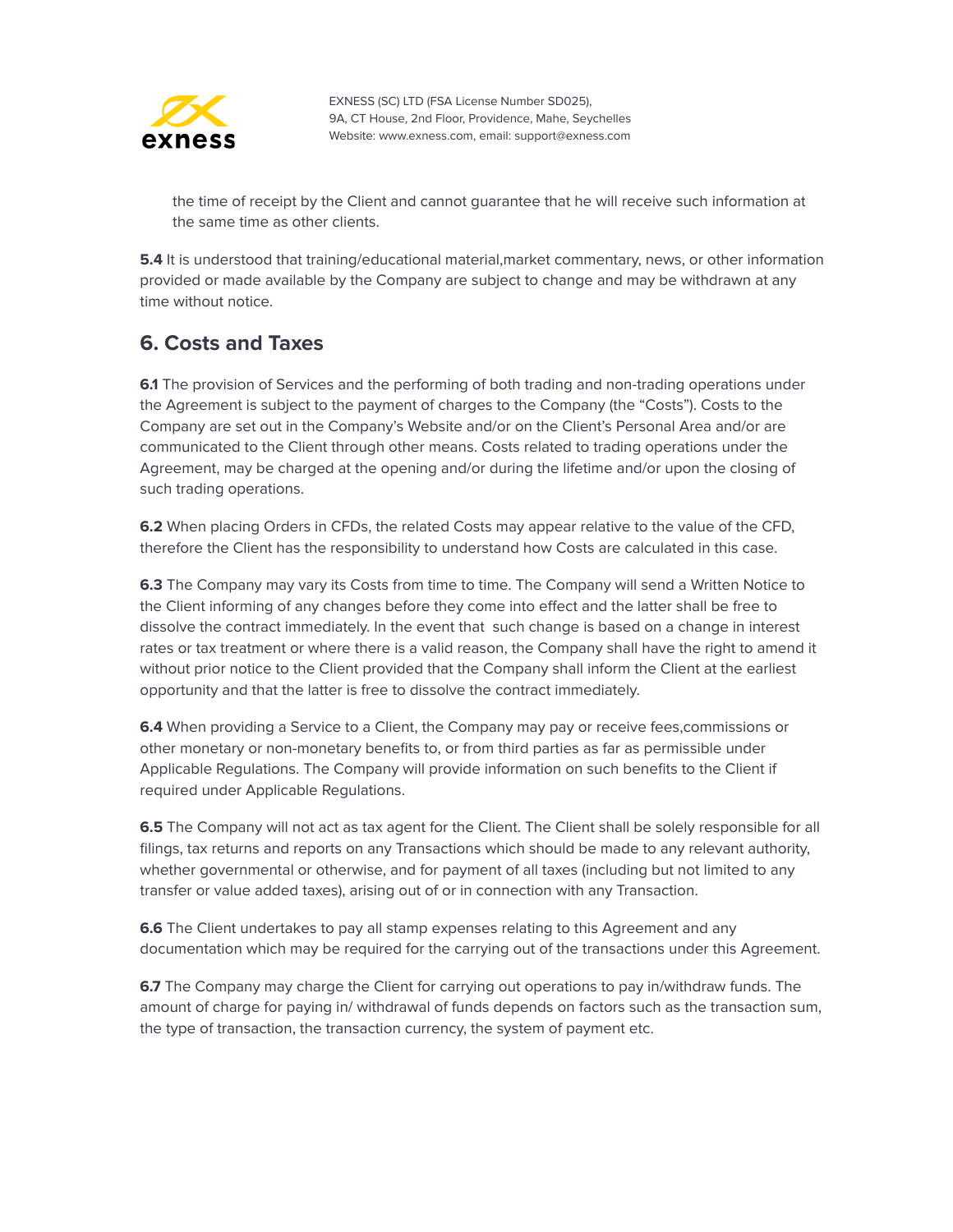

**6.8** The Trading Commission and/or the Spreads and/or any other applicable Costs for performing trading operations in Market Maker Accounts are shown on the Company's official website in the Contract Specifications section and/or on the Client Terminal and/or on the Trading Platform.

## <span id="page-14-0"></span>**7. Communications and Written Notices**

**7.1** Unless the contrary is specifically provided in this Agreement, any notice, instruction, request or other communication to be given to the Company by the Client under the Agreement shall be in writing and shall be sent to the Company's address below (or to any other address which the Company may from time to time specify to the Client for this purpose) by email, facsimile, post if posted in Seychelles, or airmail if posted outside Seychelles, or commercial courier service and shall be deemed delivered only when actually received by the Company at:

#### Exness (SC) Ltd

**Postal Address**: F20, 1st Floor, Eden Plaza, Eden Island Seychelles

**Email**: support@exness.com

**7.2** In order to communicate with the Client, the Company may use any of the following methods, as determined in its sole discretion:

- A. Trading Platform internal mail and/or Client Terminal;
- B. Email;
- C. Facsimile transmission;
- D. Telephone;
- E. Post;
- F. Commercial courier service;
- G. Air mail;
- H. The Company's Website;
- I. Personal Area;
- J. Video calls

**7.3** Any communications sent to the Client (documents, notices, confirmations, statements etc.) are deemed received: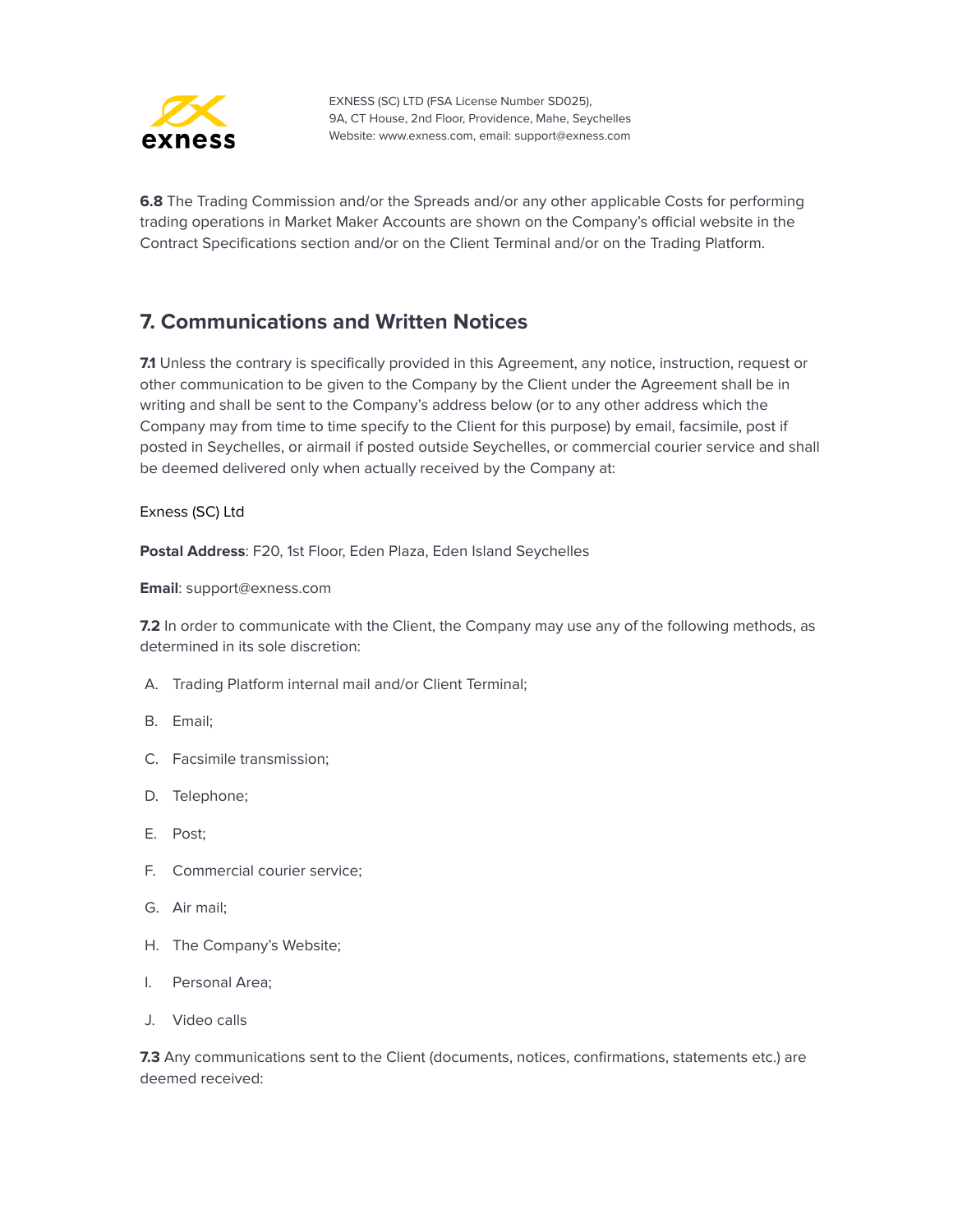

- A. If sent by Trading Platform internal mail and/or through Client Terminal, immediately after sending it;
- B. If sent by email, within one hour after emailing it;
- C. If sent by facsimile transmission, upon receipt by the sender of a transmission report from its facsimile machine confirming receipt of the message by recipient's facsimile machine during the business hours at its destination.
- D. If sent by telephone, once the telephone conversation has been finished;
- E. If sent by post, seven (7) calendar days after posting it;
- F. If sent via commercial courier service, at the date of signing of the document on receipt of such notice;
- G. If sent by air mail, five (5) Business Days after the date of their dispatch;
- H. If posted on the Company Webpage, within one hour after it has been posted;
- I. If posted on the Personal Area, immediately once posted.

**7.4** In order to communicate with the Client, the Company will use the contact details provided by the Client whilst opening the Client Account or as updated later on. Hence, the Client has an obligation to notify the Company immediately of any change in the Client's contact details.

**7.5** Faxed documents received by the Company may be electronically scanned and reproduction of the scanned version shall constitute conclusive evidence of such faxed instructions.

**7.6** Telephone conversations and video verification calls between the Client and the Company may be recorded and recordings will be the sole property of the Company. The Client accepts such recordings as conclusive evidence of the Orders/instructions/requests or conversations or calls so recorded.

**7.7** The Client accepts that the Company may, for the purpose of administering the terms of the Agreement, from time to time, make direct contact with the Client using any of the methods mentioned in paragraph 7.2 of PART A of this document.

#### <span id="page-15-0"></span>**8. Confidentiality, Personal Data, Records**

8.1 The Company may collect client information directly from the Client (in his completed Account Opening Application Form or otherwise) or from other persons including but not limited to credit reference agencies, fraud prevention agencies, third authentication service providers, other financial institutions and any other providers of registers.

**8.2** Client information which the Company holds is to be treated by the Company as confidential and will not be used for any purpose, other than in connection with the provision, administration and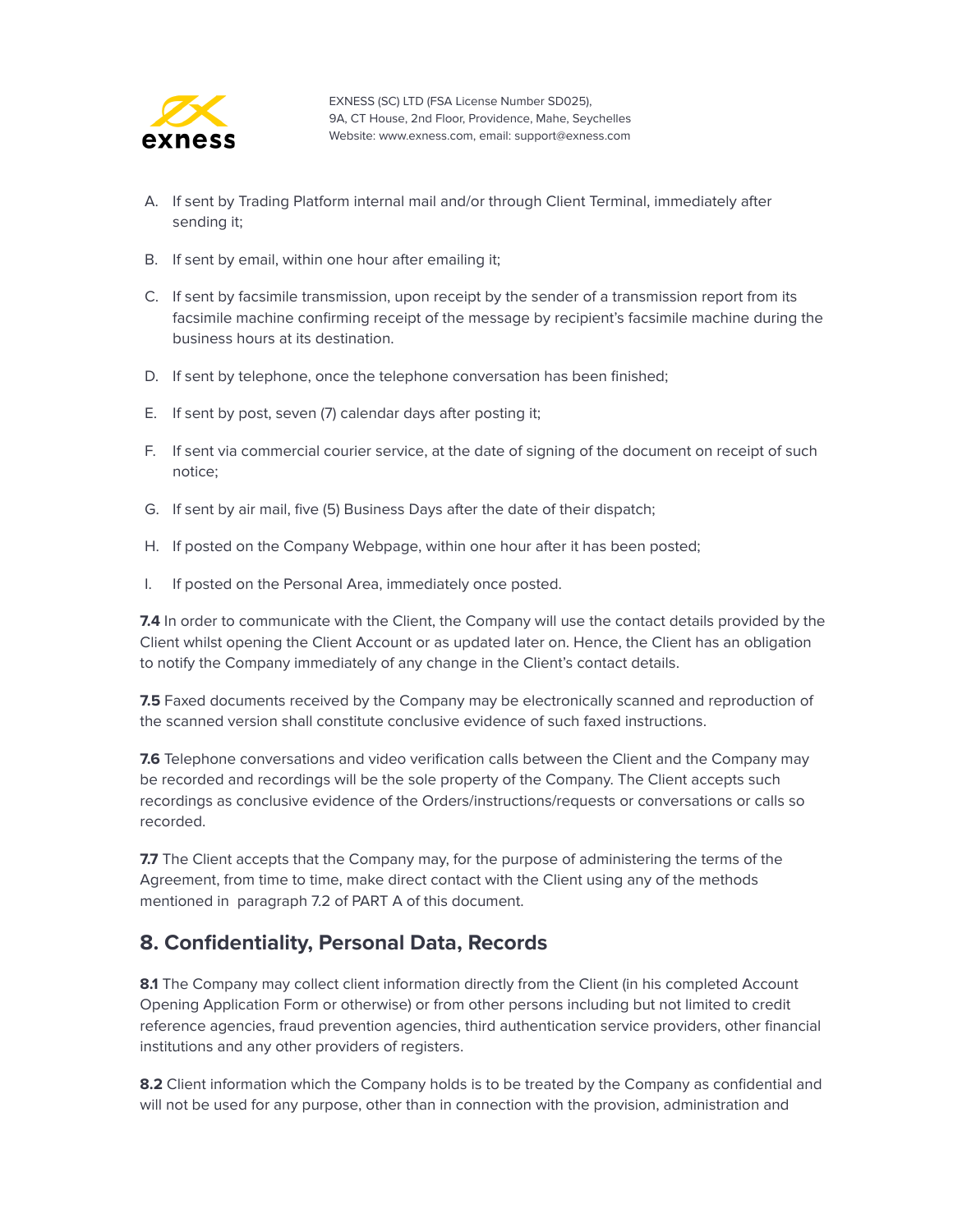

improvement of the Services, for research and statistical purposes and for marketing purposes and as provided for under paragraph 8.3. under PART A of this document. Certain data (including personal data) might be used by the Company to diagnose or fix technology problems, security issues and vulnerabilities and disclosed to a third party. Information already in the public domain, or already possessed by the Company without a duty of confidentiality will not be regarded as confidential.

**8.3** The Client agrees that, the Company has the right to disclose Client information (including recordings and documents of a confidential nature, card details, personal details) in the following circumstances as and to the extent required:

- A. Where required by law or a competent court;
- B. Where requested by a bank, payment service provider, regulatory/supervisory or other authority having control or jurisdiction over the Company or the Client or their associates or in whose territory the Company has Clients;
- C. To relevant authorities to investigate suspicion of, or prevent fraud, money laundering or other illegal activity;
- D. To execution venues or any third party as necessary to carry out Client instructions or Orders and for purposes ancillary to the provision of the Services;
- E. To credit reference and fraud prevention agencies, third authentication service providers and other financial institutions/brokers for credit checking, fraud prevention, anti-money laundering purposes, identification or due diligence checks of the Client. To do so, these agencies/parties may check the details the Client supplied against any particulars on any database (public or otherwise) to which they have access. They may also use Client details in the future to assist other companies for verification purposes. A record of the search will be retained by the Company;
- F. To the Company's professional advisors, provided that in each case the relevant professional shall be informed about the confidential nature of such information and commit to the confidentiality herein obligations as well;
- G. Only to the extent required, to other service providers who create, maintain or process databases (whether electronic or not), offer record keeping services, email transmission services, messaging services or similar services which aim to assist the Company collect, storage, process and use Client information or get in touch with the Client or improve the provision of the Services under this Agreement;
- H. Only to the extent required, to other service providers for statistical purposes in order to improve the Company's marketing, in such a case the data will be provided in an aggregate form;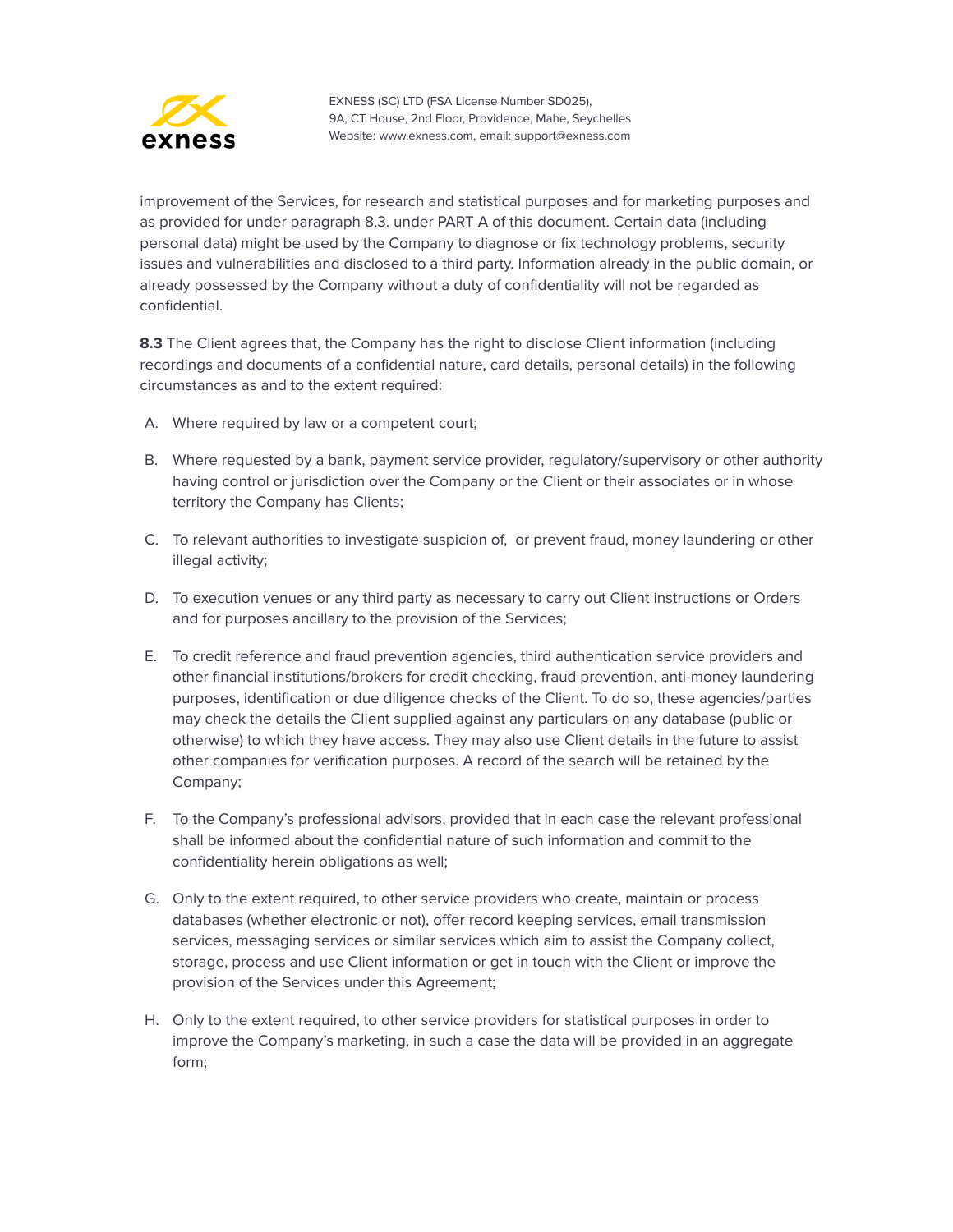

- I. To market research call centers that provide telephone or email surveys with the purpose to improve the services of the Company;
- J. In relation to the Company's vulnerabilities disclosure program;
- K. Where necessary in order for the Company to defend or exercise its legal rights;
- L. At the Client's request or with the Client's consent;
- M. To an Affiliate of the Company;
- N. To successors or assignees or transferees or buyers, with five (5) Business Days prior Written Notice to the Client, for the purposes of paragraph 19.2 under PART A of this document).

#### <span id="page-17-0"></span>**9. Amendments**

**9.1** The Company may upgrade the Personal Area and/or the Client Account and/or the Trading Platform or enhance the services offered to the Client if it reasonably considers this is to the Client's advantage and there is no increased cost to the Client as a result of the change.

**9.2** Unless provided differently elsewhere in the present document, the Company has the right to amend the terms of the Client Agreement at any time giving to the Client at least five (5) Business Days Written Notice prior to such changes. Any such amendments will become effective on the date specified in the notice. The Client acknowledges that a variation which is made to reflect a change of law or regulation may, if necessary, take effect immediately and without notice.

**9.3** Unless provided differently, the Company may change any document which is part of the Agreement, except the present document, without prior notice to the Client.

#### <span id="page-17-1"></span>**10. Termination**

**10.1** Each Party may terminate this Agreement by giving at least five (5) Business Days Written Notice to the other Party.

**10.2** The Company may terminate this Agreement with immediate effect and without prior notice for any good reason such as in an Event of Default of the Client as defined in paragraph 11.1. of PART A of this document.

**10.3** Termination by any Party will not affect any obligation which has already been incurred by either Party in respect of any Open Position or any legal rights or obligations which may already have arisen under the Agreement or any Transactions and deposit/withdrawal operations made thereunder.

**10.4** Upon termination of this Agreement, all amounts payable by the Client to the Company will become immediately due and payable including (without limitation):

A. All outstanding Costs and any other amounts payable to the Company;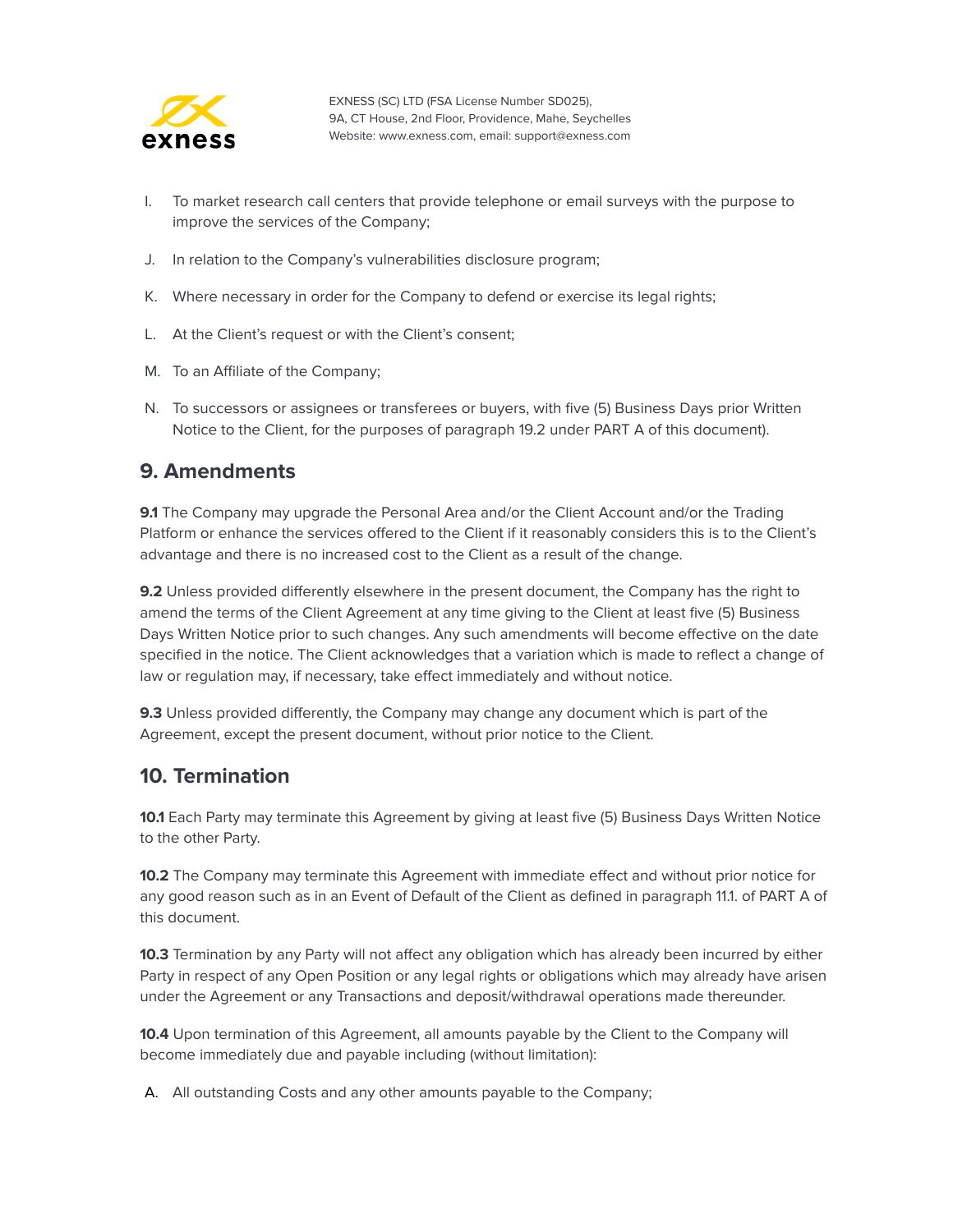

- B. Any dealing expenses incurred by terminating the Agreement and charges incurred for transferring the Client's investments to another investment firm;
- C. Any losses and expenses realised in closing out any Transactions or settling or concluding outstanding obligations incurred by the Company on the Client's behalf;
- D. Any charges and additional expenses incurred or to be incurred by the Company as a result of the termination of the Agreement;
- E. Any damages which arose during the arrangement or settlement of pending obligations.

**10.5** Once notice of termination of this Agreement is sent or upon termination the following shall apply:

- A. The Client will have an obligation to close all his Open Positions. If he fails to do so, upon termination, the Company will close any Open Positions at current Quotes;
- B. The Company will be entitled to cease to grant the Client access to the Trading Platform or may limit the functionalities the Client is allowed to use on the Trading Platform;
- C. The Company will be entitled to refuse to open new positions for the Client;
- D. The Company will be entitled to refuse to the Client to withdraw money from the Client Account and the Company reserves the right to keep Client's funds as necessary to close positions which have already been opened and/or pay any pending obligations of the Client under the Agreement.
- **10.6** Upon Termination any or all the following may apply:
- A. The Company has the right to combine any Client Accounts of the Client, to consolidate the Balances in such Client Accounts and to set off those Balances with obligations of the Client towards the Company;
- B. The Company has the right to close the Client Account(s);
- C. The Company has the right to convert any currency;
- D. The Company has the right to close out the Client's Open Positions at current Quotes;
- E. In absence of illegal activity or suspected illegal activity, fraud or abuse of the Client or instructions from the relevant authorities, if there is Balance in the Client's favour, the Company will (after withholding such amounts that in the Company's absolute discretion considers appropriate in respect of future liabilities of the Client towards the Company) pay such Balance to the Client as soon as reasonably practicable and supply him with a statement showing how that Balance was arrived at and, where appropriate, instruct any nominee or/and any custodian to also pay any applicable amounts. Such funds shall be delivered in accordance to the Client's instructions to the Client. It is understood that the Company will effect payments only to an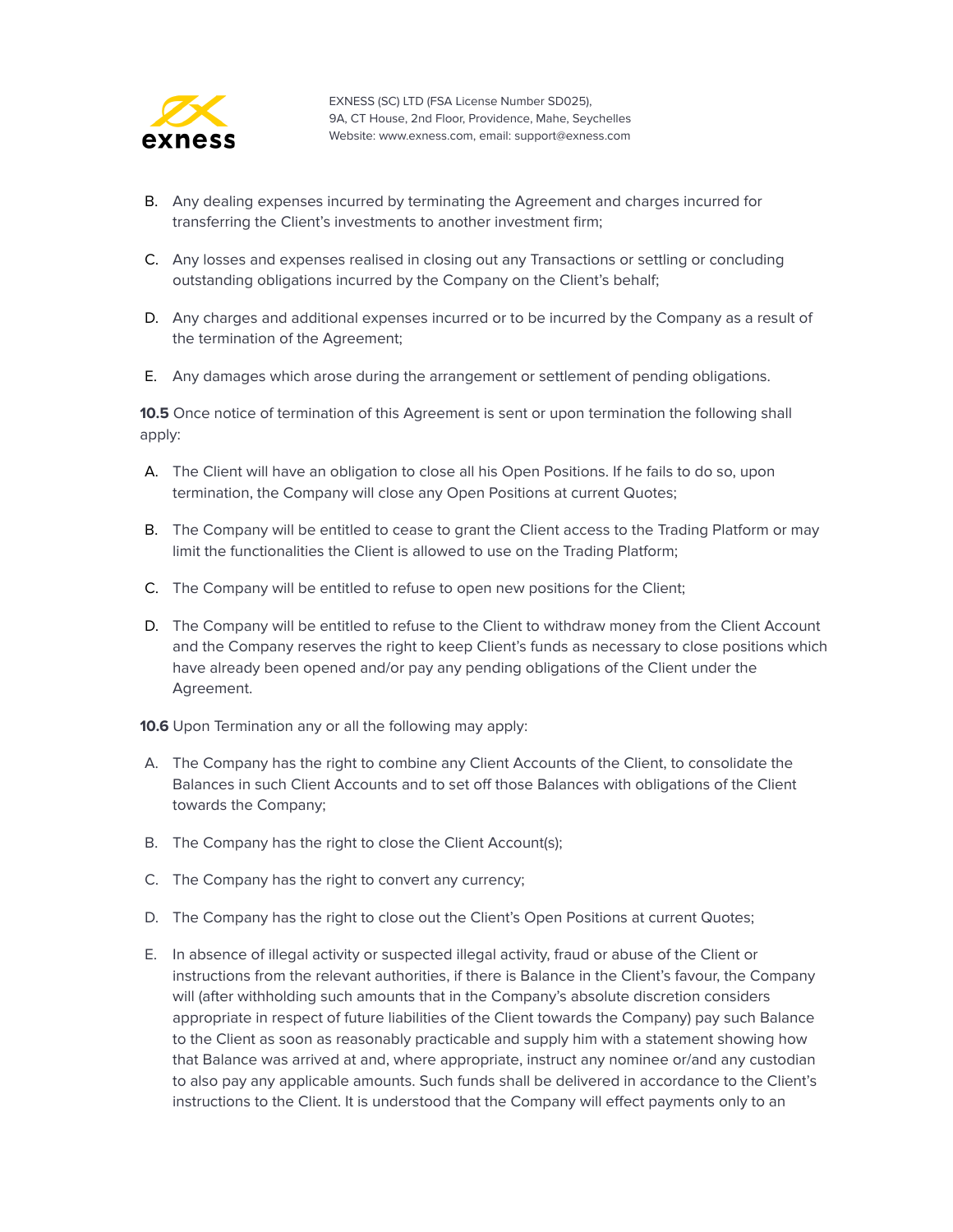

account in the name of the Client. The Company has the right to refuse, at its discretion, to effect third party payments.

#### <span id="page-19-0"></span>**11. Default**

**11.1** Each of the following constitutes an "Event of Default":

- A. The failure of the Client to provide any Initial Margin and/or Hedged Margin, or other amount due under the Agreement;
- B. The failure of the Client to perform any obligation due to the Company including but not limited to the obligation of the Client to submit any identification documentation and/or any other information required by the Company, and/or satisfy any other request for KYC verification determined in the Company's sole discretion;
- C. If an application is made in respect of the Client pursuant to the Seychelles' bankruptcy laws or any equivalent act in another jurisdiction (if the Client is an individual), if a partnership, in respect of one or more of the partners, or if a company, a receiver, trustee, administrative receiver or similar officer is appointed, or if the Client makes an arrangement or composition with the Client's creditors or any procedure which is similar or analogous to any of the above is commenced in respect of the Client;
- D. The Client is unable to pay the Client's debts when they fall due;
- E. The Client (if the Client is an individual) dies or is declared absent or becomes of unsound mind;
- F. Where any representation or warranty made by the Client in paragraph 14 of PART A of this document is, or becomes untrue;
- G. Any other circumstance where the Company reasonably believes that it is necessary or desirable to take any action set out in paragraph 11.2 of PART A of this document ;
- H. An action set out in paragraph 11.2 of PART A of this document is required by a competent regulatory authority or body or court;
- I. The Client involves the Company in any type of fraud or illegality or may be at risk of involving the Company in any type of fraud or illegality, such risk determined in good faith by the Company;
- J. In cases of material violation by the Client of the requirements established by legislation of Seychelles or other countries, such materiality determined in good faith by the Company;
- K. If the Company suspects that the Client is engaged into money laundering activities and/or terrorist financing and/or in any other criminal activities or for any other cases where the Client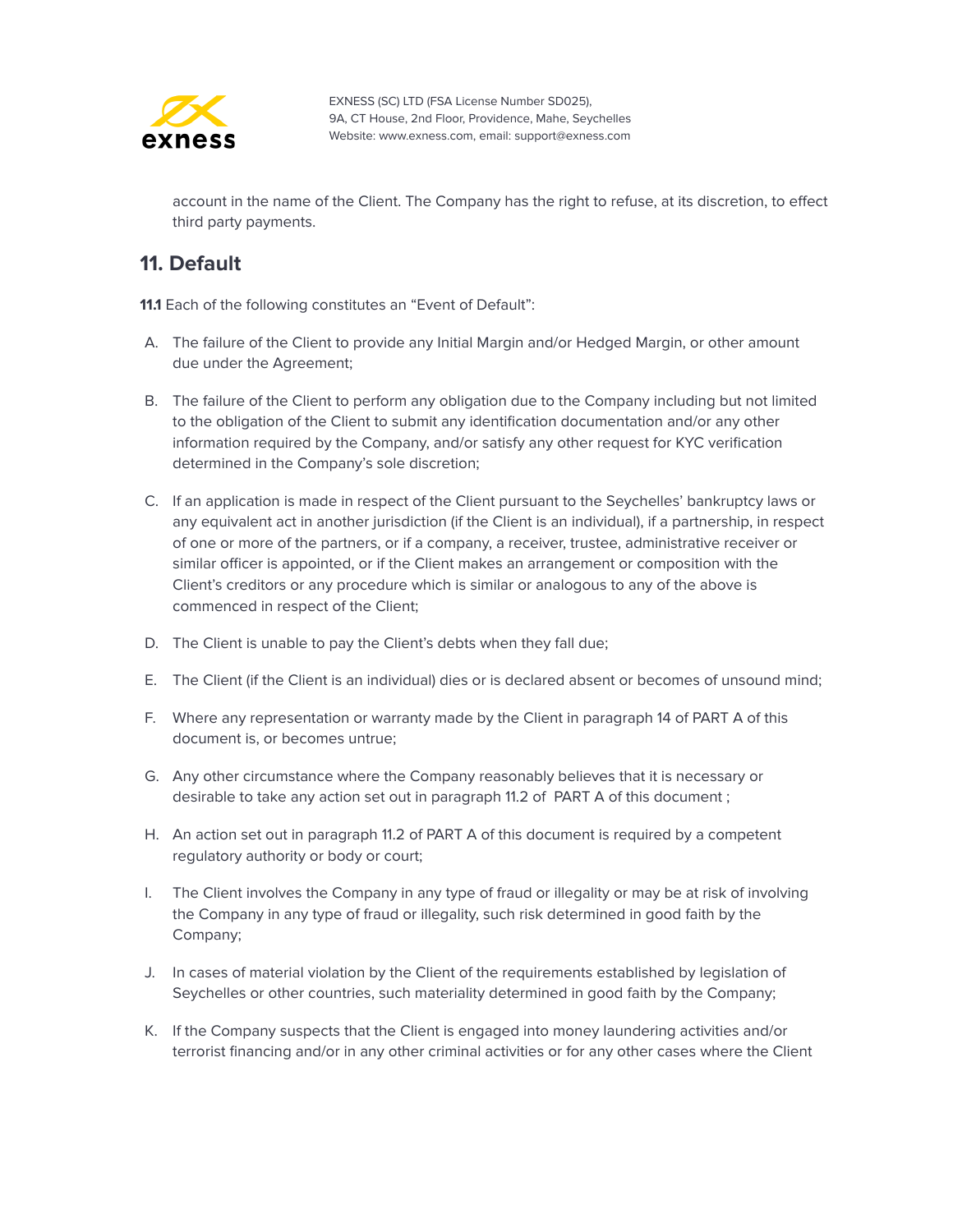

may involve the Company in any type of fraud or illegality and/or in any activity considered suspicious by the Company.

**11.2** If an Event of Default occurs the Company may, at its absolute discretion, at any time and without prior Written Notice, take one or more of the following actions:

- A. Temporarily block the Client Account and/or accounts of another Client which the Company considers to be involved in suspicious activity, until the Company can determine if an Event of Default has occurred. In case of investigation of Events of Default, the Company may request the Client to provide various documents and the Client is under an obligation to provide such;
- B. The Company has the right to combine any Client Accounts of the Client, to consolidate the Balances in such Client Accounts and to set-off those Balances with obligations of the Client towards the Company;
- C. The Company has the right to close the Client Account(s);
- D. The Company has the right to convert any currency;
- E. The Company has the right to close out the Client's Open Positions at current Quotes;
- F. Terminate this Agreement without notice to the Client

#### <span id="page-20-0"></span>**12. Force Majeure**

**12.1** A Force Majeure Event includes without limitation each of the following:

- A. Government actions, the outbreak of war or hostilities, the threat of war, acts of terrorism, national emergency, riot, civil disturbance, sabotage, requisition, or any other international calamity, economic or political crisis that, in the Company's opinion, prevents it from maintaining an orderly market in one or more of the Financial Instruments in respect of which it deals on the Trading Platform;
- B. Act of God, earthquake, tsunami, hurricane, typhoon, accident, storm, flood, fire, epidemic or other natural disaster making it impossible for the Company to offer its Services;
- C. Labour disputes and lock-out which affect the operations of the Company;
- D. Suspension of trading on an Underlying Market, or the fixing of minimum or maximum prices for trading on a Market, a regulatory ban on the activities of any party (unless the Company has caused that ban), decisions of state authorities, governing bodies of self-regulating organizations, decisions of governing bodies of organized trading platforms;
- E. A financial services moratorium having been declared by appropriate regulatory authorities or any other acts or regulations of any regulatory, governmental, or supranational body or authority;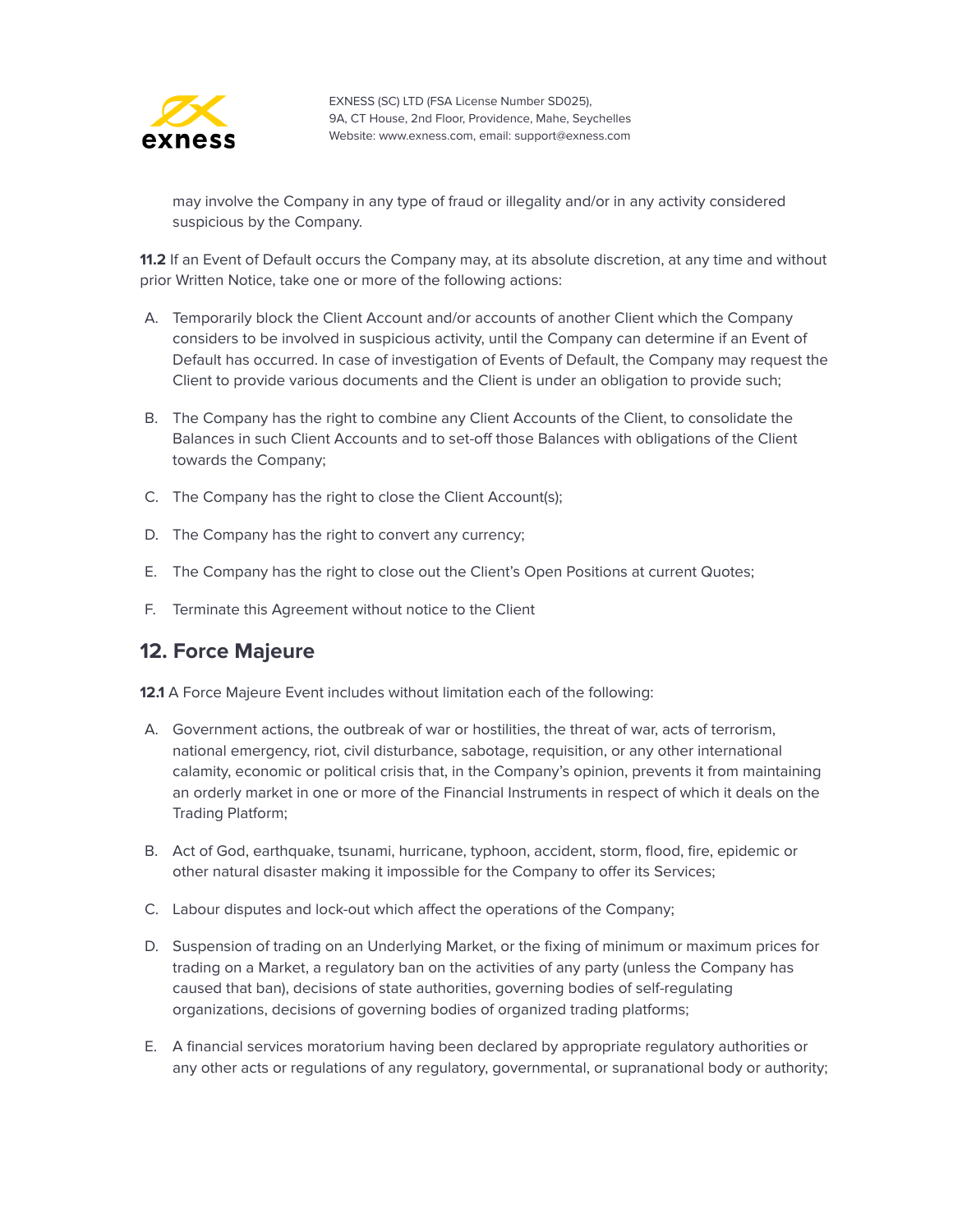

- F. Breakdown, failure or malfunction of any electronic, network and communication lines (not due to the bad faith or wilful default of the company) and DdoS-attacks;
- G. Any event, act or circumstances not reasonably within the Company's control and the effect of that event(s) is such that the Company is not in a position to take any reasonable action to cure the default;
- H. The suspension, liquidation or closure of any market or the abandonment or failure of any event to which the Company relates its Quotes, or the imposition of limits or special or unusual terms on the trading in any such market or on any such event.
- I. The occurrence of an excessive movement in the level of any transaction and/or Underlying Asset or Underlying Market or the Company's anticipation (acting reasonably) of the occurrence of such a movement;
- J. The failure of any relevant supplier, financial institution intermediate broker, liquidity provider, agent or principal of the Company, custodian, sub-custodian, dealer, exchange, clearing house or regulatory or self-regulatory organisation, for any reason, to perform its obligations.

**12.2** If the Company determines in its reasonable opinion that a Force Majeure Event exists (without prejudice to any other rights under the Agreement) the Company may without prior notice and at any time take any, or a combination or all of the following steps:

- A. Increase Margin requirements without notice;
- B. Close out any or all Open Positions at such prices as the Company considers in good faith to be appropriate;
- C. Refuse to accept Orders from Clients;
- D. Suspend or modify the application of any or all terms of the Agreement to the extent that the Force Majeure Event makes it impossible or impractical for the Company to comply with them;
- E. Increase Spreads and/or Trading Commissions;
- F. Decrease Leverage;
- G. Shut down the Trading Platform(s) in case of malfunction for maintenance or to avoid damage;
- H. Inactivate the Client Account;
- I. Cancel any pending positions;
- J. Reject any deposit requests;
- K. Take or omit to take all such other actions as the Company deems to be reasonably appropriate in the circumstances with regard to the position of the Company, the Client and other clients.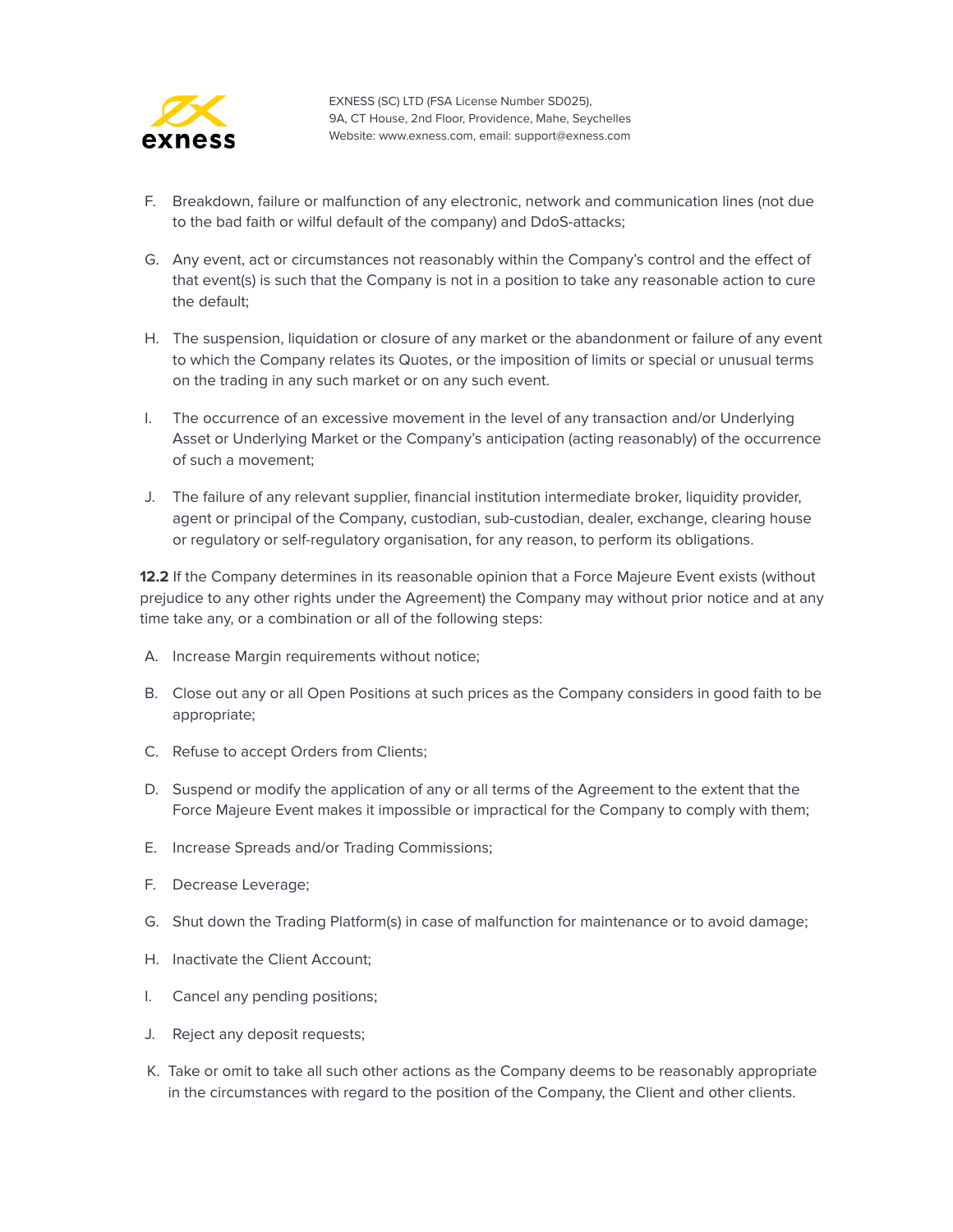

**12.3** Except as expressly provided in this Agreement, the Company will not be liable or have any responsibility for any type of loss or damage arising out of any failure, interruption, or delay in performing its obligations under this Agreement where such failure, interruption or delay is due to a Force Majeure event.

#### <span id="page-22-0"></span>**13. Limitations of Liability and Indemnity**

**13.1** In the event the Company provides information, recommendations, news, information relating to transactions, market commentary or research to the Client (or in newsletters which it may post on its Website or provide to subscribers via its Website or otherwise), the Company shall not, in the absence of its fraud or gross negligence, be liable for any losses, costs, expenses or damages suffered by the Client arising from any inaccuracy or mistake in any such information given. Subject to the right of the Company to void or close any Transaction in the specific circumstances set out in the Agreement, any Transaction following such inaccuracy or mistake shall nonetheless remain valid and binding in all respects on both the Company and the Client.

**13.2** The Company will not be held liable for, any loss or damage or expense or loss incurred by the Client in relation to, or directly or indirectly, arising from but not limited to:

- A. Any error or failure in the operation of the Trading Platform;
- B. Errors in the settings of Client Terminal, out-of-sequence Client Terminal update, any delay caused by the Client Terminal, the Client not following the instructions on the Client Terminal;
- C. Any hardware, software, connection bugs from the Client's side;
- D. All Orders placed under the Client's Access Data;
- E. Any failure by the Company to perform any of its obligations under the Agreement as a result of Force Majeure Event;
- F. The acts, omissions or negligence of any third party;
- G. The solvency, acts or omissions of any third party referred to in paragraph 1.6 of PART B of this document;
- H. If a situation referred to in paragraph 1.7 of PART B of this document arises;
- I. Any person obtaining the Client's Access Data that the Company has issued to the Client prior to the Client's reporting to the Company of the misuse of his Access Data;
- J. Unauthorized third persons having access to information, including electronic addresses, electronic communication, personal data and Access Data when the above are transmitted between the Parties or any other party, using the internet or other network communication facilities, post, telephone, or any other electronic means;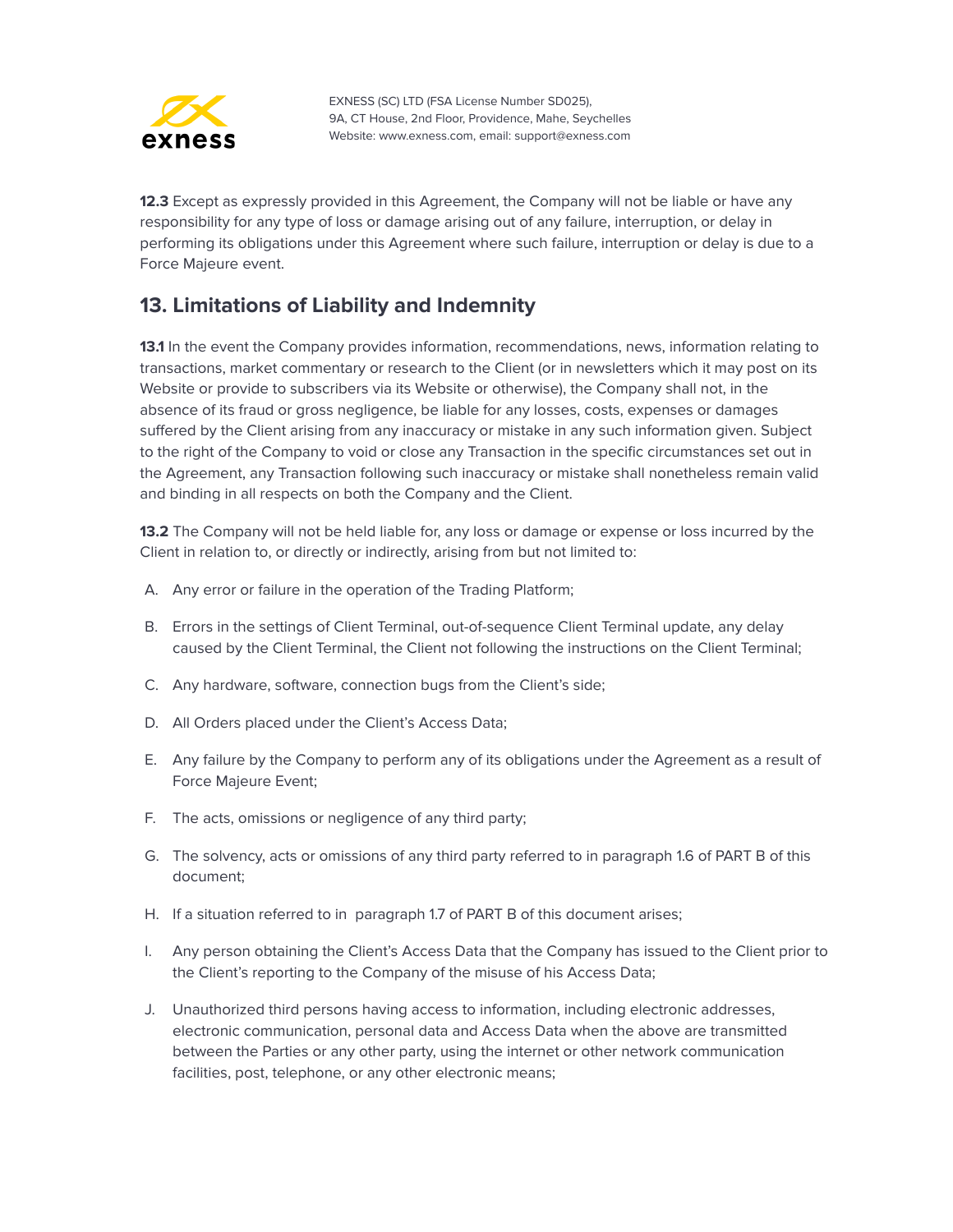

- K. Any actions or representations of the Introducer;
- L. Currency risk materialising;
- M. Occurrence of Slippage;
- N. Any of the risks and warnings of the document "Risks Disclosure and Warnings Notice", found on the Company's website, materialises;
- O. Any changes in the rates of tax;
- P. The Client using Trailing Stop and/or Expert Advisor.
- Q. The Client's reliance on Stop Loss Orders;
- R. The actions, Orders, instructions, Transactions entered into by the Client under this Agreement.

**13.3** If the Company incurs any claims, damage, liability, costs or expenses, which may arise as a result of the execution of the Agreement and/or in relation to the provision of the Services and/or in relation to any Order it is understood that the Company bears no responsibility whatsoever and it is the Client's responsibility to indemnify the Company for such.

**13.4** The Company shall in no circumstances be liable to the Client for any consequential, special or indirect losses, damages, loss of profits, loss of opportunity (including in relation to subsequent market movements), costs or expenses the Client may suffer in relation to the Agreement.

#### <span id="page-23-0"></span>**14. Representations and Warranties**

**14.1** The Client represents and warrants to the Company the following:

- A. The information provided by the Client to the Company in the Account Opening Application Form and at any time thereafter is true, accurate and complete and the documents handed over by the Client are valid and authentic and shall inform the Company of any changes;
- B. The Client has read and fully understood and undertakes to comply with the terms of this document (Client Agreement) and the various documents found on the Company's website, namely "General Business Terms", "Partnership Agreement", "Risk Disclosure and Warnings Notice", "Complaints Procedure for Clients", "Bonus Terms and Conditions" and if applicable the "Partnership Agreement";
- C. The Client is duly authorised to enter into the Agreement, to give Orders, instructions and Requests and to perform its obligations thereunder;
- D. The Client is acting as a principal and not as agent or representative or trustee or custodian on behalf of someone else. The Client may act on behalf of someone else only if the Company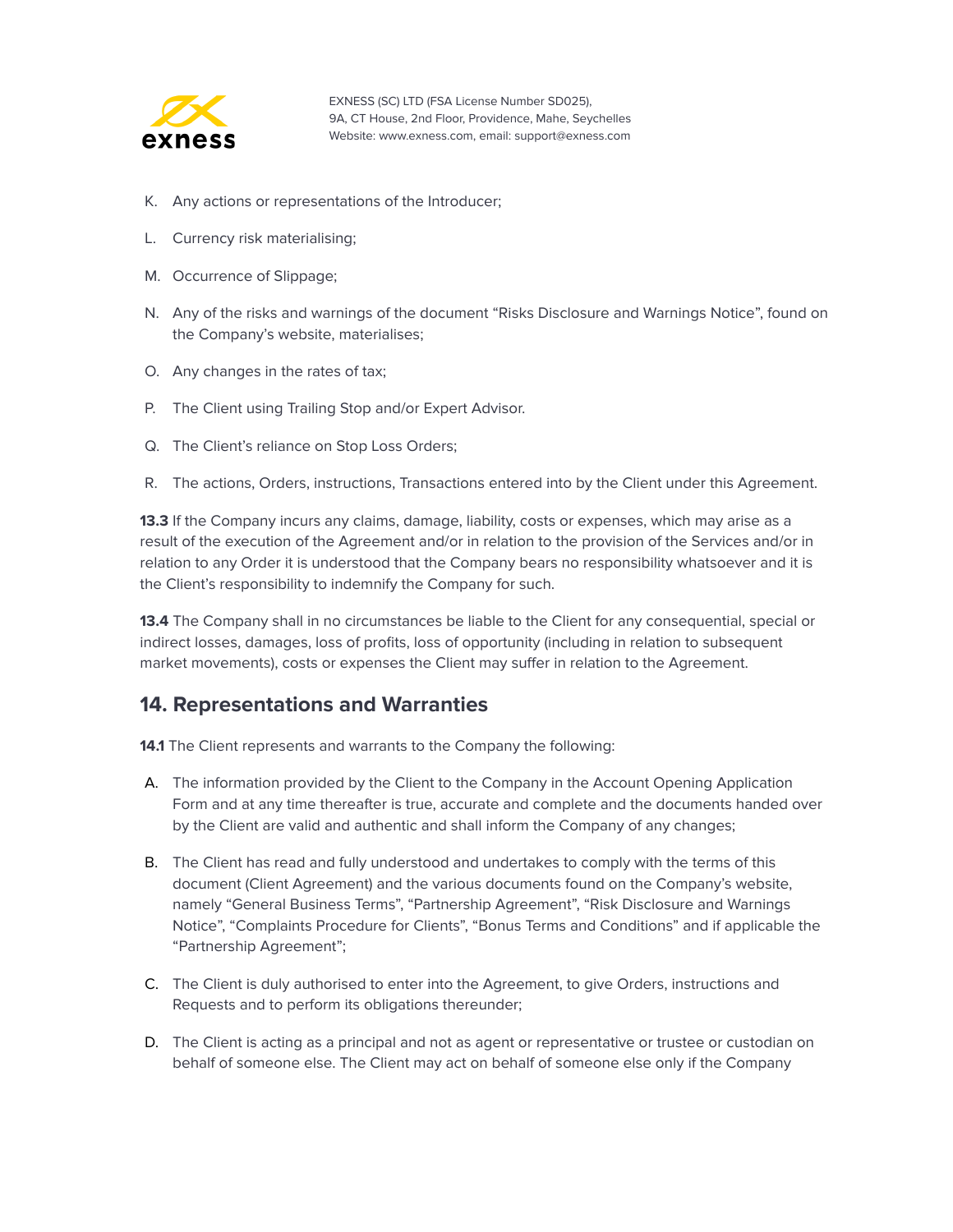

specifically consents to this in writing and provided that all the documents required by the Company for this purpose are received;

- E. The Client is the individual who has completed the Account Opening Application Form or, if the Client is a company, the person who has completed Account Opening Application Form on the Client's behalf is duly authorised to do so;
- F. All actions performed under the Agreement will not violate any law or rule applicable to the Client or to the jurisdiction in which the Client is resident, or any agreement by which the Client is bound or by which any of the Client's assets or funds are affected;
- G. The Client has declared in the Account Opening Application Form, if he is a Politically Exposed Person and will notify the Company if at any stage during the course of this Agreement he becomes a Politically Exposed Person;
- H. The Client funds are not in any direct or indirect way the proceeds of any illegal activity or used or intended to be used for terrorist financing;
- I. The Client funds are free of any lien, charge, pledge or other encumbrance;
- J. The Client has chosen the particular type of Service and Financial Instrument, taking his total financial circumstances into consideration which he considers reasonable under such circumstances;
- K. There are no restrictions on the markets or financial instruments in which any Transactions will be sent for execution, arising from the Client's nationality or religion;
- L. The Client will take into account any information in the Company's advertising materials only in combination with the complete description of the advertised services or promotion published on the Company's website;
- M. The Client is over 18 years old.

#### <span id="page-24-0"></span>**15. Client Acknowledgements of Risk and Consents**

- **15.1** The Client unreservedly acknowledges and accepts the following:
- A. Trading in CFDs is not suitable for all members of the public and the Client runs a great risk of incurring losses and damages as a result of trading in CFDs and accepts and declares that he is willing to undertake this risk. The damages may include loss of all his money and also any additional commissions and other expenses to keep his positions open.
- B. CFDs carry a high degree of risk. The gearing or leverage often obtainable in CFDs means that a small deposit or down payment can lead to large losses as well as gains. It also means that a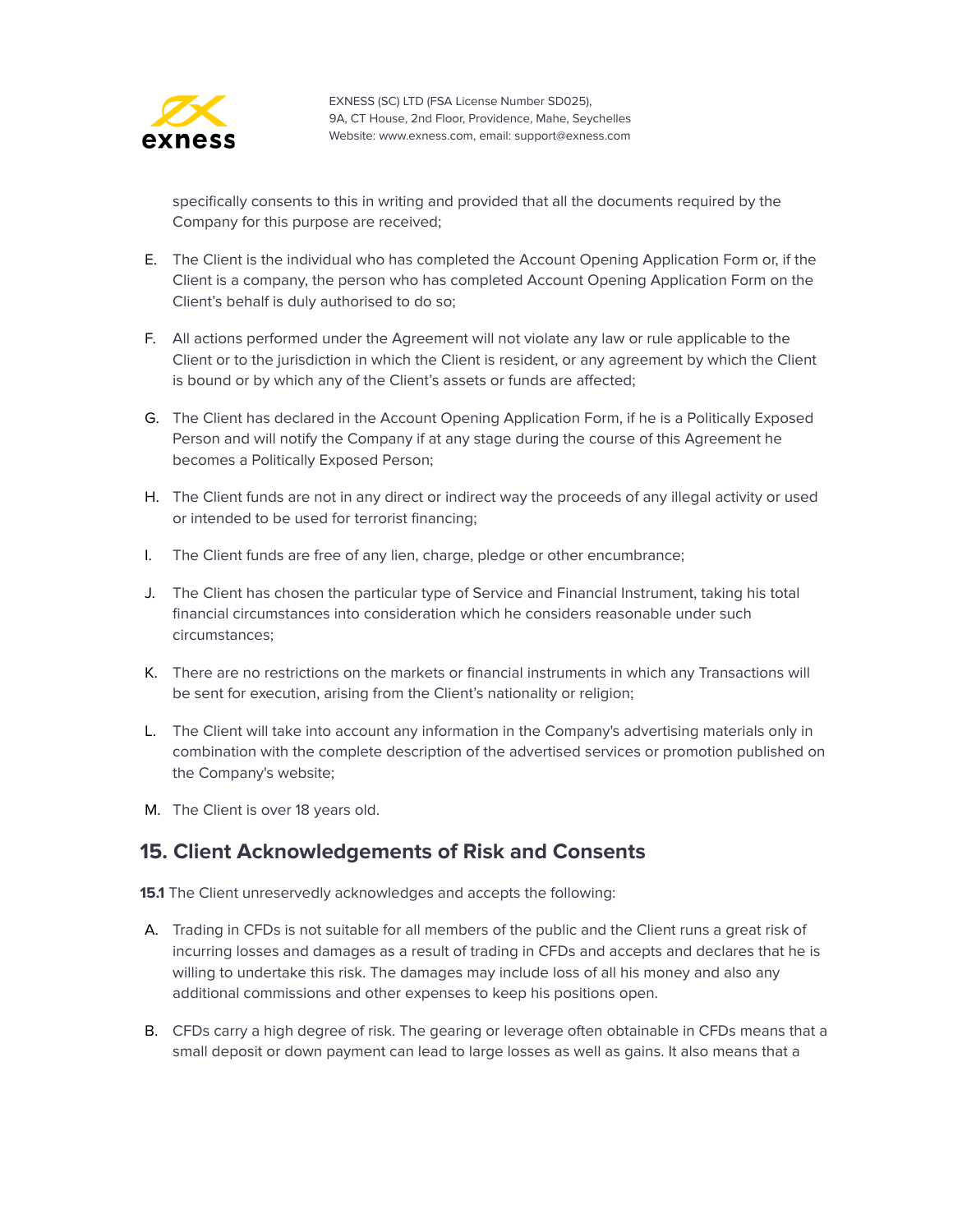

relatively small movement can lead to a proportionately larger movement in the value of the Client's investment and this can work against him as well as for him.

- C. CFD Transactions have a contingent liability, and the Client should be aware of the implications of this in particular the Margin requirements.
- D. Trading on an electronic Trading Platform carries risks.
- E. The risks and warnings of the document "Risks Disclosure and Warnings Notice", found on the Company's website.
- **15.2** The Client agrees and understands that:
- A. He will not be entitled to delivery of, or be required to deliver, the Underlying Asset of the CFD, nor ownership thereof or any other interest therein.
- B. No interest shall be due on the money that the Company holds in his Client Account.
- C. When trading in CFDs the Client is trading on the outcome of the price of an Underlying Asset and that trading does not occur on a regulated Market but over-the-counter (OTC).

**15.3** The Client consents to the provision of the information of the Agreement by means of a Website.

**15.4** The Client confirms that, he has regular access to the internet and consents to the Company providing him with information, including, without limitation, information about amendments to the terms and conditions, costs, fees, this Agreement, policies and information about the nature and risks of investments by posting such information on the Website.

#### <span id="page-25-0"></span>**16. Applicable and Governing Law and Applicable Regulations**

**16.1** All disputes and controversies arising out of, or in connection with the Agreement shall be finally settled in the courts of Seychelles.

**16.2** This Agreement is governed by the Laws of Seychelles.

**16.3** Notwithstanding any other provision of this Agreement, in providing Services to the Client, the Company shall be entitled to take any action as it considers necessary in its absolute discretion, to ensure compliance with the relevant market rules and/or practices and all other applicable laws.

**16.4** All transactions on behalf of the Client shall be subject to Applicable Regulations. The Company shall be entitled to take or omit to take any measures which it considers desirable in view of compliance with the Applicable Regulations in force at the time. Any such measures as may be taken and the Applicable Regulations in force shall be binding on the Client.

**16.5** The Client may submit complaints to the Company according to the "Complaints Procedure for Clients" found on the Website.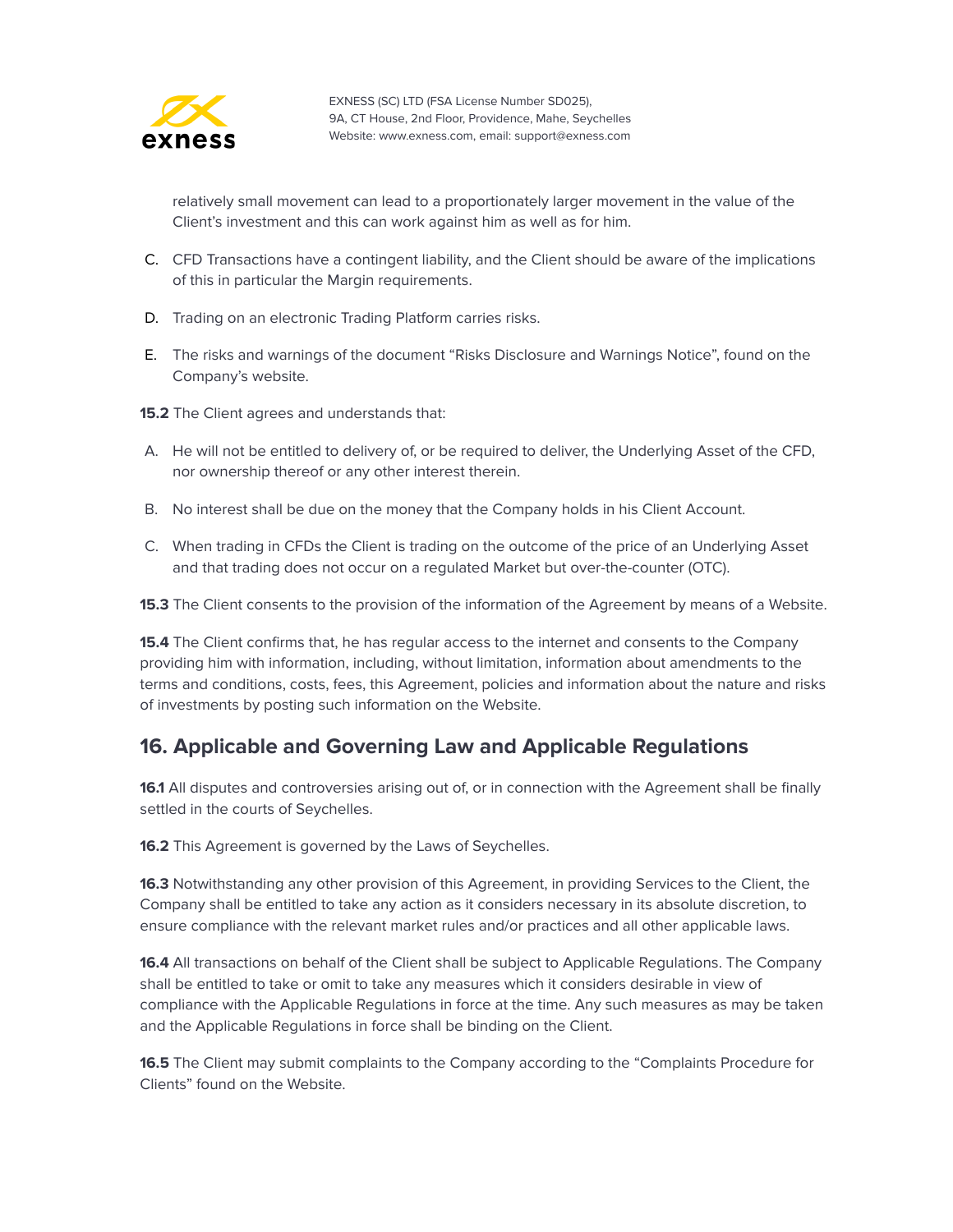

**16.6** The Company is a member of the Financial Commission – ([www.financialcommission.org](http://www.financialcommission.org)). In the event that the Client and the Company cannot settle any dispute as per the procedures mentioned in clause 16.5, the Client is entitled to apply within forty-five (45) days from the date of the incident for resolution of the dispute to the Financial Commission. More information can be found on the Website.

## <span id="page-26-0"></span>**17. Severability**

**17.1** Should any part of this Agreement be held by any court of competent jurisdiction to be unenforceable or illegal or contravene any rule, regulation or by law of any Underlying Market or regulator, that part will be deemed to have been excluded from this Agreement from the beginning, and this Agreement will be interpreted and enforced as though the provision had never been included and the legality or enforceability of the remaining provisions of the Agreement or the legality, validity or enforceability of this provision in accordance with the law and/or regulation of any other jurisdiction, shall not be affected.

## <span id="page-26-1"></span>**18. Non-Exercise of Rights**

**18.1** The Company's failure to seek redress for violations, or to insist upon strict performance of any condition or provision of this Agreement, or its failure to exercise any or part of any right or remedy to which the Company is entitled to under this Agreement, shall not constitute an implied waiver thereof.

## <span id="page-26-2"></span>**19. Assignment**

**19.1** The Company may at any time sell, transfer, assign or novate to a third party any or all of its rights, benefits or obligations under this Agreement or the performance of the entire Agreement subject to providing at least five (5) Business Days prior Written Notice to the Client. This may be done, without limitation, in the event of merger or acquisition of the Company with a third party, reorganisation of the Company, upcoming winding up of the Company, or sale or transfer of all or part of the business or the assets of the Company to a third party.

**19.2** It is agreed and understood that in the event of transfer, assignment or novation described in paragraph 19.1 above, the Company shall have the right to disclose and/or transfer all Client information (including without limitation personal data, recording, correspondence, due diligence and client identification documents, files and records, the Client trading history), transfer the Client Account and the Client Money as required, subject to providing at least five (5) Business Days prior Written Notice to the Client.

**19.3** The Client may not transfer, assign, charge, novate or otherwise transfer or purport to do so the Client's rights or obligations under the Agreement without the prior written consent of the Company.

## <span id="page-26-3"></span>**20. Language**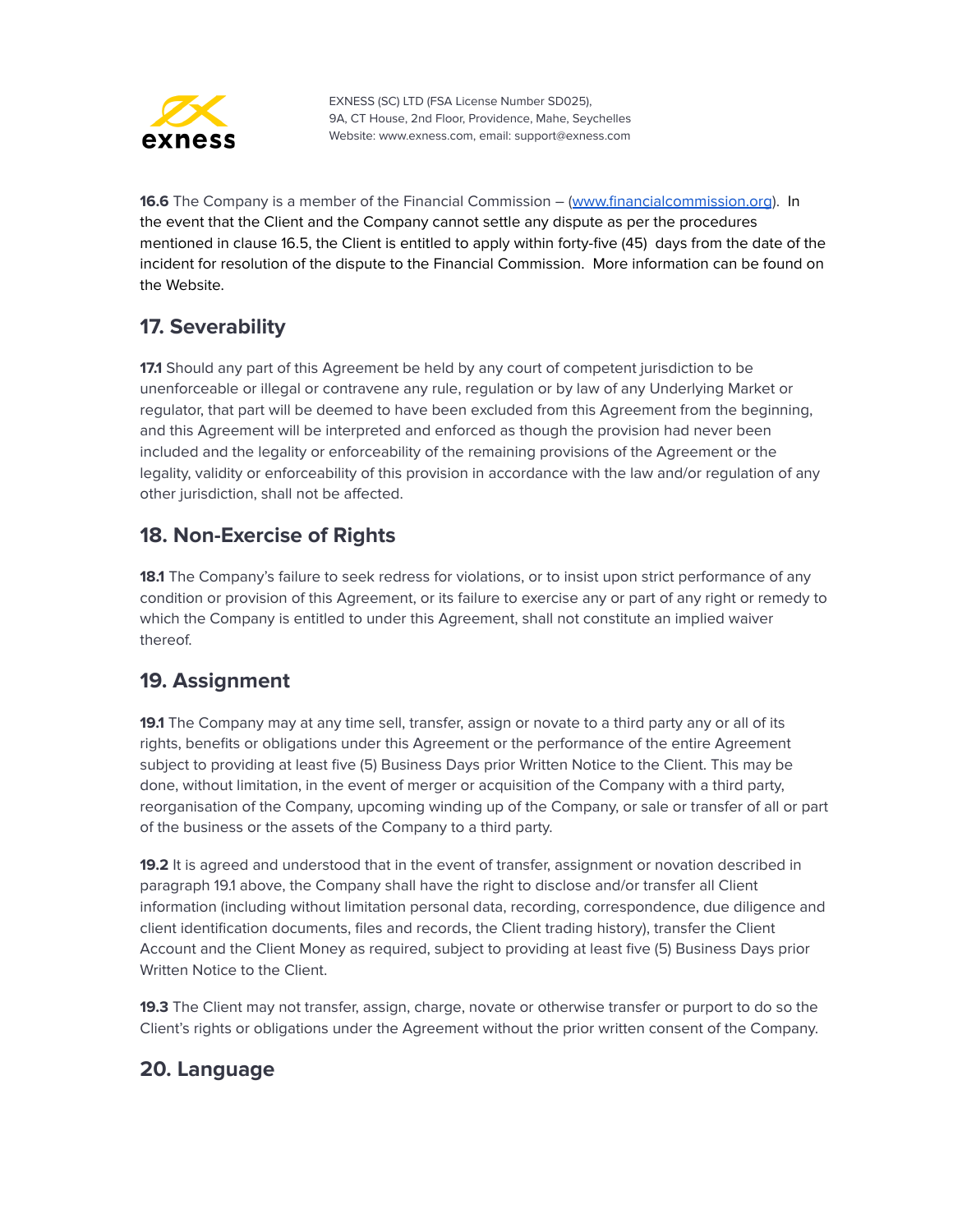

**20.1** The Company's official language is the English language and the Client should always read and refer to the main Website for all information and disclosures about the Company and its activities. Translation or information provided in languages other than English, is for informational purposes only and does not bind the Company or have any legal effect whatsoever, the Company having no responsibility or liability regarding the correctness of the information therein.

#### <span id="page-27-0"></span>**21. Introducer**

**21.1** In cases where the Client is introduced to the Company through a third person ("Introducer"), the Client acknowledges that, the Company is not responsible or accountable for the conduct and/or representations of the Introducer and the Company is not bound by any separate agreements entered into between the Client and the Introducer.

**21.2** The Client acknowledges and confirms that his agreement or relationship with the Introducer may result in additional costs, since the Company may be obliged to pay commission fees or charges to the Introducer.

#### <span id="page-27-1"></span>**22. Identification**

**22.1** In order to prevent any unauthorised access to the Client Account, verification of the Client's identity is made for the following non-trading operations:

- A. Change Personal Area password
- B. Change Security Type
- C. Restoring Personal Area password
- D. Changing Personal area agent
- E. Withdraw funds
- F. Change account password
- G. Change investor password

**22.2** The means of Client identification used by the Company (such as email, sms) and the method of Client Identification is performed according to the "General Business Terms" found on the Company's Website.

**22.3** It is understood that the Company shall have the right to suspend execution of the non-trading operations, if the Client's identification data are invalid or incorrect until the Client sends the correct identification data.

## <span id="page-27-2"></span>**23. Currency Conversions**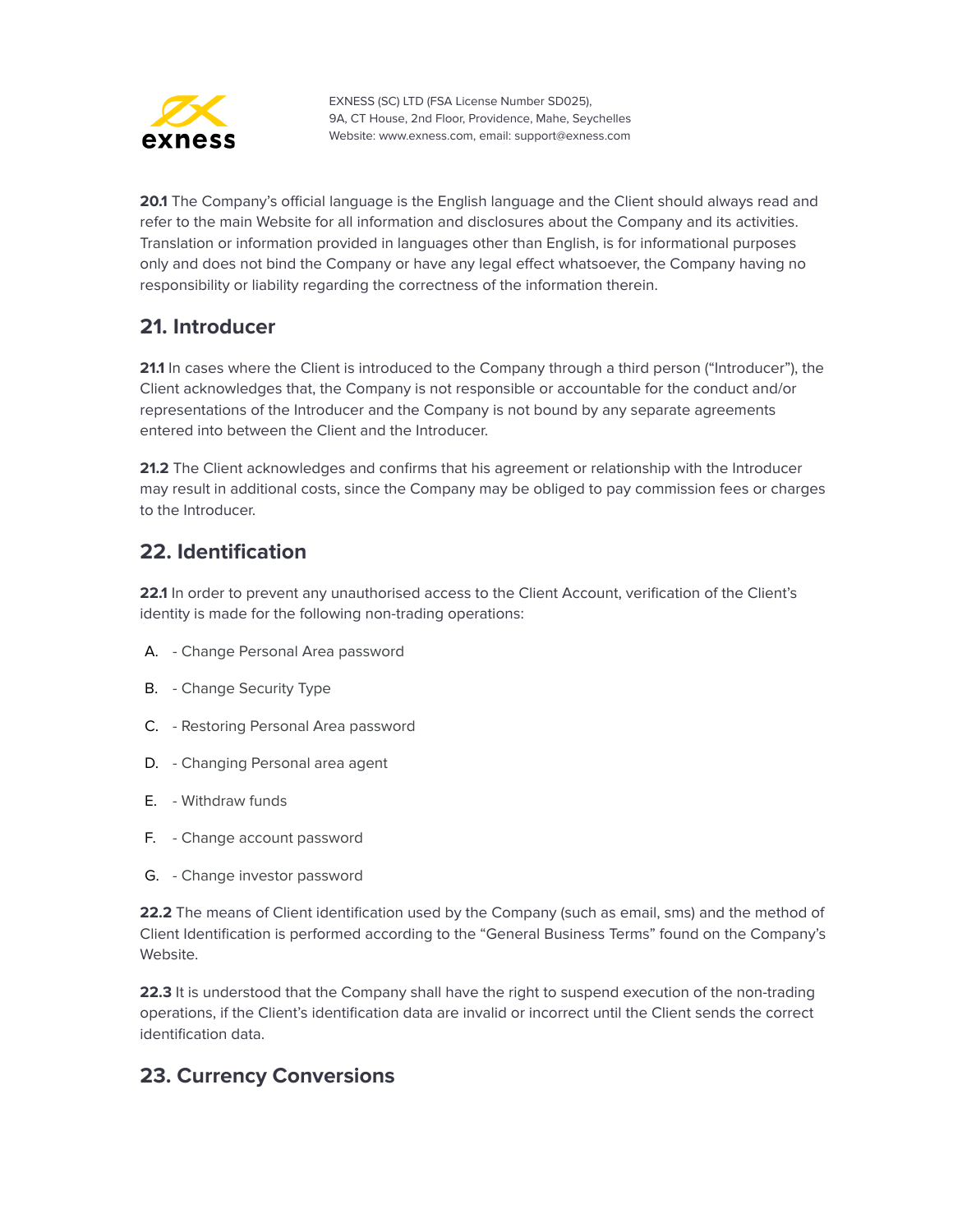

**23.1** The Company is entitled, without prior notice to the Client, to effect any currency conversions which it deems necessary or desirable in order to make a deposit into the Client Account in the Currency of the Client Account (in the event that the Client deposits money in a different currency of that of the Currency of the Client Account) or comply with its obligations or exercise its rights under this Agreement or complete any specific Transaction or Order. Any such conversion shall be made by the Company at reasonable exchange rates as the Company shall select, having regards to the prevailing market rates. The Company shall be entitled to charge to the Client and obtain from the Client Account, or from the deposited amount, the expenses incurred with regard to currency conversions for the Client, including but not limited to commissions to banks, money transfer fees, commissions to intermediaries etc.

**23.2** The Client will bear all foreign currency exchange risk arising from any Transaction or from the exercise by the Company of its rights under the Agreement or any law.

#### <span id="page-28-0"></span>**24. Miscellaneous**

**24.1** All rights and remedies provided to the Company under the Agreement are cumulative and are not exclusive of any rights or remedies provided in law or in equity.

**24.2** Where the Client comprises two or more persons, the liabilities and obligations under the Agreement shall be joint and several. Any warning or other notice given to one of the persons which form the Client shall be deemed to have been given to all the persons who form the Client. Any Order given by one of the persons who form the Client shall be deemed to have been given by all the persons who form the Client.

**24.3** In the event of the death or mental incapacity of one of the persons who form the Client, all funds held by the Company or its nominee, will be for the benefit and at the order of the survivor(s) and all obligations and liabilities owed to the Company will be owed by such survivor(s).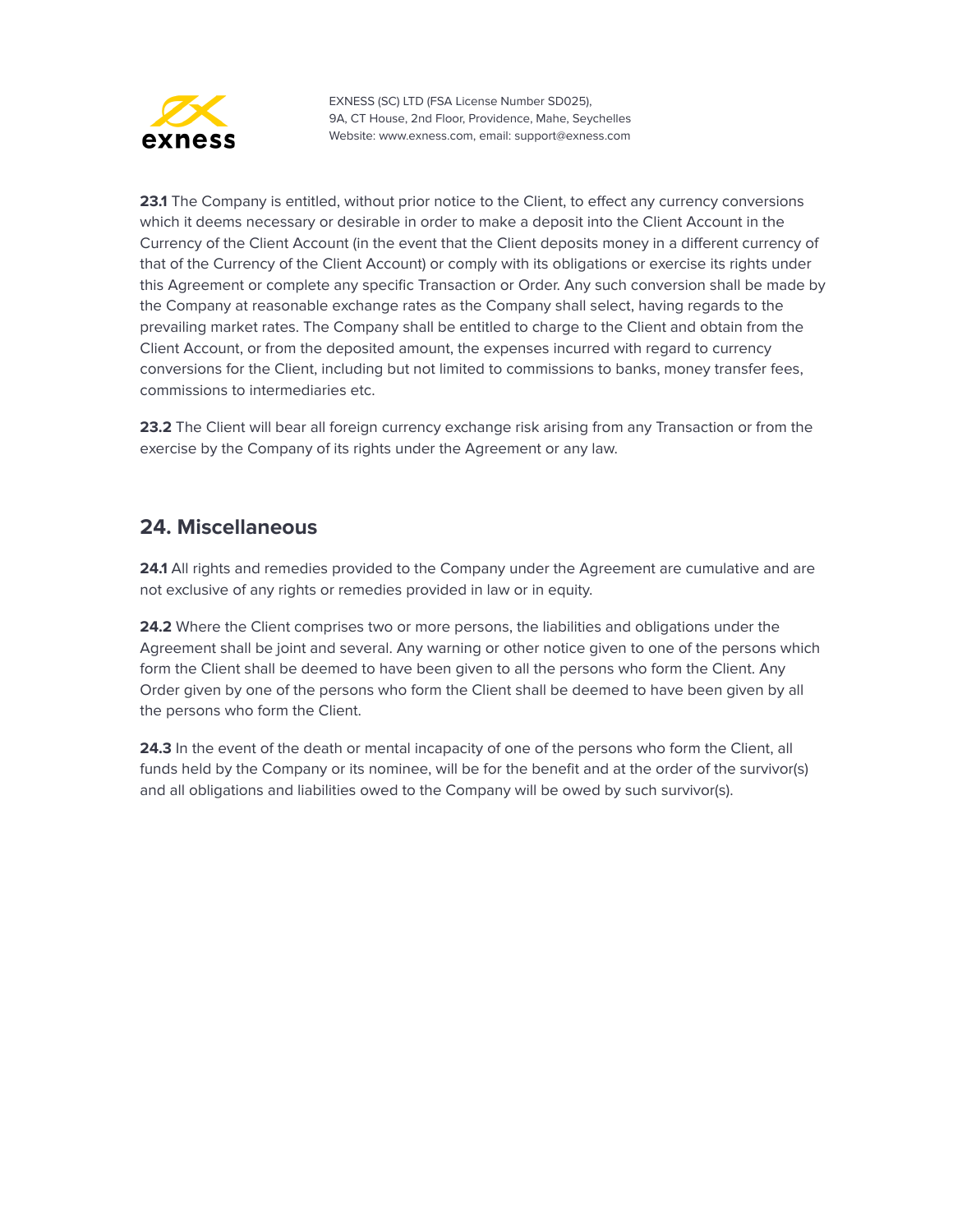

# <span id="page-29-0"></span>**Part B: Client Money And Client Account**

#### <span id="page-29-1"></span>**1. Client Money**

**1.1** The Company shall not account to the Client for profits or interest earned on Client money (other than profit gained through trading Transactions from his Client Account(s) under this Agreement) and the Client waives all right to interest.

**1.2** The Company may deposit Client money in overnight deposits and will be allowed to keep any interest.

**1.3** The Company may hold Client money and the money of other clients in the same account (omnibus account).

**1.4** The Company may deposit Client money with a third party (i.e. intermediate broker, a bank, a market, a settlement agent, a clearing house or OTC counterparty or a payment service provider) who may have a security interest, lien or right of set-off in relation to that money.

**1.5** Client's money may be held on the Client's behalf with a third party as indicated in point 1.4 above located within or outside Seychelles. The legal and regulatory regime applying to any such person outside Seychelles will be different from that of Seychelles and in the event of the insolvency or any other equivalent failure of that person, the Client's money may be treated differently from the treatment which would apply if the money was held in Seychelles or by the Company directly. The Company will not be liable for the solvency, acts or omissions of any third party referred to in this paragraph.

**1.6** The third party to whom the Company will pass money may hold it in an omnibus account and it may not be possible to separate it from other Client's money, or the third party's money. In the event of the insolvency or any other analogous proceedings in relation to that third party, the Company may only have an unsecured claim against the third party on behalf of the Client, and the Client will be exposed to the risk that the money received by the Company from the third party is insufficient to satisfy the claims of the Client with claims in respect of the relevant account. The Company does not accept any liability or responsibility for any resulting losses.

1.7 It is understood that profit or loss from trading is credited or debited in the Client Account once the Transaction is closed.

#### <span id="page-29-2"></span>**2. Lien**

**2.1** The Company shall have a general lien on all funds held by the Company or its associates or its nominees on the Client's behalf until all Client's obligations are satisfied. Such right of a general lien may be extended and enforced to cover any legally binding claims, either present or future, related to the Client, emanating from applicable law, compliance rules/card schemes/acquiring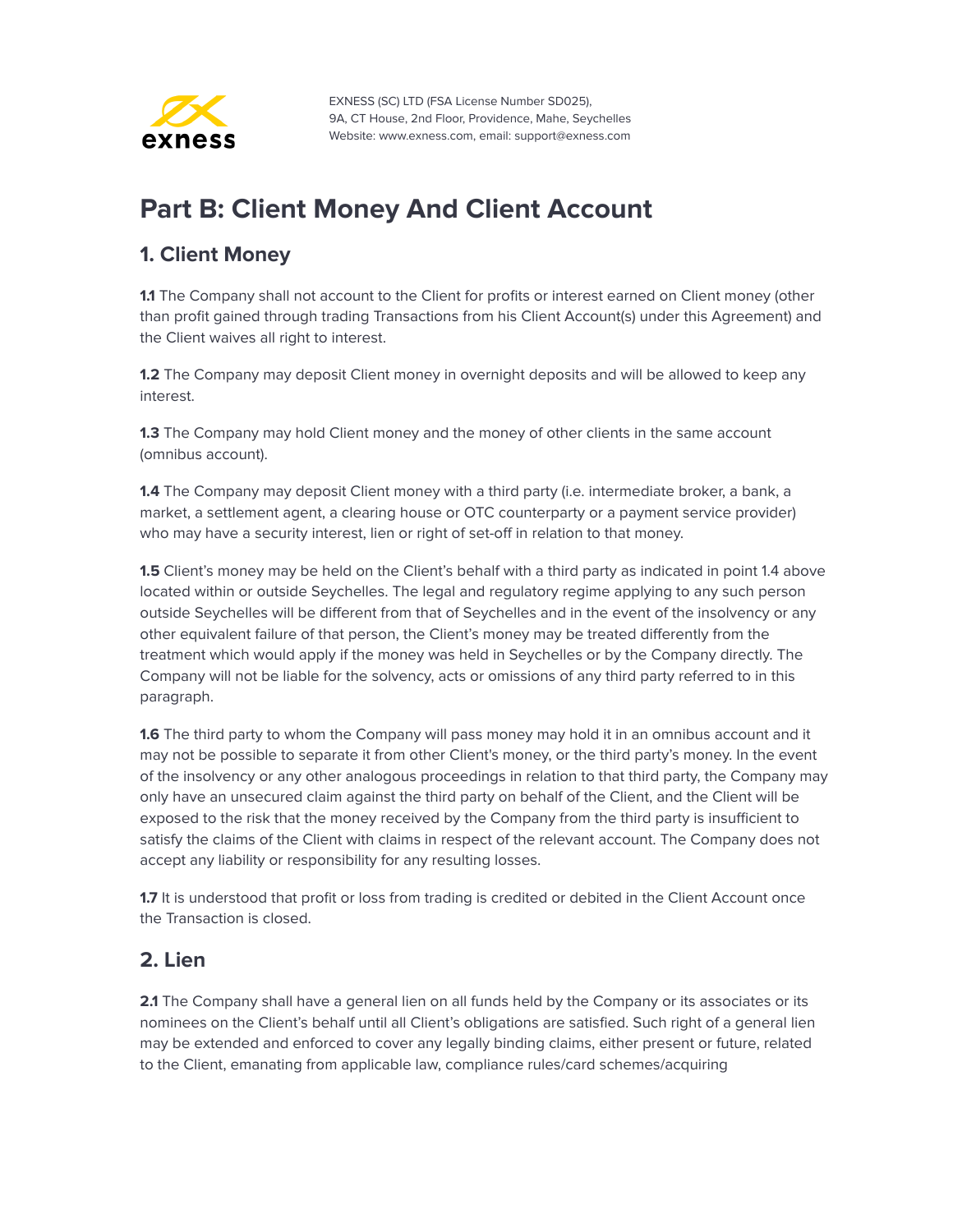

banks/payment processing service providers/payment services operators' requirements, as well as if it is required by the relevant authorities.

## <span id="page-30-0"></span>**3. Netting and Set-Off**

**3.1** If the aggregate amount payable by the Client is equal to the aggregate amount payable by the Company (in the calculation of the amount payable by the Client, the following shall be taken into consideration: any legally binding claims related to the Client emanating from law, compliance rules/card schemes/acquiring banks/payment processing service providers/payment services operators' requirements, as well as if it is required by any relevant authorities), then automatically the mutual obligations to make payment are set-off and cancel each other.

**3.2** If the aggregate amount payable by one party (in the calculation of the amount payable by the Client, the following shall be taken into consideration: any legally binding claims related to the Client emanating from law, compliance rules/card schemes/acquiring banks/payment processing service providers/ payment services operators requirements, as well as if it is required by any relevant authorities) exceeds the aggregate amount payable by the other party, then the party with the larger aggregate amount shall pay the excess to the other party and all obligations to make payment will be automatically satisfied and discharged.

**3.3** The Company has the right to combine all or any Client Accounts opened in the Client name and to consolidate the Balances in such accounts and to set-off such Balances in the event of termination of the Agreement.

## <span id="page-30-1"></span>**4. Client Account**

**4.1** In order to facilitate trading in CFDs, the Company will open a Client Account for the Client, which will be activated upon the Client depositing the minimum initial deposit as determined by the Company in its discretion from time to time. The minimum initial deposit may vary according to the account type of the Client Account. This information is made available on our Website.

**4.2** The Company may offer different account types with different characteristics, different methods of execution and different requirements. Information on the various account types is found on the Website.

#### <span id="page-30-2"></span>**5. Temporary Block of the Client Account**

**5.1** The Company may temporarily block the Client Account without prior notice to the Client for any good reason, including in any of the following cases:

A. In an Event of Default of the Client according to paragraph 11.2 (a) of PART A of this document and for such time that, the Company reasonably requires to examine if an Event of Default has occurred;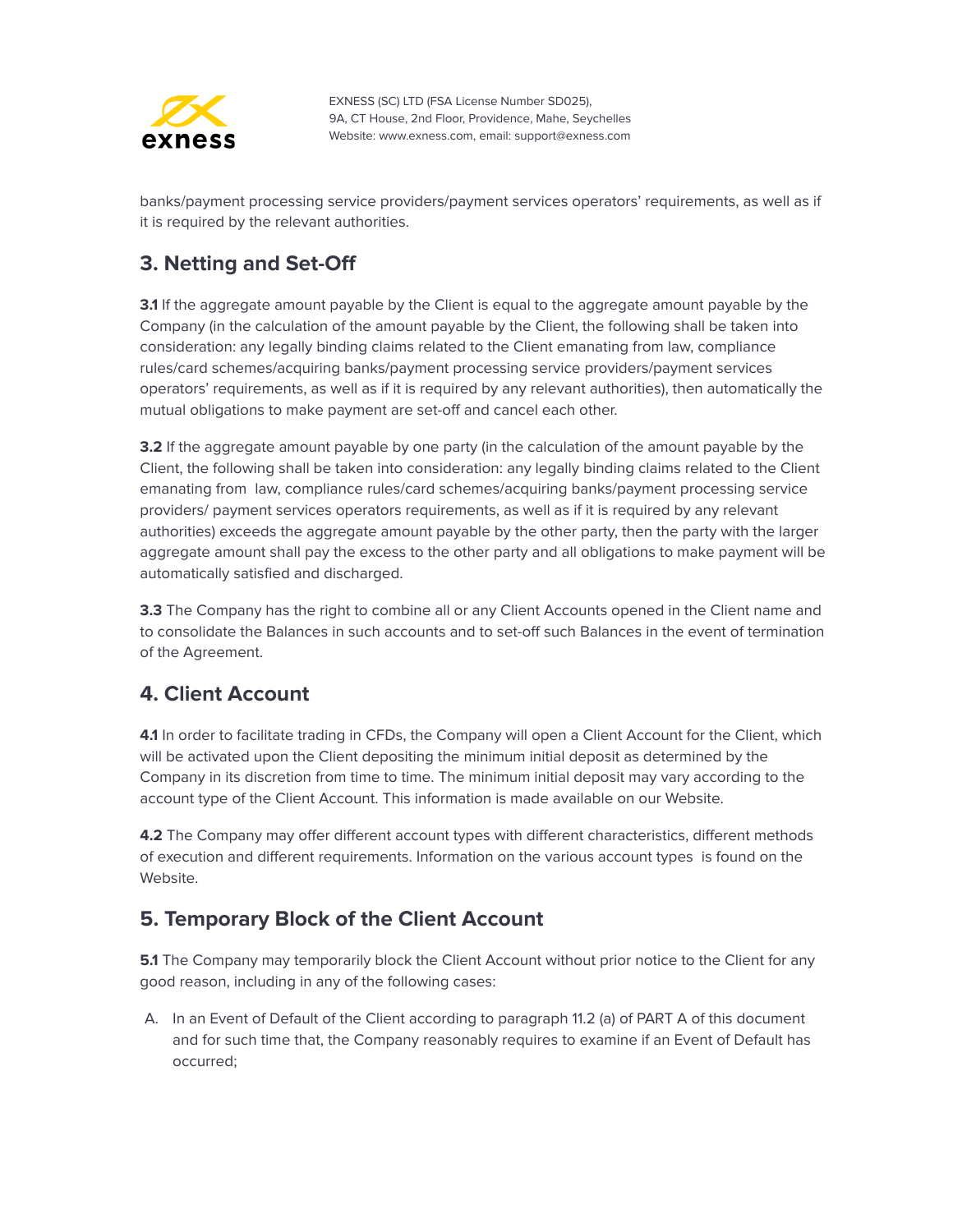

- B. After the Client's request to temporarily block the Client Account under paragraph 5.5. of PART B of this Client Agreement;
- C. The Company is informed from a reliable source that the Access Data of the Client may have been received by unauthorised third parties;
- D. The Company is informed from a reliable source of possible unlawful actions or doubtful operations of the Client, as set out in Clause 1.4. of the General Business Terms.
- E. In a Force Majeure Event and for such duration that the relevant event continues to exist.
- F. An error in the request for the transfer of funds to another account was made by the Client and this resulted in the Company depositing in an incorrect trading account.

**5.2** Without prejudice to any other right of the Company, the Client Account shall be unblocked in the following cases:

- A. When the Company, in its sole discretion, determines that an Event of Default has not occurred, where the Client Account was temporarily blocked under paragraph 5.1 (a) of PART B of this Client Agreement;
- B. When the Client requests from the Company to unblock the Client Account under paragraph 5.6, where the Client Account was temporarily blocked under paragraph 5.1 (b) of PART B of this Client Agreement;
- C. When the safety of the Access Data is determined by the Company and/or when the Company issues new Access Data to the Client, where the Client Account was temporarily blocked under paragraph 5.1 (c) of this Client Agreement;
- D. When the Company determines that the Client has not engaged into any actions or doubtful operations as set out in the Clause 1.4 of the General Business Terms, where the Client Account was temporarily blocked under paragraph 5.1 (d) of this Client Agreement;
- E. When the Force Majeure event does not exist anymore, where the Client Account was temporarily blocked under paragraph 5.1 (e) of PART B of this Client Agreement.

**5.3** During the period for which the Client's Account is blocked, the Company shall examine the circumstances and determine whether the Client Account ought to be either unblocked or closed.

**5.4** In case the Client Account is closed, the Company reserves the right to withhold, under the general right of lien under paragraph 2 of Part B of this Client Agreement, for any period the Company considers necessary, any amount it considers appropriate in order to cover any possible legally binding claims that may occur in the future related to the Client, emanating from applicable law, compliance rules/card schemes/acquiring banks/payment processing service providers/ payment services operators' requirements, as well as if it is required by any relevant authorities.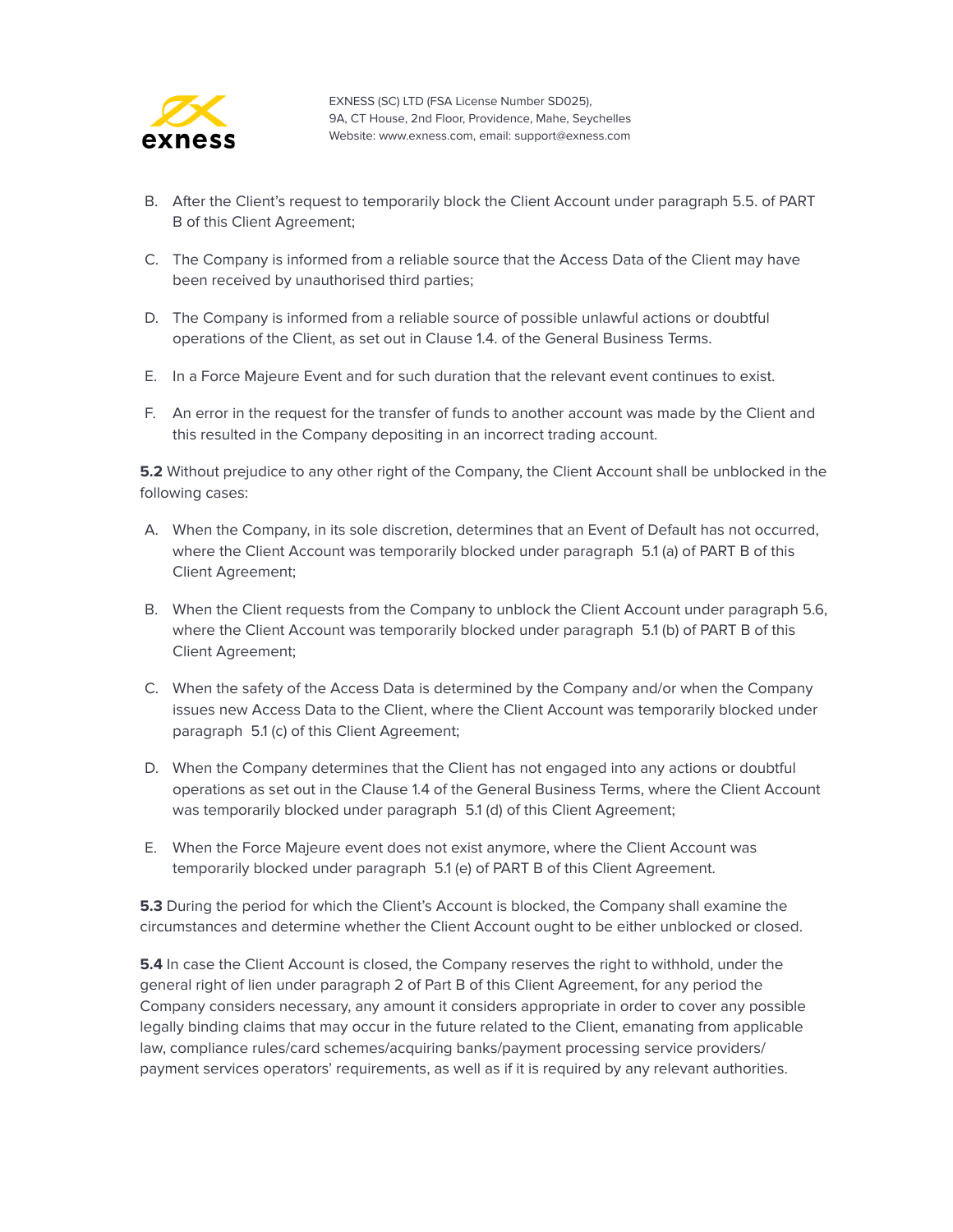

**5.5** The Client has the right to request the Company to temporarily block his Client Account by sending an email at [support@exness.com](mailto:support@exness.com) and/or by calling the Company, with a request to temporarily block the Client Account and giving in both cases the account's phone password. The Company shall block the account within twenty four (24) hours after receiving the said request.

**5.6** In order for the Company to unblock the Client Account, which was blocked further to the request of the Client, the Client shall either send email to support@exness.com and/or call the Company with a request to unblock the account and also point out the account phone password. The Company shall unblock the Client Account within twenty four (24) hours after receiving the request.

#### <span id="page-32-0"></span>**6. Inactive and Dormant Client Accounts**

**6.1** If, for 90 (ninety) calendar days, there are no trades or non-trading operations (including agent operations) on a Client Account with a balance less than \$10 (or the equivalent sum depending on the Currency of the Client Account), then the account will be archived.

**6.2** When the Client Account is archived, all trades on the account will be archived as well and cannot be restored. However, at the client's request, the company can provide a history of a requested account.

**6.3** Orders for MT4 accounts will be deleted after some time from the servers and the term for such deletion will be different for each account type.

**6.4** If the Client Account is inactive for one year or more, and after notifying the Client in its last known address, the Company reserves the right to close the Client Account and render it dormant.

**6.5** Without derogation from the rest of the provisions of the Agreement, an account that has been archived in accordance with paragraph 6.1. of Part B of the Client Agreement, may be restored, at the client's request. Money in the archived account, shall remain owing to the Client and the Company shall make and retain records and return such funds upon request by the Client at any time thereafter.

**6.6** Paragraphs 6.2 and 6.3 are only applicable in relation to MT4 accounts only.

**6.7** If there are no trades and/or non-trading operations (including agent operations) and/or the Client account (s) is inactive for a period of time determined in the Company's sole discretion, the Company may impose partial or full scope restrictions/limitations on the Client's Personal Area and/or the Client Account(s) and/or may terminate this Agreement with immediate effect without prior notice. Where applicable, the Client shall be required to follow the Company's requests for documentation and/or information in order to regain full access to his/her Personal Area and/or Trading Accounts. For the avoidance of doubt, the above limitations/restrictions will not impact the Client's ability to withdraw funds.

## <span id="page-32-1"></span>**7. Deposits and Withdrawals to/from the Client Account**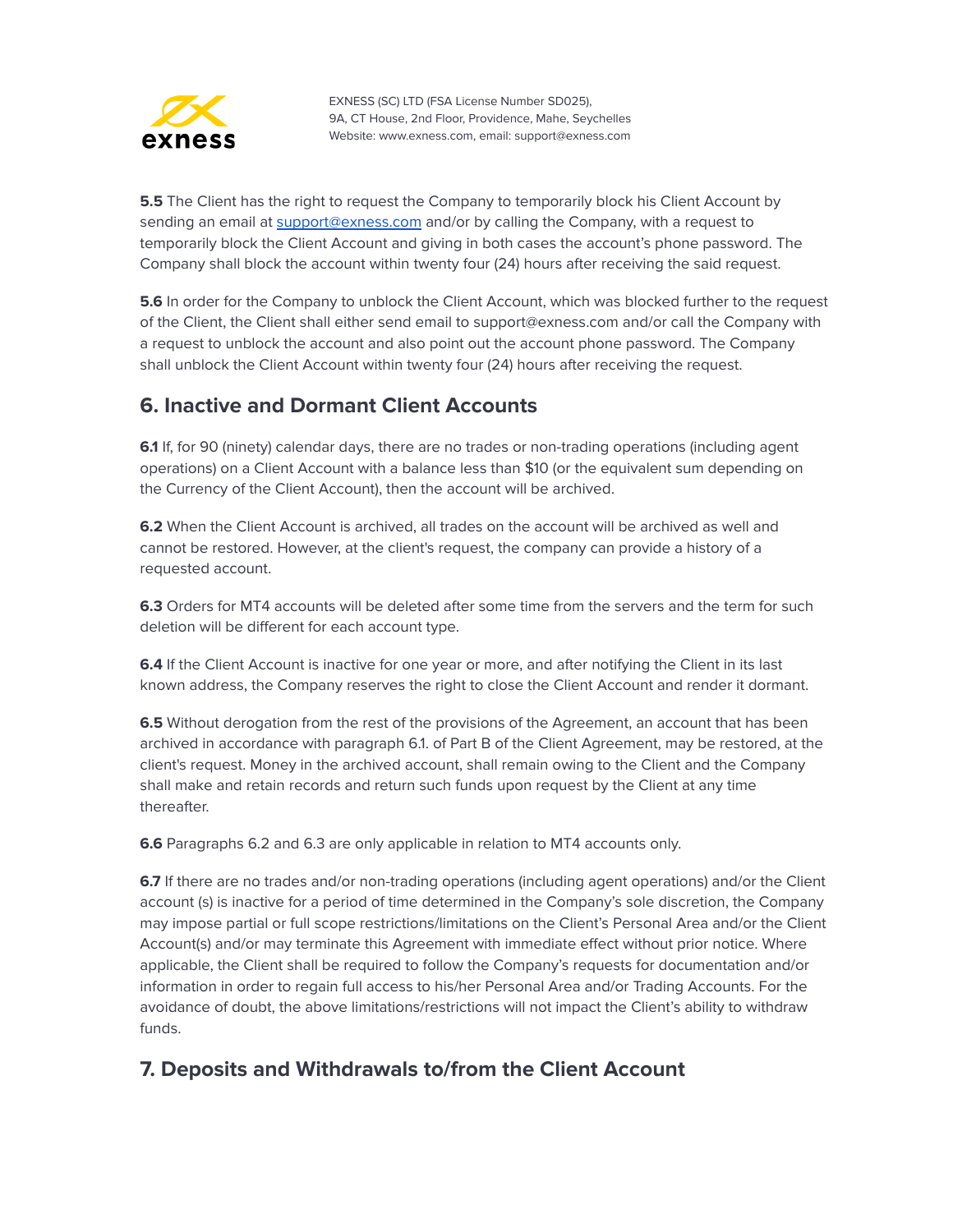

**7.1** The Client may deposit and withdraw funds into the Client Account at any time during the course of this Agreement by using any of the payment methods available in the Personal Area from time to time. Minimum deposit requirements as well as withdrawal commissions can be found in the Personal area. The Company shall not accept third party or anonymous payments in the Client Account.

**7.2** The Client shall understand and agree that if he/she uses one method of payment he/she will use the same method to withdraw funds unless this is justified in the Company's discretion. If multiple payment methods are being used, then the concept of proportionality shall apply. The Company shall set the requirements and order to be followed for withdrawals.

**7.3** The Company shall have the right to request the Client at any time additional information and/or documentation to confirm the origin and/or source of funds deposited into the Client Account. The Company shall have the right to reject a deposit or a withdrawal of the Client if the Company is not duly satisfied with the information and/or documentation provided and/or collected.

**7.4** The Company shall have the right to reject a deposit of the Client if the provisions of the transfer stated in the Personal Area are not followed.

**7.5** The Company has the right to refuse deposit and withdrawal operations in the cases of the email, telephone number, identity , address and/or other information provided and/or collected is not fully verified by the Company or up to date, with the requirements of such verification vested in the Company's sole discretion.

**7.6** If the Client makes a deposit, the Company shall credit the relevant Client Account with the relevant amount actually received by the Company as soon as practically possible after the amount is cleared in the relevant account of the Company.

**7.7** If the funds sent by the Client are not deposited in the Client Account when they were supposed to, the Client shall notify the Company and request from the Company to make a transaction investigation of the transfer. The Client agrees that any charges of the investigation shall be paid by the Client and deducted from his Client Account or paid directly to the third party performing the investigation. The Client understands and agrees that in order to perform the investigation the Client shall have to provide the Company with the requested documents and certificates.

**7.8** Without prejudice to the rest of the provisions of this Agreement, the Company will effect withdrawals of Client funds upon the Company receiving a relevant request from the Client entered on the Client's Personal Area.

**7.9** Upon the Company receiving an instruction from the Client to withdraw funds from the Client Account, the Company shall process the transaction request without undue delay and, where feasible, not later than three (3) Business Days, if the following requirements are met:

A. The withdrawal instruction includes all necessary information;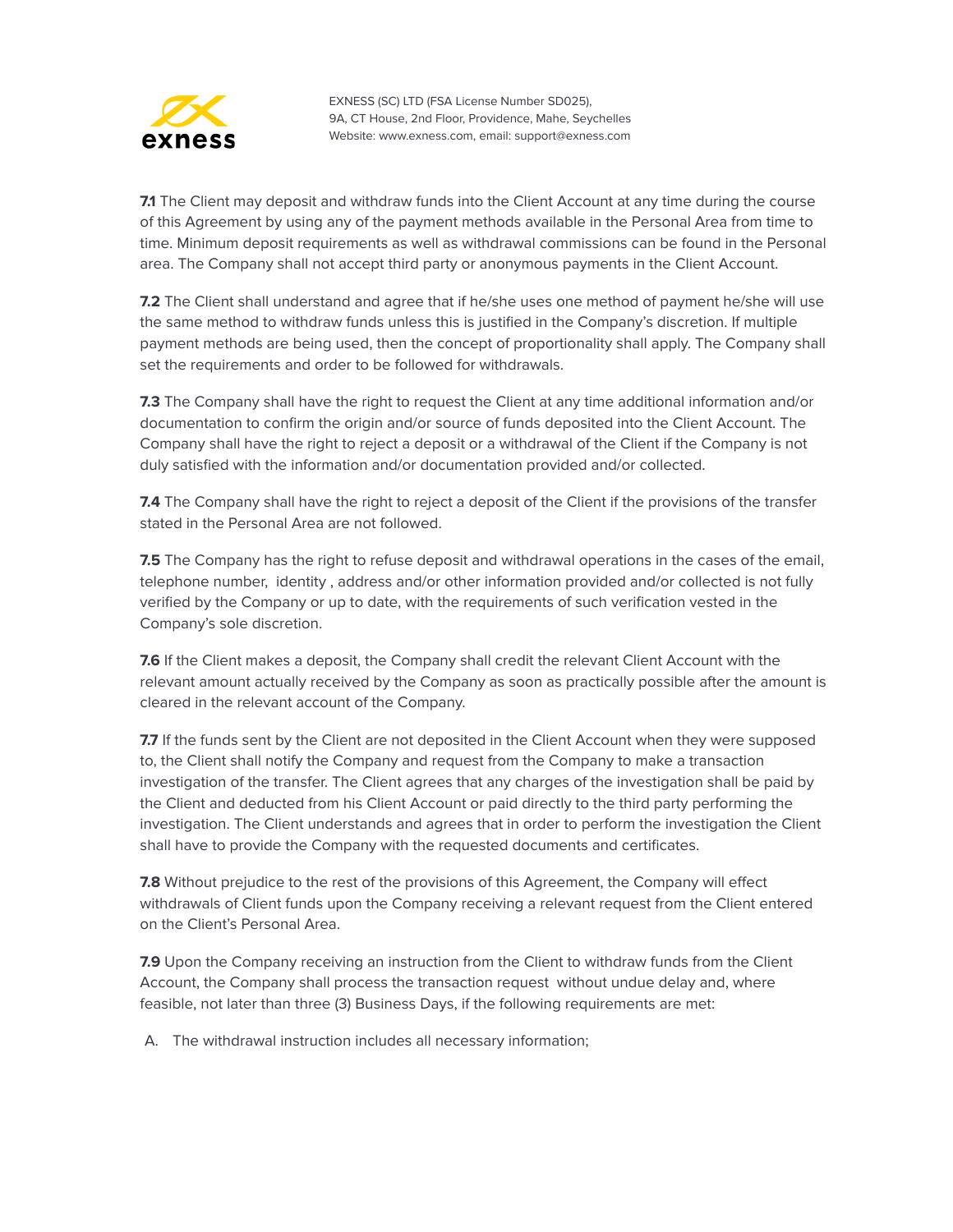

- B. The instruction is to make a transfer to the originating account from which the money was originally deposited in the Client Account or in case of disputable situation to an account belonging to the Client (following submission of the relevant evidence);
- C. The account where the transfer is to be made belongs to the Client;
- D. At the moment of payment, the Client has available funds in his Client Account;
- E. There is no Force Majeure event which prohibits the Company from effecting the withdrawal.
- F. The Client has satisfied any requests from the Company in relation to Know your Customer (KYC), etc.;
- G. An Event of Default occurred.

**7.10** It is agreed and understood that withdrawals will only be effected towards the Client. The Company does not permit withdrawals to any third party and/or to an anonymous account.

**7.11** The Company reserves the right to decline a withdrawal request of the Client asking for a specific transfer method and the Company has the right to suggest an alternative.

**7.12** All payment and/or transfer charges may be borne by the Client and the Company shall debit the relevant Client Account for these charges.

**7.13** In the case of a Client Account being closed, its Balance will be withdrawn proportionally to the accounts, from which deposits were made.

**7.14** Unlawful actions with bank cards and/or bank accounts and/or with any other depositing method, are exceptions to the aforementioned paragraph. In the case of unlawful action(s), the Company may refund the remaining Balance as it deems fit. Should an unlawful action occur, all data may be provided to the bank and/or credit institution and/or payment service provider and or similar as well as to law enforcement agencies and/or authorities.

**7.15** In cases where the security type was changed, the Company retains the right to conduct withdrawal(s) after a three (3) Business Days' period has passed, counting from the moment that the security type was changed.

**7.16** Without prejudice to the rest of the provisions of the Client Agreement, where a bank card is used as the depositing method, the Company reserves the right to place withdrawal limits in its systems. For additional information regarding such withdrawal limits and withdrawal procedures, please refer to your Personal Area. The Company shall undertake to send funds to the Client's account in accordance with the details stated in the request for withdrawal. The Company shall not be responsible for the transfer period.

**7.17** In cases where more than ninety (90) days have elapsed since the Client's trading account was funded by bank card and where during this period no withdrawal of funds has been made from the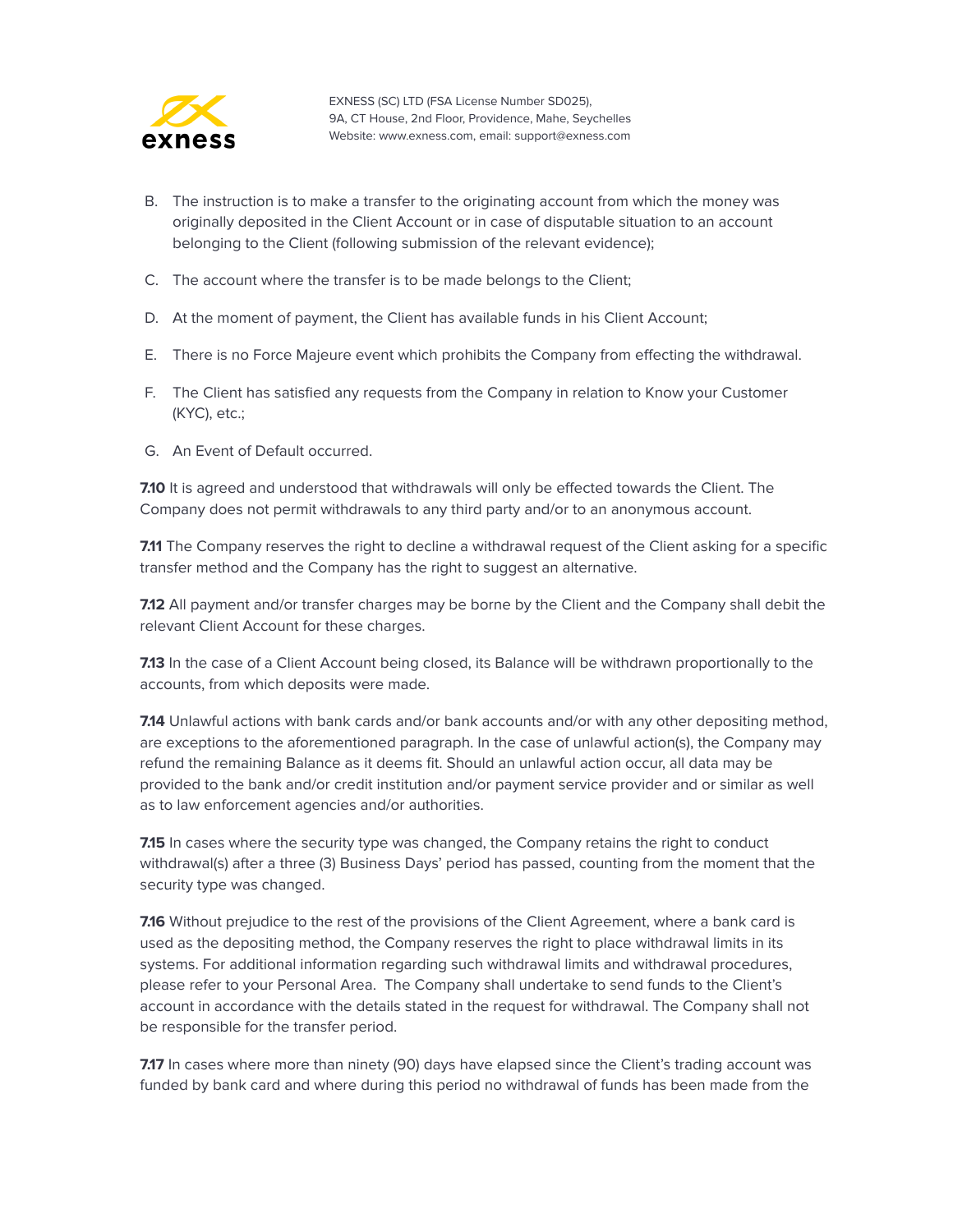

trading account, withdrawal of funds may be made only to the Client's same bank card and/or in any other method determined appropriate by the Company.

**7.18** Without prejudice to the rest of the provisions of the Client Agreement, the Client may send request(s) for funds withdrawal from the Personal Area and the Company shall undertake to send funds to the Client's account, in accordance with the details stated in the request for withdrawal. The Company shall not be responsible for the period of transfer following execution of the withdrawal request.

**7.19** The Client may request for a transfer of funds to another trading account, provided the latter trading account supports the relevant fund deposit/withdrawal method. Internal transfer shall be executed only between accounts of the same type, or between different types of accounts if the transfer amount is greater than the required minimum initial deposit.

**7.20** The Company shall process the transfer of funds to another trading account in the currency of that trading account.

**7.21** If during the transfer of the funds between trading accounts, the Company accidentally and/or mistakenly, effects the said transfer to an incorrect trading account, the requested amount of the said transfer shall be refunded to the Client at the expense of the Company.

**7.22** If an error in the request for the transfer of funds to another account was made by the Client and this resulted in the Company depositing in an incorrect trading account, the Client may not be refunded.

**7.23** Any internal transfer may be declined by the Company without any reasoning in its sole discretion.

**7.24** Danibrook Investments Limited, a company under common control with the Company and registered in the Republic of Cyprus with Registration No HE417738 and address at: 28 [Octovriou,](https://exness.myzygos.com/contacts/edit/204) 243, [Christiana](https://exness.myzygos.com/contacts/edit/204) Sea View Court, 3rd Floor, Flat 301-302, 3035, Limassol, Cyprus, acts as the payment processor of the Company.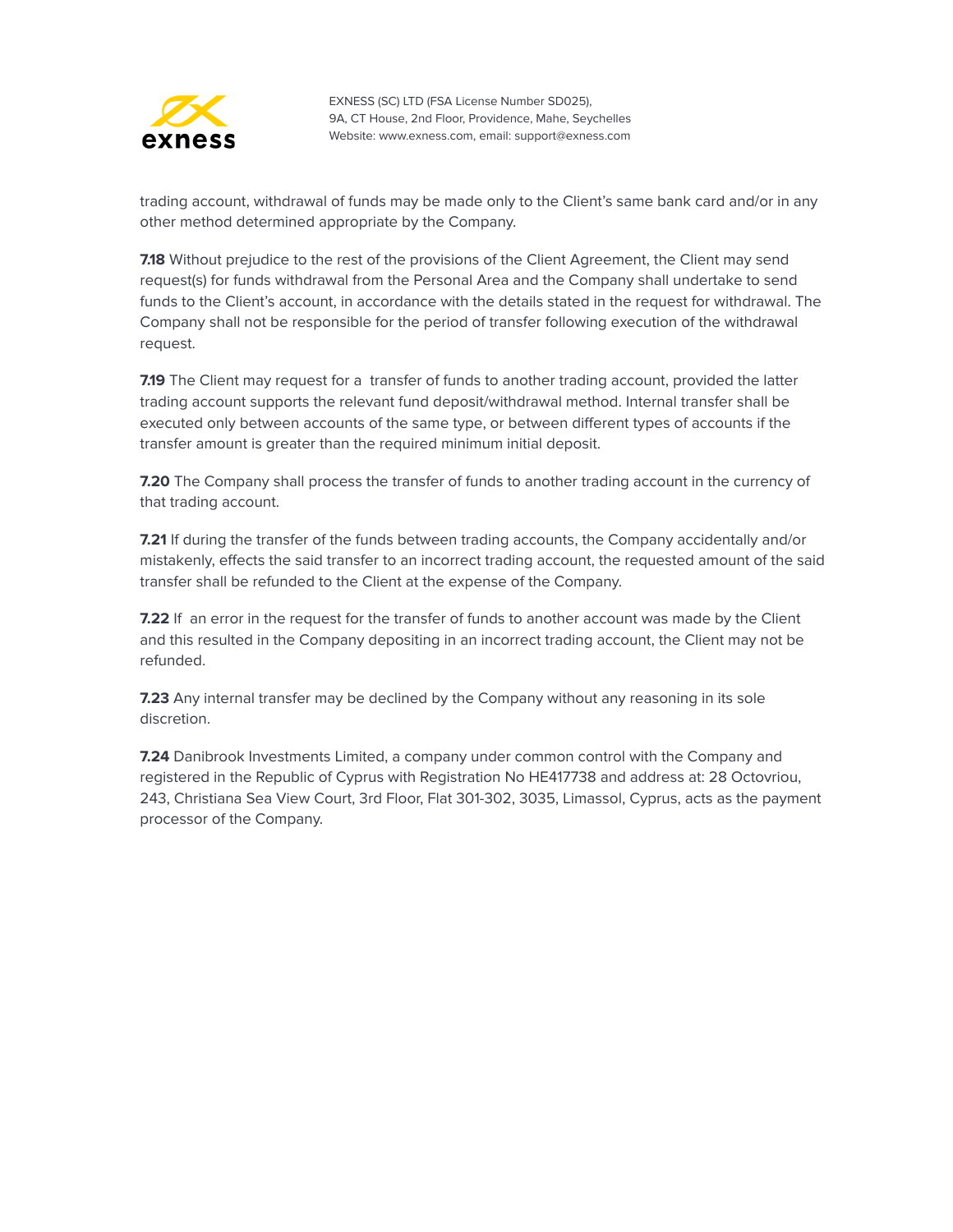

# <span id="page-36-0"></span>**Part C: The Trading Platform**

#### <span id="page-36-1"></span>**1. Technical Issues**

**1.1** The Client is solely responsible for obtaining and/or maintaining compatible equipment necessary to access and use the Trading Platform, which includes at least a personal computer, internet access and telephone and/or other access line. Access to the internet is an essential feature and the Client shall be solely responsible for any fees necessary, in order to ensure his connectivity to the internet.

**1.2** The Client represents and warrants that, he has installed and implemented appropriate means of protection relating to the security and integrity of his computer and that he has taken appropriate actions to protect his system from computer viruses or other similar harmful or inappropriate materials, devices, information or data that may potentially harm the Website, the Trading Platform or other systems of the Company. The Client further undertakes to protect the Company from any wrongful transmissions of computer virus or other similarly harmful or inappropriate material or device to the Company's Trading Platform from his personal computer.

**1.3** The Company will not be liable to the Client should his computer system fail, damage, destroy and/or format his records and data. Furthermore, if the Client incurs delays and any other form of data integrity problems that are a result of his hardware configuration or mismanagement, the Company shall not be liable.

**1.4** The Company will not be liable for any such disruptions and/or delays and/or problems in any communication experienced by the Client while using the Trading Platform.

#### <span id="page-36-2"></span>**2. Prohibited Actions on the Trading Platform**

**2.1** The Client shall not unlawfully access or attempt to gain access, reverse engineer or otherwise circumvent any security measures that the Company has applied to the Trading Platform.

**2.2** The Client will use the Trading Platform only for the benefit of his Client Account and not on behalf of any other person.

**2.3** It is absolutely prohibited to take any of the following actions:

- A. Use any software, which applies artificial intelligence analysis to the Company's system and/or Trading Platform.
- B. Intercept, monitor, damage or modify any communication which is not intended for him.
- C. Use any type of spider, virus, worm, Trojan-horse, time bomb and/or any other codes and/or instructions that are designed to distort, delete, damage and/or disassemble the Trading Platform and/or the communication system or any system of the Company.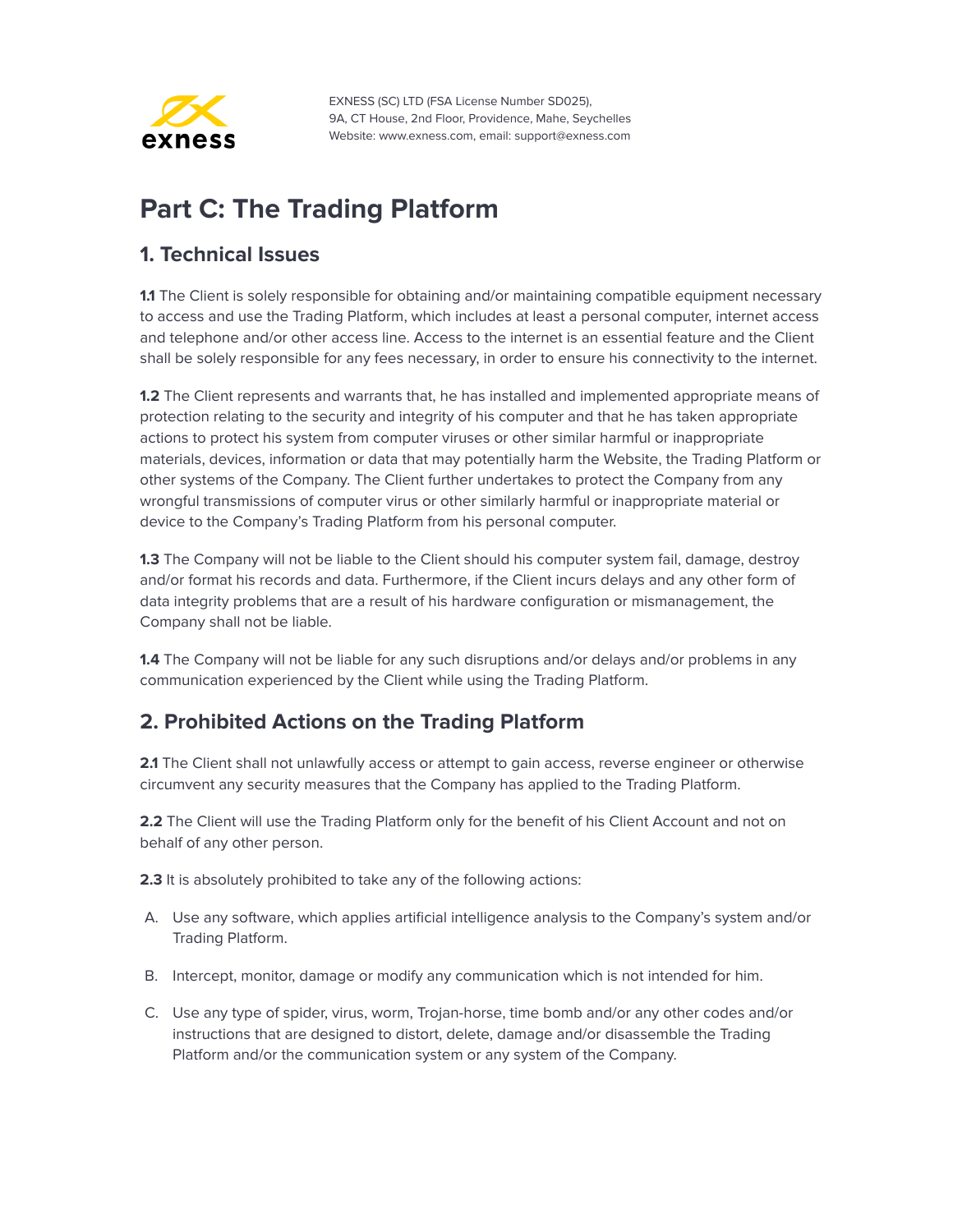

- D. Send any unsolicited commercial communication not permitted under applicable law or Applicable Regulations.
- E. Do anything that will, or may violate the integrity of the Company's computer system or Trading Platform or cause such system(s) to malfunction.
- F. Take any action that could probably allow the irregular and/or unauthorised access of the Trading Platform.
- G. Use (or allow another person to use) any software, program, application or other device, directly or indirectly, to access or obtain information through the Trading Platform or automate the process of accessing or obtaining such information.
- H. Use the Trading Platform in contravention of this Agreement.

**2.4** Internet connectivity delays and price feed errors sometimes create a situation whereby the prices displayed on Trading Platform do not actually reflect the market rates. Trading strategies aimed at exploiting errors in prices and/or at concluding trades at off-market prices, or taking advantage of these internet delays are not permissible on the Trading Platform. If the Company reasonably suspects based on the Client's trading strategy or other behaviour, that he deliberately and/or systematically exploits or attempts to exploit such errors in prices and/or off-market prices, the Company is entitled to take one or more of the following countermeasures:

- A. Restrict or block the Client's access to the Trading Platform;
- B. Terminate the Agreement immediately;
- C. Close the Client Account immediately;
- D. Take legal action for any losses suffered by the Company.

#### <span id="page-37-0"></span>**3. Safety of Access Data**

**3.1** Client is entitled to Access Data, so as to place Orders from his Client Account and perform various operations. The Client agrees to keep it secret and not to disclose any Access Data to any person.

**3.2** The Client may change his Access Data on his Personal Area with the exception of username, email address, phone password.

**3.3** The Client should not write down his Access Data. If the Client receives a written notification of his Access Codes, he must destroy the notification immediately.

**3.4** The Client agrees to notify the Company immediately if he knows or suspects that his Access Data has or may have been disclosed to any unauthorised person. The Company will then take steps to prevent any further use of such Access Data and will issue the Client with replacement Access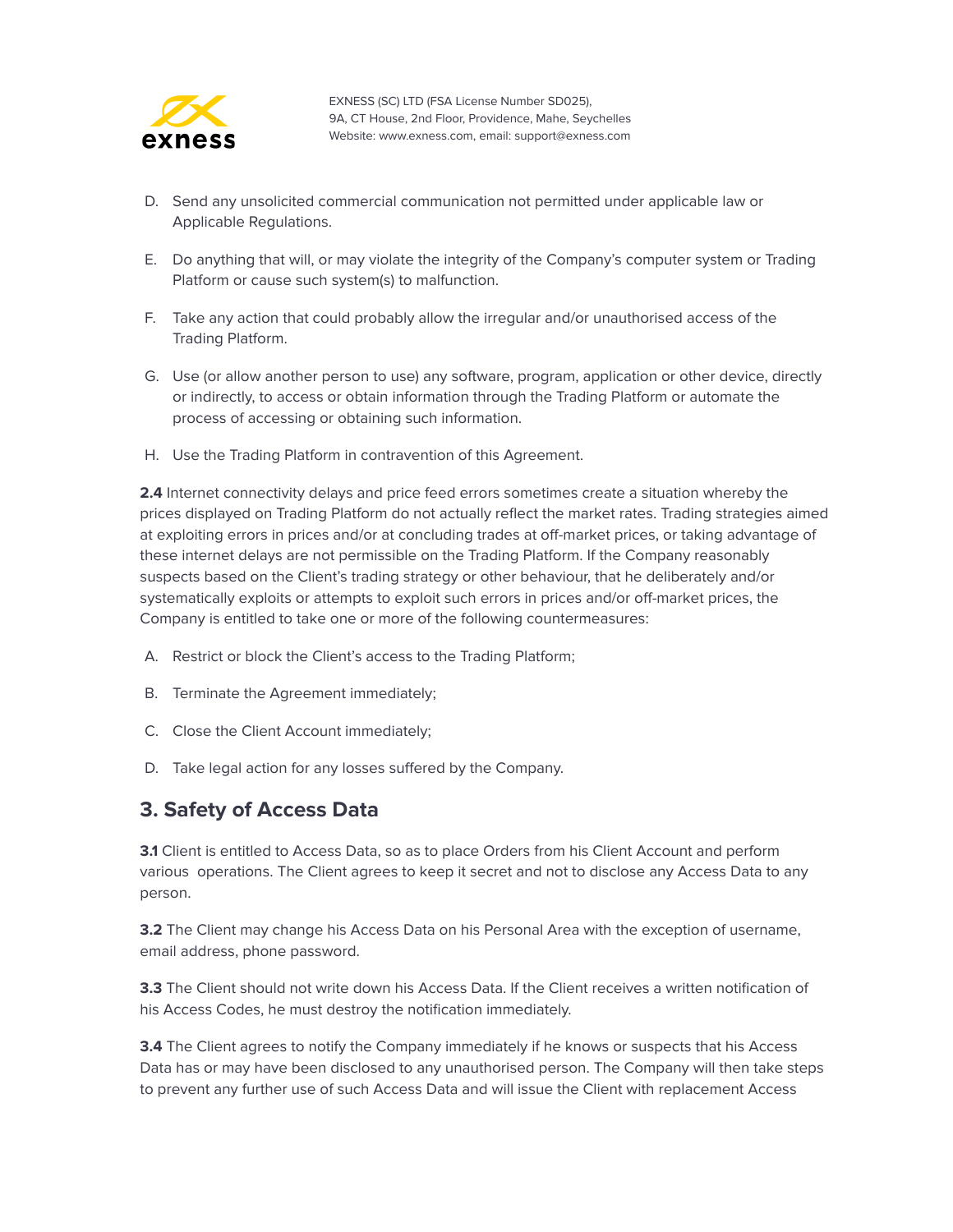

Data. The Client will be unable to place any Orders or perform any non-trading operations until he receives the replacement Access Data.

**3.5** The Client agrees that he will cooperate with any investigation the Company may conduct into any misuse or suspected misuse of his Access Data.

**3.6** The Client acknowledges that the Company bears no responsibility if unauthorized third persons obtain access to information, including electronic addresses, electronic communication, personal data and Access Data when the above are transmitted between the parties and/or any other party, using the internet or other network communication facilities, post, telephone, or any other electronic means.

**3.7** It is agreed and understood that all Orders made via the Trading Platform and non-trading operations on the Personal Area are deemed to have been made by the Client and are binding on the Client.

#### <span id="page-38-0"></span>**4. Intellectual Property**

**4.1** This Agreement does not convey an interest in, or to the Trading Platform but only a limited, non-exclusive right of use of the Trading Platform according to the terms of this Agreement.

**4.2** Nothing in this Agreement constitutes a waiver of the Company's or any other third party's intellectual property rights.

**4.3** The Client is permitted to store, display, analyse, modify, reformat and print the information made available to him through the Website or the Trading Platform. The Client is not permitted to publish, transmit, or otherwise reproduce that information, in whole or in part, in any format to any third party without the Company's express written consent. The Client must not alter, obscure or remove any copyright, trademark or any other notices that are provided in connection with the information.

**4.4** The Client hereby agrees not to reproduce, duplicate, copy, modify, repair, develop or re-sell any part of the Trading Platform.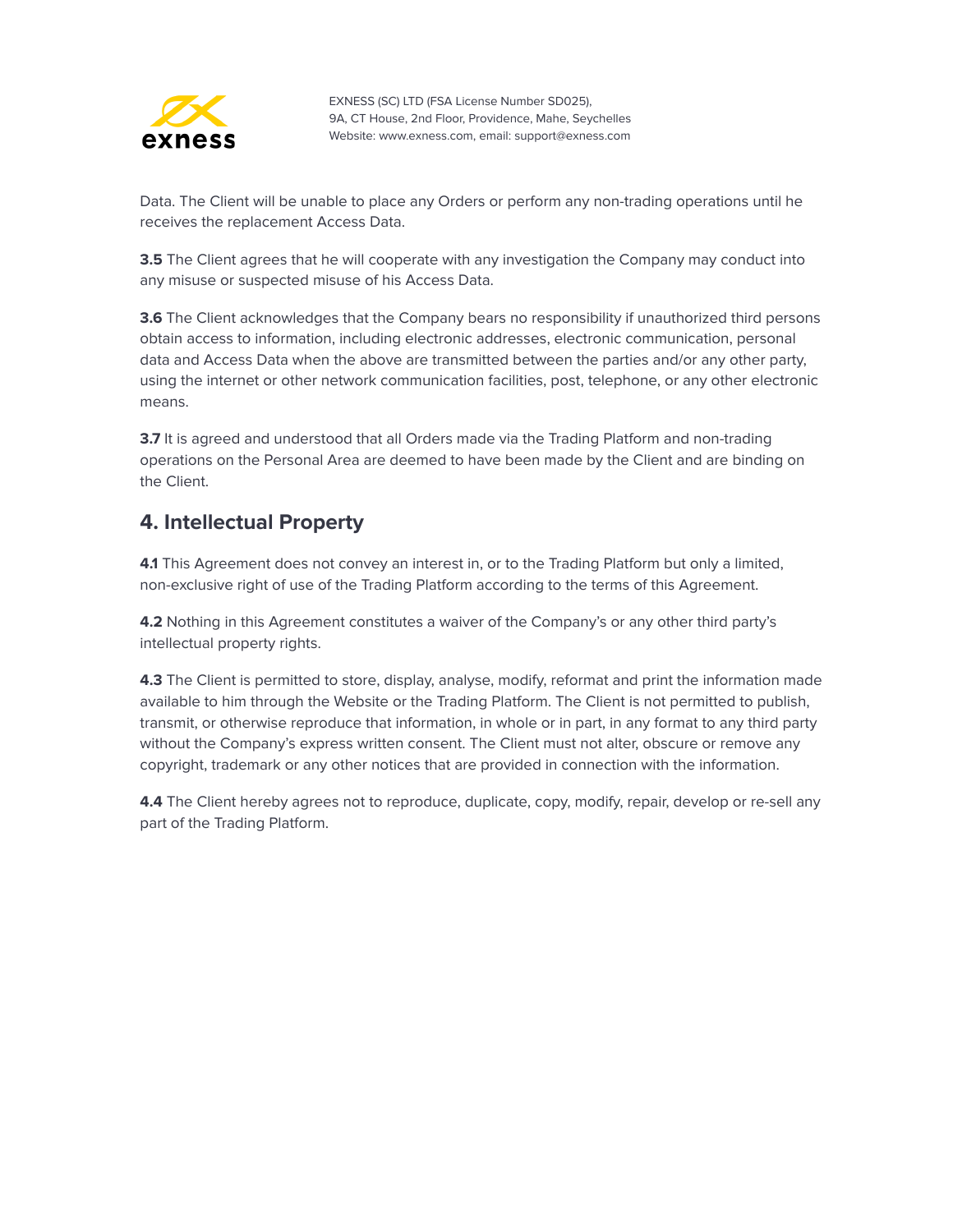

# <span id="page-39-0"></span>**Part D: Trading Terms**

#### <span id="page-39-1"></span>**1. Execution**

**1.1** The trading procedures of the Company (including but not limited to the types of Orders and way of execution) are detailed in the document "General Business Terms" found on the Company's Website.

**1.2** It is understood that in relation to individual transactions, depending on the type of Client Account held by each Client, the Company will either be executing Orders as a counterparty in the particular transaction in which case the Company will be the execution venue or it will be transmitting the Orders for execution to a third party (known as Straight Through Processing, STP), in which case the Company will not be acting as a counterparty in the transaction and the execution venue will be a third party.

**1.3** Orders are placed by the Client with the Company, with the use of Access Data on the Trading Platform, through the Client's compatible personal computer connected to the internet. The Company will be entitled to rely and act on any Order given by using the Access Data on the Trading Platform without any further enquiry to the Client and any such Orders will be binding upon the Client.

**1.4** The Company is under no obligation, unless otherwise agreed in the Agreement, to monitor or advise the Client on the status of any Transaction or to close out any Client's Open Positions. It is agreed that if the Company decides to do so, this will be done on a discretionary basis and will not be considered an undertaking of an obligation to continue. It is the Client's responsibility to monitor his positions at all times.

## <span id="page-39-2"></span>**2. Decline of Client's Orders, Requests and Instructions**

**2.1** Without prejudice to any other provisions herein, the Company is entitled to decline or refuse to accept and/or transmit or arrange for the execution of any Order of the Client in CFDs, for any good reason including but not limited in any of the following cases as applicable to CFDs:

- A. If the Order precedes the first Quote in the Trading Platform on the market opening;
- B. Under abnormal market conditions;
- C. If the Client has recently made an unreasonable number of requests in comparison to the number of Transactions;
- D. If the Client's Free Margin is less than the Initial Margin or the Necessary Margin or there are no available cleared funds deposited in the Client Account to pay all the charges of the particular Order;
- E. It is impossible to proceed with an Order due to its size or price, or the proposed Transaction is of such a size (too small or too large), that the Company does not wish to accept that Order, or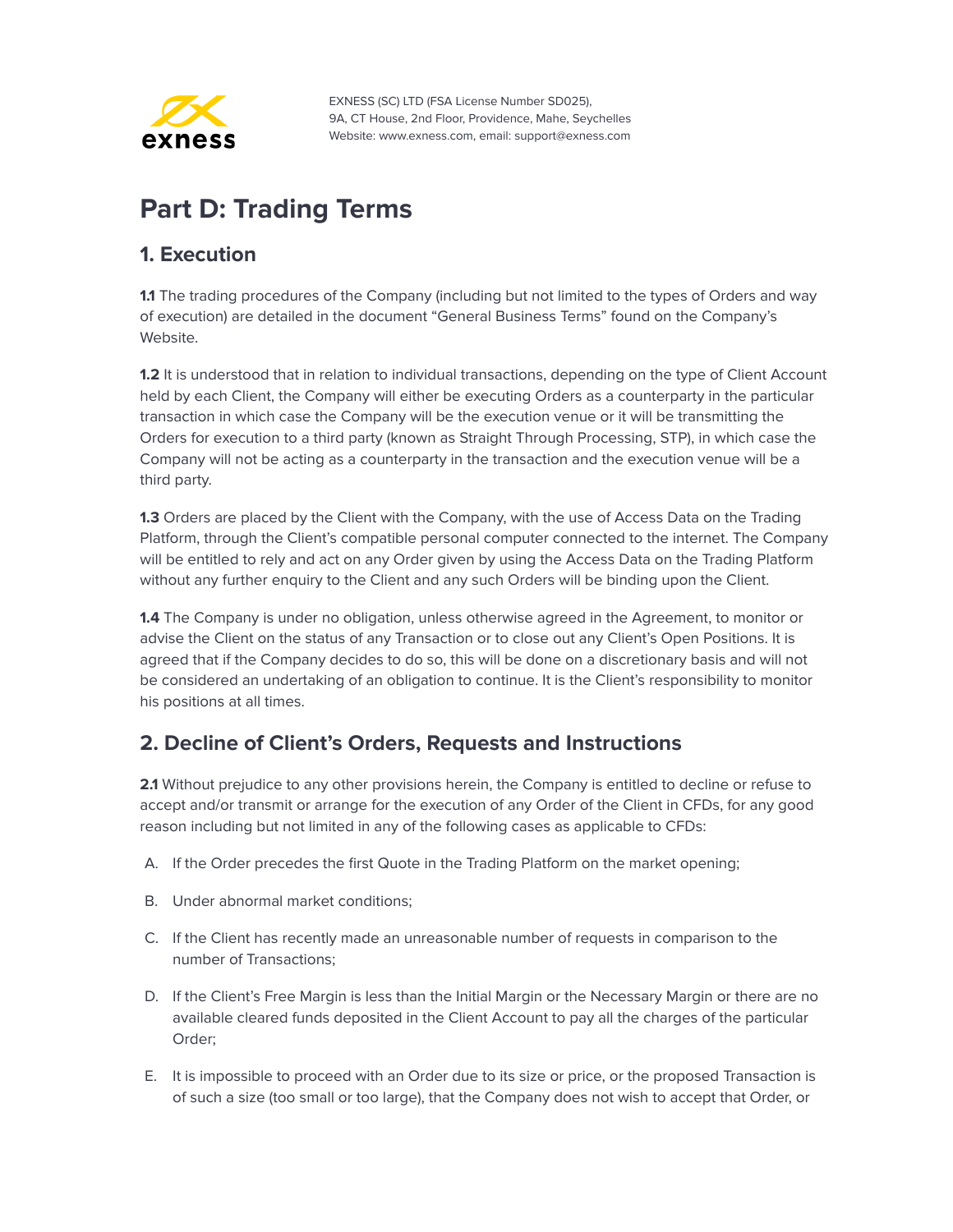

the Company believes that it will not be able to hedge the proposed Transaction in the Underlying Market, or it is impossible for the Order to be executed due to the conditions of the relevant Underlying Market;

- F. Where the Company suspects that the Client is engaged in money laundering activities or terrorist financing or other criminal acts;
- G. In consequence of any request made by the regulatory and/or supervisory authorities of Seychelles and/or further to a court order;
- H. Where the legality or genuineness of the Order is under doubt;
- I. There is an absence of essential detail of the Order or the Order is not clear or has more than one interpretation;
- J. The Transaction Size is less than the minimum Transaction Size for the particular CFD as indicated in the Contract Specifications;
- K. A Quote is not obtained from the Company or the Quote obtained by the Company is an Indicative Quote or the Quote is manifestly erroneous or Quote is an Error Quote (Spike);
- L. Internet connection or communications are disrupted;
- M. A Force Majeure Event has occurred;
- N. In a suspected or actual Event of Default of the Client;
- O. The Company has sent a notice of Termination of the Agreement to the Client;
- P. The Client has failed to meet a Margin Call of the Company;
- Q. The Client Account is temporarily blocked or is rendered dormant or is closed.

#### <span id="page-40-0"></span>**3. Margin Requirements**

**3.1** The Client must deposit and maintain the Initial Margin and/or Hedged Margin in the amount established by the Company at the time the position is opened.

**3.2** It is the Client's responsibility to ensure that he understands how Margin is calculated.

**3.3** The Company has the right to change Margin requirements with prior notice to the Client. In this situation the Company has the right to apply new Margin requirements to the new positions and to the positions which are already open.

**3.4** Lower Margin requirements for a specific Financial Instrument apply to all positions opened for this Financial Instrument.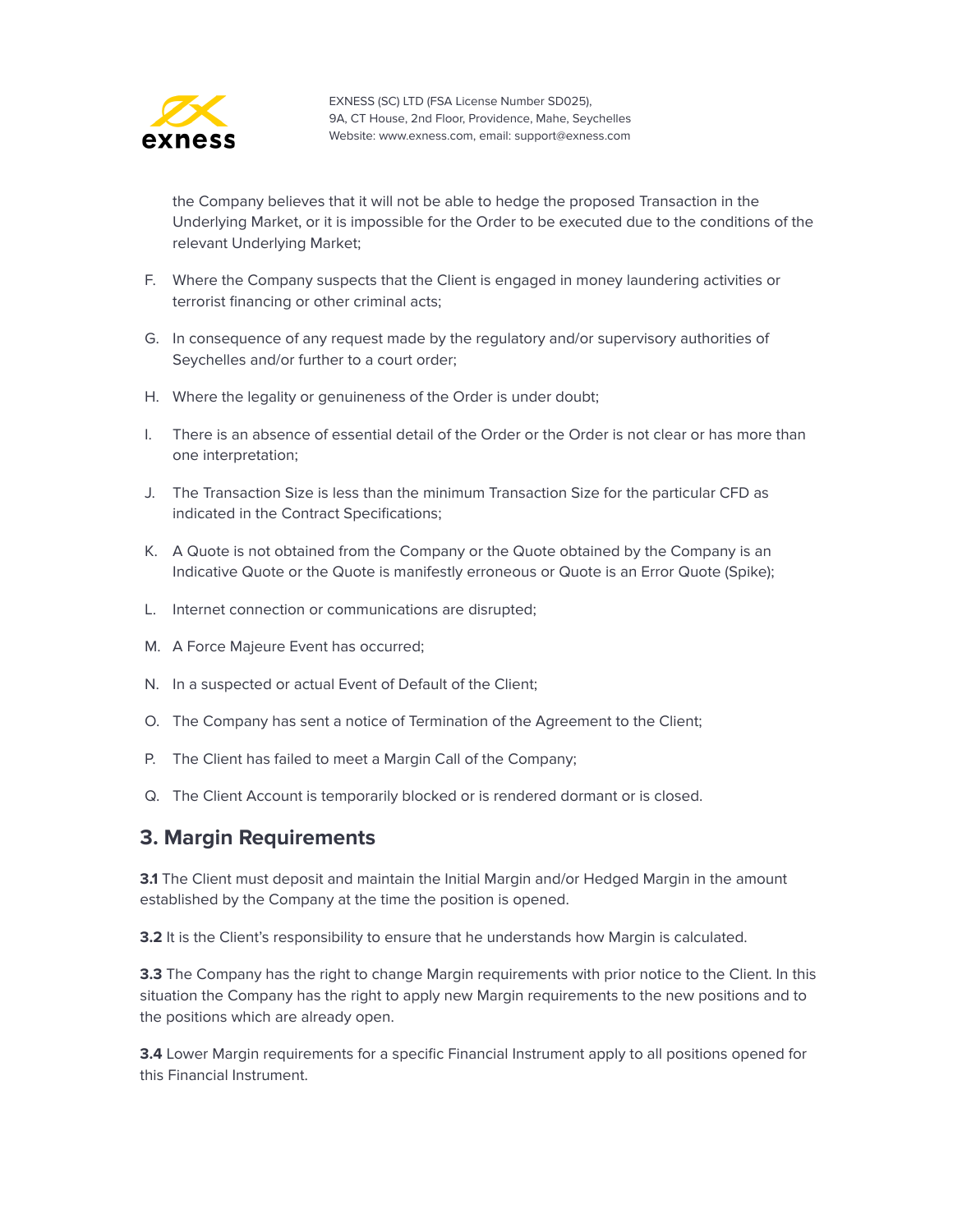

**3.5** The Company reserves the right to increase the size of Margin requirements, before the close of the market before weekends and holidays. Information about the time frames during which increased Margin requirements are in effect is published in the Client's Personal Area and/or on the Company's Website.

**3.6** Increasing the amount of hedging in Market Maker accounts (and for the Underlying Assets that are subject to Hedged Margin) will result in a reduction of Margin requirements for new hedging orders.

**3.7** Reducing the amount of hedging in Market Maker accounts (and for the Underlying Assets that are subject to Hedged Margin) is treated as opening a new position and will result in a proportional (based on the amount) change in Margin requirements on previously opened positions for the corresponding financial instrument.

**3.8** The Margin requirements applicable to the different CFDs can be found in the Contract Specifications section on the Website at https://www.exness.com/contractspecifications/. If at any time the Equity falls below a certain percentage of the Necessary Margin, specified in the Contract Specifications section on the Website, the Company has the right to close any, or all of the Client's Open Positions without the Client's consent or any prior Written Notice to him. In order to determine if the Client has breached this paragraph, any sums referred to therein which are not denominated in the Currency of the Client Account shall be treated as if they were denominated in the Currency of the Client Account by converting them into the Currency of the Client Account, at reasonable exchange rates as the Company will select, having regards to the prevailing market rates.

**3.9** If a Margin Call notification is sent to the Client Terminal, the Client will not be able to open any new positions, except where permitted by the Company, hedging position(s) to reduce margin. If the Client fails to meet the Margin Call, his Open Positions are closed starting from the most unprofitable.

**3.10** The Client has the responsibility to notify the Company as soon as he believes that he will be unable to meet a Margin Call payment when due.

**3.11** Margin must be paid in monetary funds in the Currency of the Client Account.

**3.12** The Client undertakes neither to create, nor to have outstanding any security interest whatsoever over, nor to agree to assign or transfer, any of the Margin transferred to the Company.

## <span id="page-41-0"></span>**4. Trailing Stop, Expert Advisor and Stop Loss Orders**

**4.1** The Client agrees that trading operations using additional functions of the Client Trading Terminal such as Trailing Stop and/or Expert Advisor and/or any other automated processes are executed completely under the Client's responsibility, as they depend directly on his trading terminal and the Company bears no responsibility whatsoever.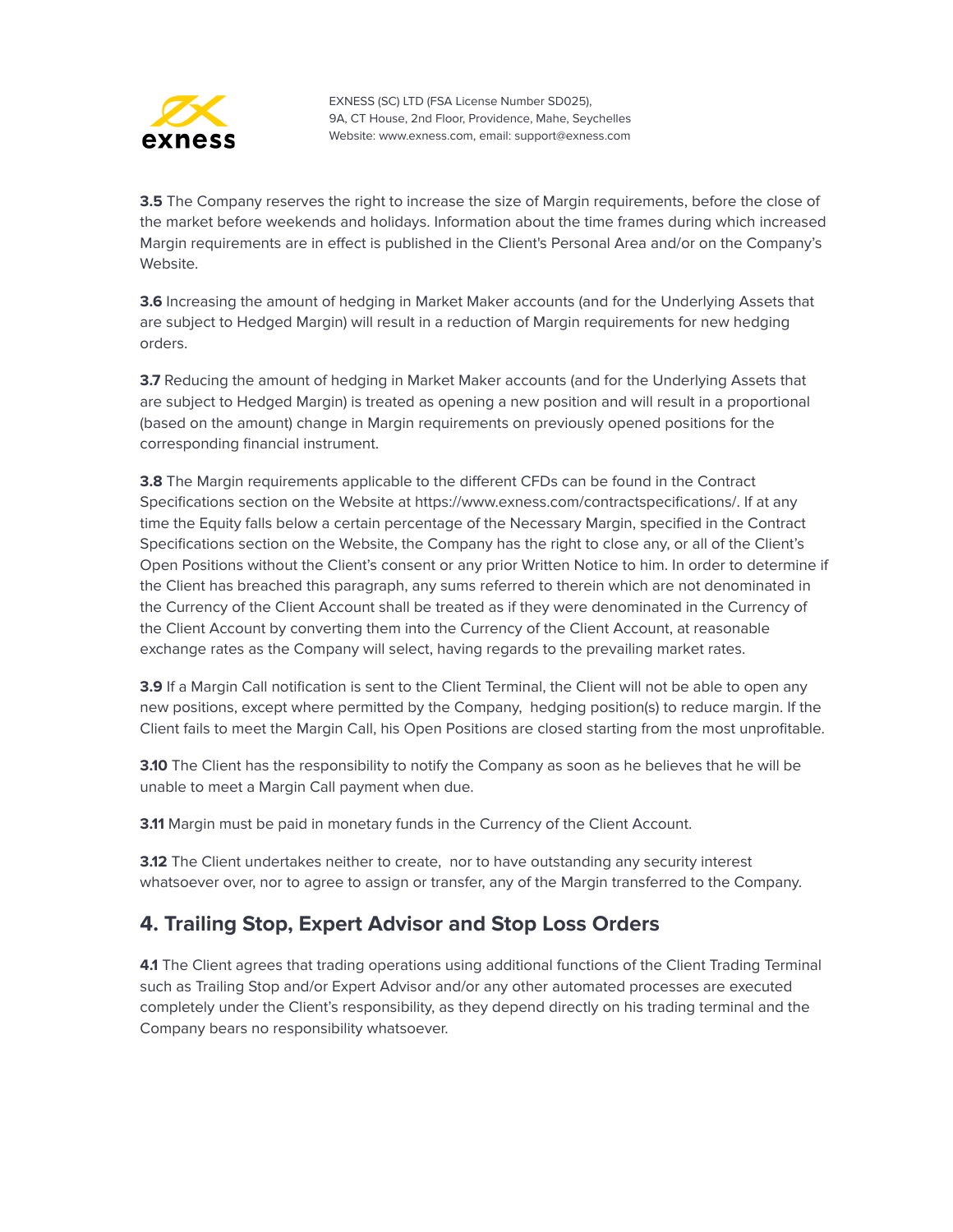

**4.2** The Client agrees that placing a Stop Loss Order will not necessarily limit losses to the intended amounts, because market conditions may make it impossible to execute such an Order at the stipulated price and the Company bears no responsibility whatsoever.

#### <span id="page-42-0"></span>**5. Trade Confirmations and Reporting**

**5.1** The Company will provide the Client with online access to his Client Account via the Trading Platform, which will provide him with sufficient information, including information on Order(s) status, Client Account status, Balance in the Client Account and trade confirmations in respect of each executed Order.

**5.2** Trade confirmations will be available on the Trading Platform prior to the close of the back office on the Business Day following the day on which the order is executed.

**5.3** If the Client has a reason to believe that the confirmation is inconsistent or if the Client does not receive any confirmation (though the Transaction was made), the Client shall contact the Company. Trade confirmations shall, in the absence of manifest error, be deemed conclusive unless the Client notifies the Company in writing to the contrary within two (2) Business Days following the day of receipt of the said trade confirmation.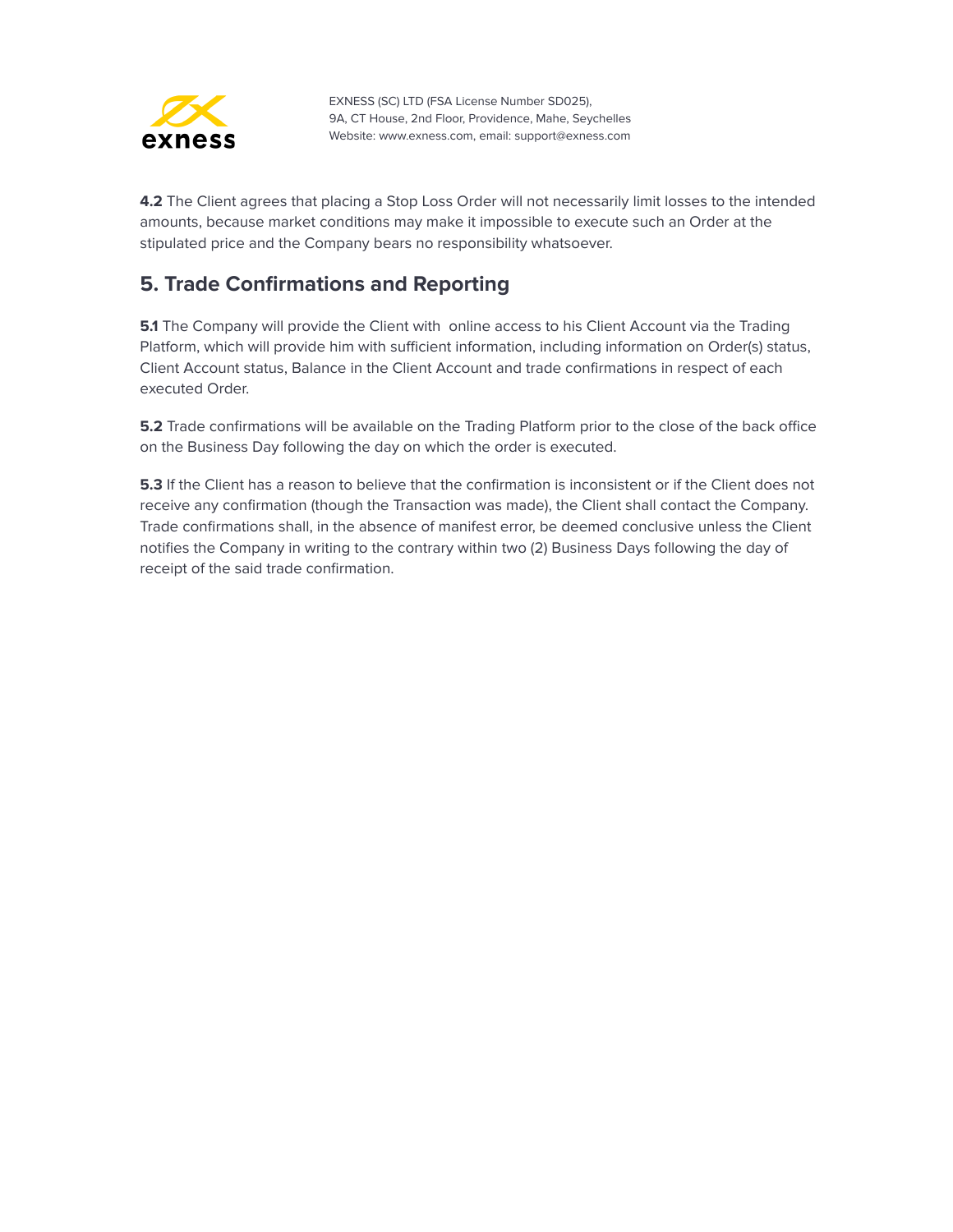

# <span id="page-43-0"></span>**Part E: CFD Trading Terms**

## <span id="page-43-1"></span>**1. CFD Order Execution**

**1.1** Orders can be placed, executed and (if allowed) changed or removed within the trading hours for each CFD appearing on the Company's Website, as amended by the Company from time to time and if they are not executed they shall remain effective through the next trading session (as applicable). All open spot positions will be rolled over to the next Business Day at the close of business in the relevant Underlying Market, subject to the Company's rights to close the open spot position. Any open forward positions will be rolled over at the expiry of the relevant period into the next relevant period subject to the Company's rights to close the open forward position.

**1.2** The Company shall not be obliged to arrange for the execution of the Client's Orders in respect of any CFD out of normal trading hours which appear on the Company's Website.

**1.3** Orders shall be valid in accordance with the type and time of the given Order, as specified by the Client. If the time of validity of the order is not specified, it shall be valid for an indefinite period. However, the Company may delete one or all Pending Orders if the Client Account Equity reaches zero and/or for any other justifiable reason.

**1.4** Orders cannot be changed or removed if a trade confirmation is sent or they are executed or being executed or the market is closed. The Client has no right to change or remove Sell Limit and Take Profit if the price has reached the level of the Order Execution.

**1.5** The Client may change the expiration date of Pending Orders.

#### <span id="page-43-2"></span>**2. Quotes**

**2.1** The Company provides Quotes by taking into account the Underlying Asset price, but this does not mean that these Quotes are within any specific percentage of the Underlying Asset price. When the relevant Underlying Market is closed, the Quotes provided by the Company will reflect what the Company thinks to be the current Bid and Ask price of the relevant Underlying Asset at that time. The Client acknowledges that such Quotes will be set by the Company at its absolute discretion.

**2.2** It is understood that Quotes on the Client Terminal are Indicative Quotes and Slippage may occur.

**2.3** In the event that the Company is unable to proceed with the execution of an Order, with regard to its price or size or for any other reason, the Company may send a re-quote to the Client with the price it is willing to deal.

**2.4** The Company will delete Error Quotes (Spikes) from the Trading Server's Quotes Base.

**2.5** The Company has the right not to provide Quotes and not execute Orders in case when the price of Underlying Asset becomes negative.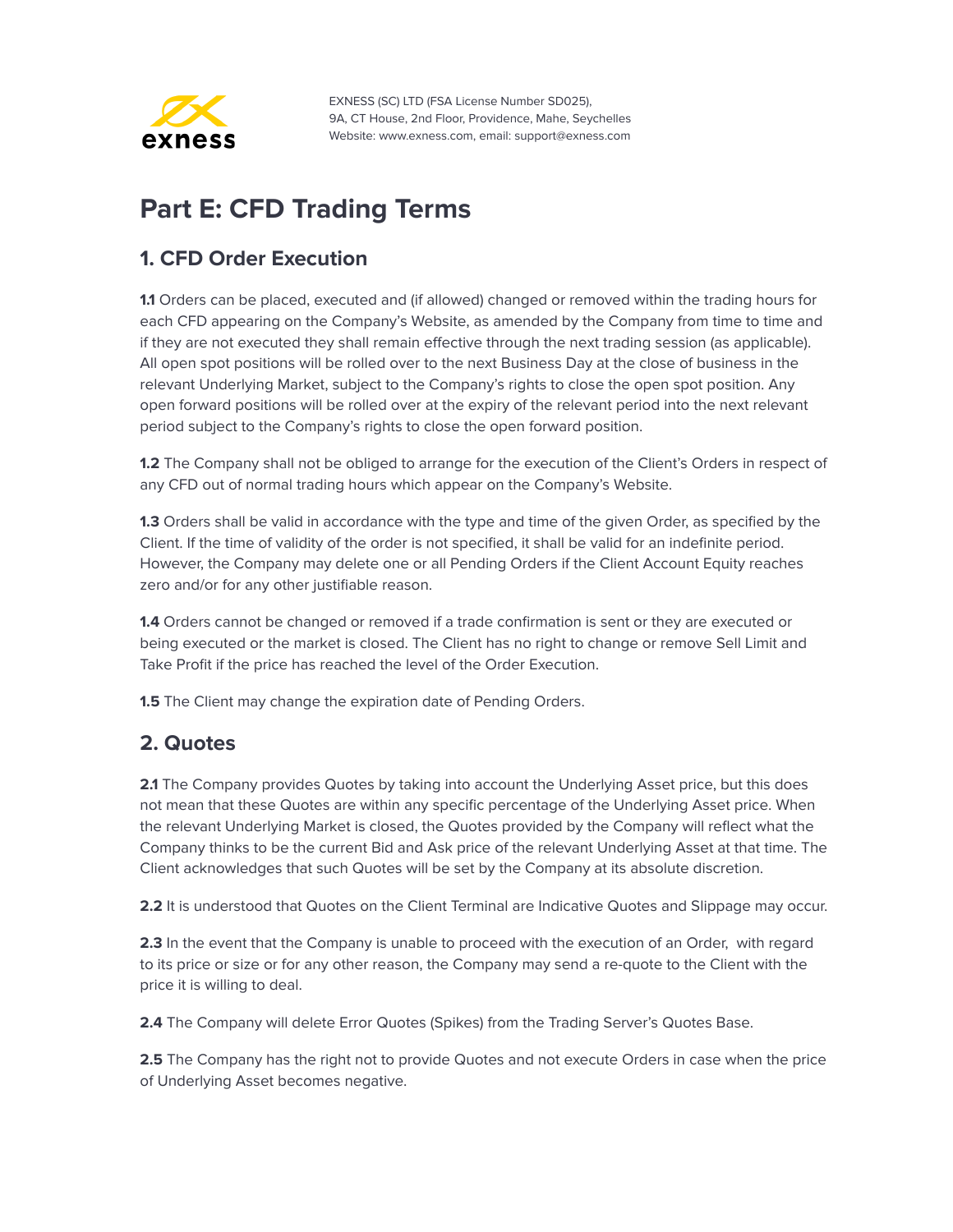

#### <span id="page-44-0"></span>**3. Leverage**

**3.1** The Company has the right to change the Client Account leverage (higher or lower) without prior notice according to the conditions described on the Website of the Company at www.exness.com/leverage.

**3.2** An automatic change in Leverage pursuant to the rules established by the Company, as well as a change in Leverage made by the Client through his/her Personal Area will result in a recalculation of the Margin requirements for all of the Client's positions.

**3.3** The Company has the right:

- A. To set the leverage on the Client's trading account at no more than 1:200, 3 (three) hours before market closing before weekends and holidays, if the trading account's current leverage exceeds 1:200. This change will affect the transactions to be opened within the aforementioned time period of 3 (three) hours.
- B. To limit the size of the offered leverage and/or to increase the size of Margin requirements before macroeconomic events and/or news capable of significantly affecting the prices of financial instruments.

**3.4** The information about leverage changing is in the Personal Area. If the information on the Website contradicts information in the Personal Area, the priority is information in the Personal Area.

## <span id="page-44-1"></span>**4. Financing Charges**

**4.1** Some CFDs available with the Company may have a daily financing charge. Financing Charges for different types of CFDs appear in the Contract Specifications.

#### <span id="page-44-2"></span>**5. Swaps and Swap Free Accounts**

**5.1** Swaps are calculated according to the Contract Specification found on the Company's Website. The Client may use the "Trader Calculator" on the Website in order to calculate the cost of Swap for a specific trade.

**5.2** Where applicable, swap operations are carried out daily at 10:00 pm according to the time of the Client Terminal, except on Saturday and Sunday. At 10:00 pm on Wednesday or on Friday (depending on the Underlying Asset), the triple cost of the Swap operation is added to/charged off the Client Account. Swap amounts less than 0.01 units in the Client's respective account currency will not be credited.

**5.3** The Company maintains the right to change Swaps without prior notification to the Client. It is the Client's responsibility to monitor and always be aware of Swap charges.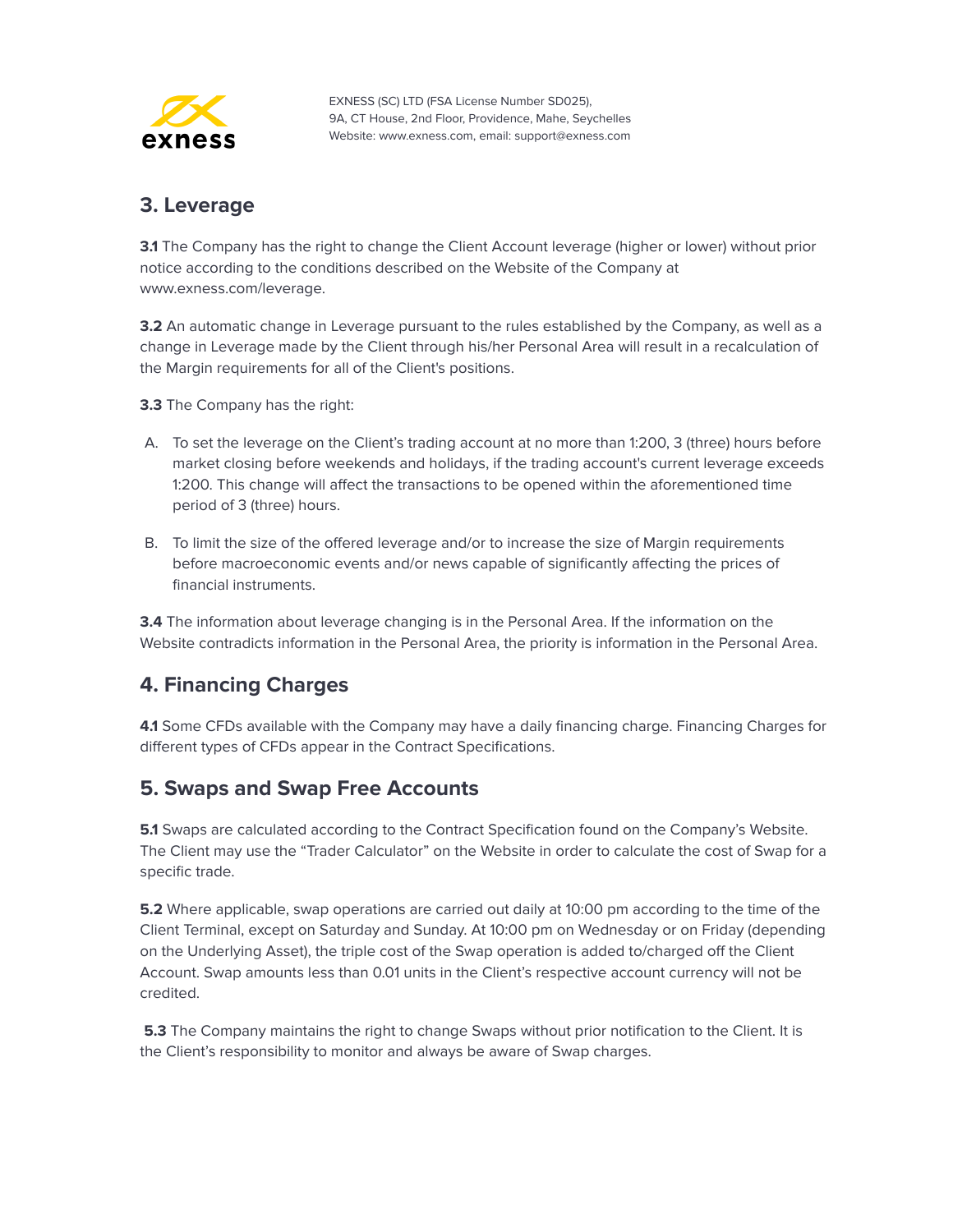

**5.4** The Company may offer Swap free Client Accounts for all Underlying Assets and/or Swap free Client Accounts for specified Underlying Assets. Swap operation is not performed on Swap free Client Accounts and/or on Underlying Assets not subject to Swaps. The Company in its discretion may change the Underlying Assets available for Swap free Client Accounts.

**5.5** Not all account types may be Swap free Client Accounts. Only those account types and/or Underlying Assets specified on the website from time to time may be Swap Free provided that the Client is eligible for Swap free status in accordance with paragraph 5.6 and 5.7 of Part E below. Moreover, the Company may in its sole discretion change the account types and/or the Underlying Assets eligible for Swap free status.

**5.6** During the Account Opening process, Clients from Islamic Countries will be considered as eligible for a Swap free Account. This is determined according to identification information and/or the phone number of the Client on the Account Opening Application Form.

**5.7** At the Company's discretion, Clients from non-Islamic Countries might be considered as eligible for a Swap free status Client Account. In such a case, Company retains the right to define from time to time the Swap free levels and Client's eligibility for these levels as these shall be stated in the Contract Specifications or the Company's Website. Swap free Client Account status and/or Swap free levels might be automatically assigned to the Client at the Company's discretion and Client shall not have the right to decline, modify or cancel any of them. The Company reserves the right to change, modify or cancel the Swap free Client Account and/or Swap free levels at its discretion at any time.

**5.8** Subject to paragraph 5.3 of Part E of the Client Agreement, If the Client has a Swap free Client Account, no Swaps or roll over charges will be applied to trading positions overnight. Any charges applicable to Swap free Client Accounts appear in the Contract Specifications or on the Company's Website.

**5.9** All the provisions herein in this entire Agreement apply to Swap free Client Accounts save any mentions to Swaps.

**5.10** The Client who has a Swap free Client Account may not hold his floating positions for a long time period and hence gain profits. In such an event, the Client must close the floating positions and Swaps will be applied retroactively.

**5.11** The Company reserves the right to cancel, amend, terminate Swap free status of Client's Account and/or Swap free levels at its sole discretion and without prior notice without bearing any responsibility or liability in this regard.

#### <span id="page-45-0"></span>**6. Lots**

**6.1** The 1 (one) standard lot size is the measurement unit specified for each CFD. The Company may offer standard lots, micro-lots and mini-lots, in its discretion, as defined from time to time in the Contract Specifications or the Company's Website.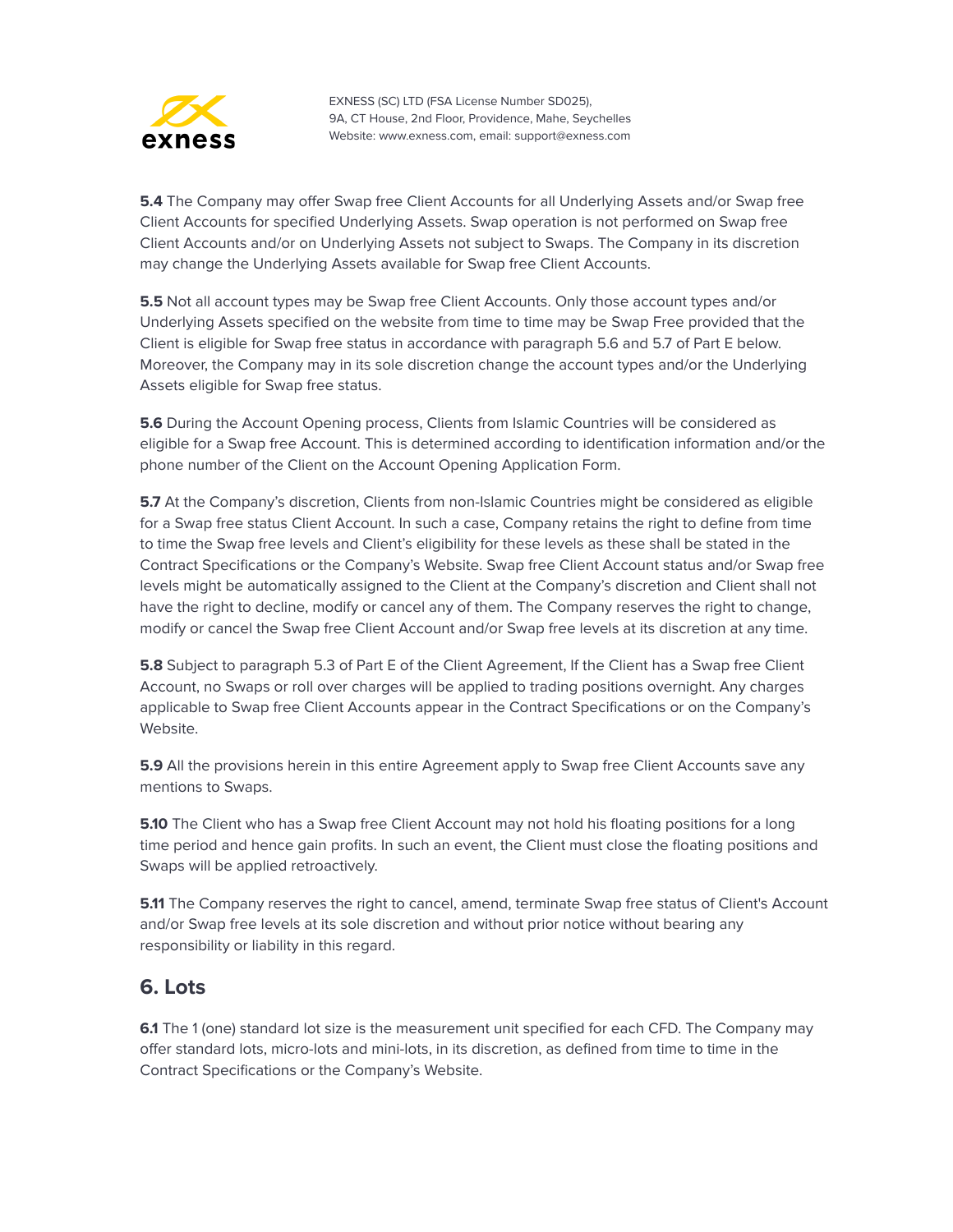

## <span id="page-46-0"></span>**7. Other Terms**

**7.1** The Company at its sole and absolute discretion may offer and/or provide to Client customised trading conditions/advantages as these will be specified between the Company and the Client and/or as the Client might be notified from time to time by the Company and/or as these can be found in the Clients' Personal Area and/or the Website. Company reserves the absolute right to cancel / terminate / modify /change such customised trading conditions /advantages provided to the Client in case of doubtful operations by the Client or for any other reason at the discretion of the Company and under no circumstances shall the Company be held liable for any consequences or loss in such a case.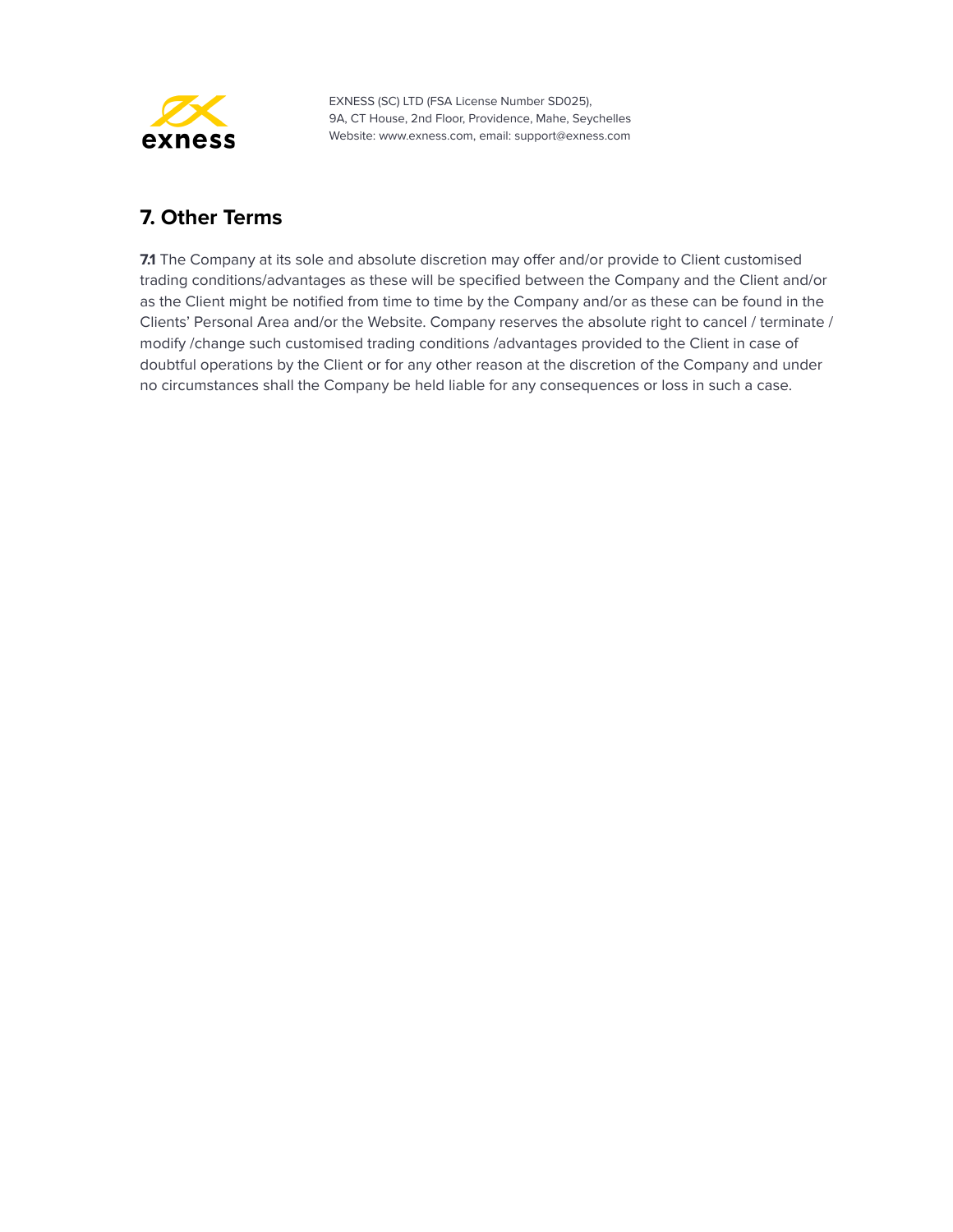

# <span id="page-47-0"></span>**PART F: Social Trading**

#### <span id="page-47-1"></span>**1. Introduction**

PART F is applicable only to those Clients who use the Social Trading service.

#### <span id="page-47-2"></span>**2. Investor**

**2.1** The Investor, by following a Strategy of a Strategy Provider, hereby agrees to the following:

- A. To authorize and instruct the Strategy Provider to act on his/her behalf in accordance with the specific Strategy in connection to the Investment Account;
- B. To authorize and instruct the Company to take any necessary action to follow the Strategy of the Strategy Provider selected by the Investor;
- C. Any Strategy selected to be followed by the Investor should be followed in the proportion of the funds of the Investor in the Investment Account;
- D. To authorize and instruct the Company to transfer the Strategy Provider's commission from the Investment Account to the account allocated by the Strategy Provider for this purpose at the end of each Social Trading Period.

**2.2** Details and/or information in relation to the Investor's trading activities while using the Social Trading service shall be available on the Social Trading website and/or Social Trading mobile application.

**2.3** The Investor may start copying a Strategy, deposit and transfer funds and/or withdraw any available funds to and from his/her Investment Account in accordance with the procedures and restrictions available from time to time on the Social Trading mobile applications and/or Website and/or any other website maintained by the Company for Social Trading and subject to the Agreement.

**2.4** The Investor can transfer the funds allocated for following a specific Strategy from his/her Investment Account after he/she stops following a Strategy.

**2.5** The Investor may stop following Strategy at any time during the time the market is open and the relevant Open Position(s) shall be closed at market price.

**2.6** The Company reserves the right at its absolute discretion to close any or all Open Position(s) of a Strategy Provider at any time and the Investor's Account shall be adjusted accordingly.

**2.7** The Social Trading system may close any or all Open Position(s) of an Investor at any time.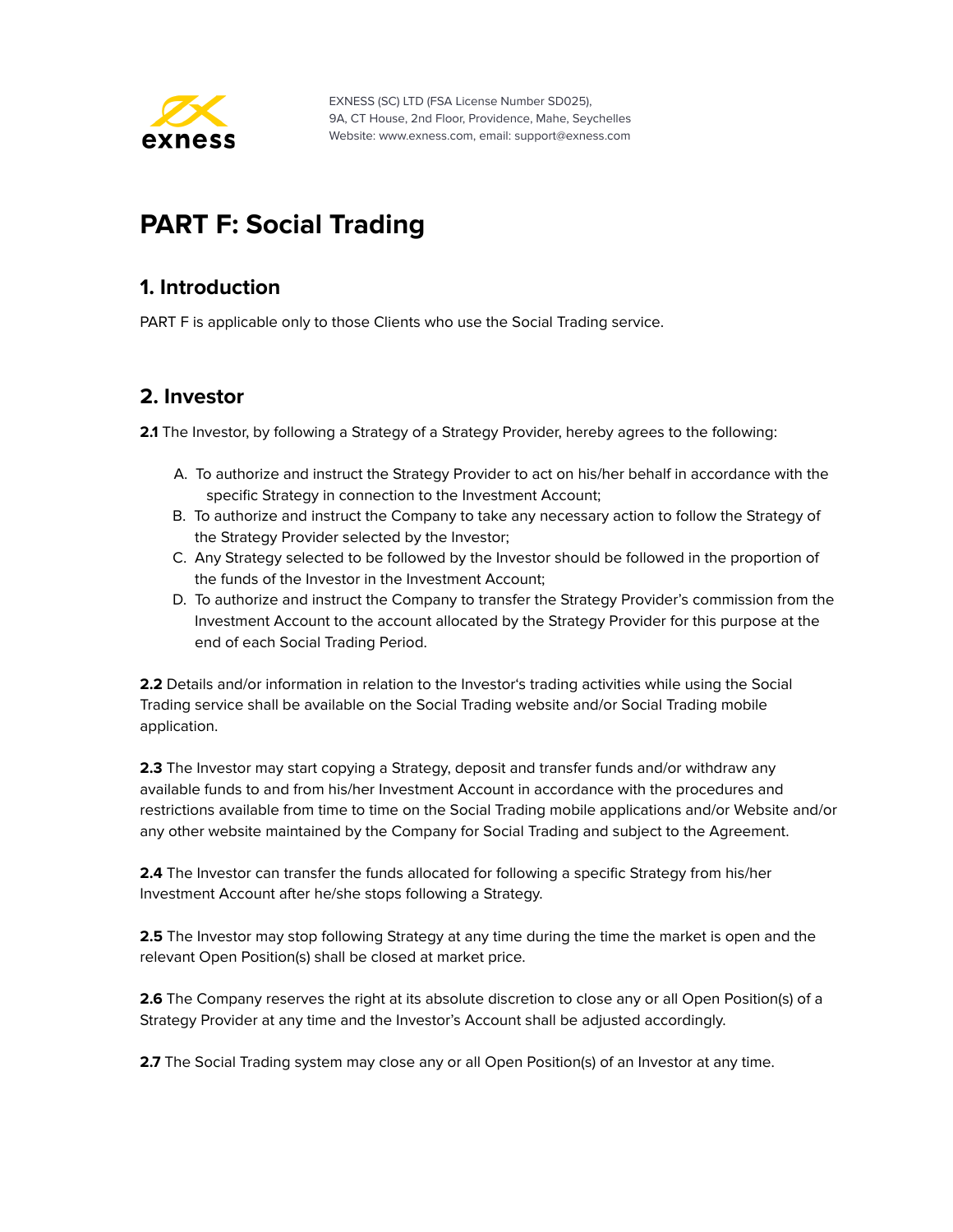

**2.8** The Investor may deposit via the payment systems/methods available by the Company for the Social Trading service from time to time.

2.9 The Investor acknowledges and accepts that by following a Strategy of a specific Strategy Provider he/she accepts the commission and Leverage set by the respective Strategy Provider.

**2.10** The Investor acknowledges and understands that he/she should always maintain the required Balance reflected in his/her Investment Account in order to follow the specific Strategy selected.

**2.11** The Investor acknowledges and agrees that once he/she selects to start following and copying a specific Strategy, all the existing Open Positions under that particular Strategy will automatically be followed and copied by the Investor together with any further new trading orders performed by the Strategy Provider under the specific Strategy.

**2.12** The Investor acknowledges and accepts that variations in the pricing may occur from the moment that the Investor selects to copy a specific Strategy to the actual moment that the Investor starts copying such a Strategy.

**2.13** In addition to clause 11.1 of Part A of the current Agreement, each of the following constitutes an "Event of Default" for the Investor:

The Investor has carried out trading through Social Trading:

- A. Which can be characterized as excessive, without legitimate intent, to profit from market movements;
- B. While relying on price latency or arbitrage opportunities;
- C. Which can be considered as market abuse;
- D. During abnormal market/trading conditions.

2.14 If an Event of Default occurs the Company may, at its absolute discretion, at any time and without prior Written Notice, take one or more of the following actions in addition to Clause 11.2 of Part A:

- A. Adjust the Investor's trading account balance to remove illicit profit;
- B. Freeze and/or terminate and/or block the Strategy Provider's Strategy and/or deny access to Social Trading.

#### <span id="page-48-0"></span>**3. Strategy Provider**

**3.1** In order to create and maintain a Strategy the Strategy Provider should:

- A. Choose a name for the Strategy;
- B. Describe the Strategy;
- C. Set the commission;
- D. Choose the Leverage of the Strategy from the options provided by the Company from time to time;
- E. Set a password for the operation of the Strategy Provider's account;
- F. Deposit and maintain in the Strategy Provider's Account the minimum amount set by the Company from time to time;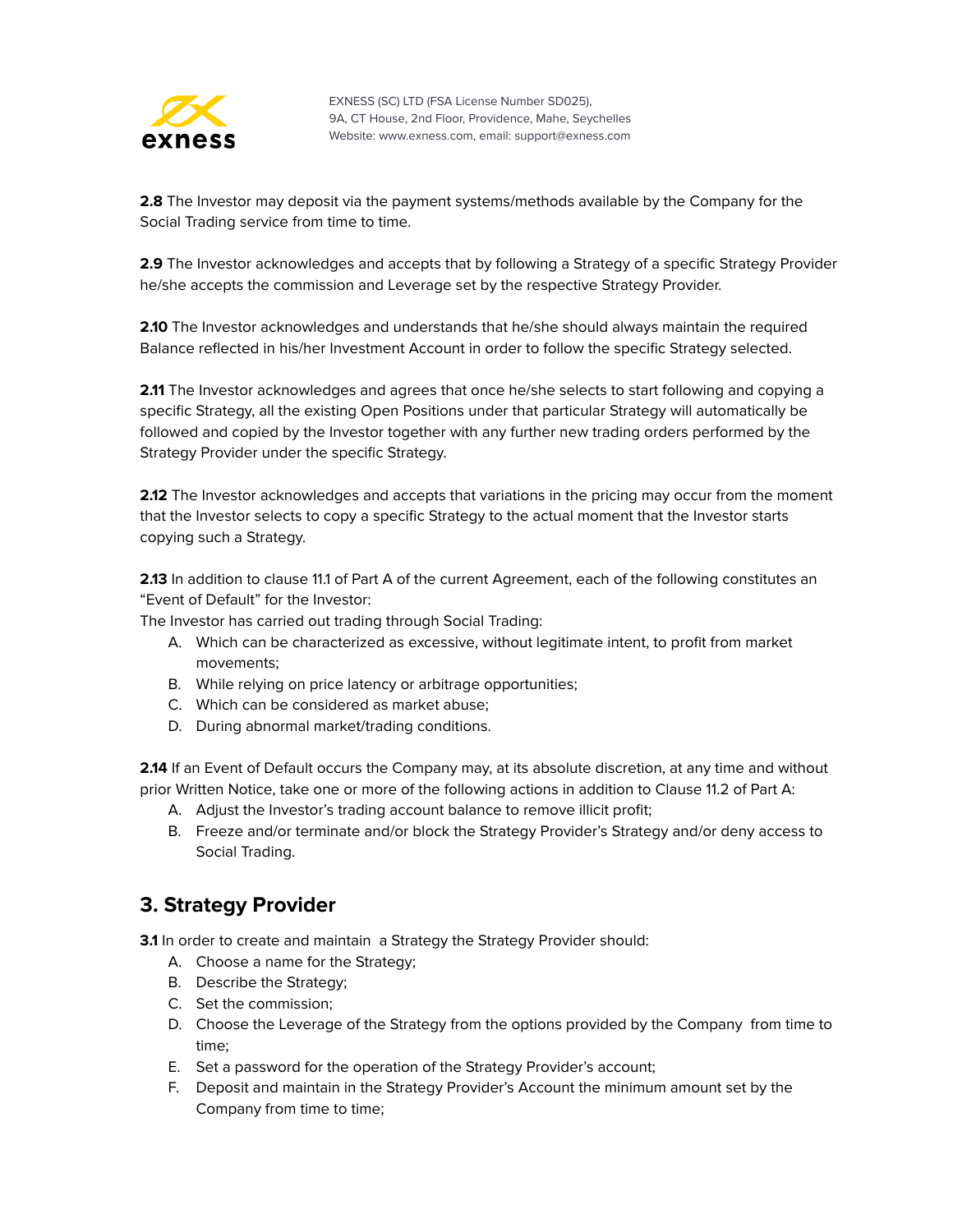

G. Provide any other information required by the Company from time to time.

**3.2** The Company reserves the right to reject and/or block the visibility of a proposed and/or existing Strategy for any reason including without limitation the below:

- A. The provided description of the Strategy is not in accordance with the provisions of the Agreement and/or any other regulation of the Company and/or it contains illegal and/or unethical references, and/or it contains personal or other information not related to the Strategy, and/or does not make sense and/or lacks consistency and/or provides misleading information;
- B. The selected name for a Strategy is misleading and/or insulting and/or contains racist or religious references and/or refers to illegal actions, and/or does not respect certain morality or ethical standards;
- C. The selected picture connected to a Strategy presents a minor (child) and/or is inappropriate and/or is misleading and/or insulting of a race and/or any religion and/or refers to illegal actions, and/or does not respect certain morality standards and/or is unethical;
- D. The Strategy Provider's account does not have sufficient funds as per the minimum requirements of the specific Social Trading account type;
- E. The Strategy Provider's account has not been fully verified in accordance with paragraph 3.2 of Part A;
- F. The Strategy Provider's Strategy has been inactive and/or has no trading activity upon it for more than seven (7) calendar days
- G. For any other reason considered as relevant and appropriate by the Company in its sole discretion.

**3.3** The Company reserves the right at its absolute discretion to close any or all Open Position(s) of a Strategy Provider at any time.

**3.4** The Strategy Provider understands and accepts that he/she shall not be able to withdraw any of his/her own funds in and from his/her Strategy Provider's account while his/her specific Strategy has any Open Positions.

**3.5** In addition to clause 11 of Part A of the current Agreement each of the following constitutes an "Event of Default" for the Strategy Provider:

- A. If the Strategy Provider's Strategy is carrying excessive risk for a long period of time;
- B. If the Strategy Provider's description of the Strategy does not match the actual trading conditions;
- C. The Strategy Provider has carried out trading:
	- 1. Which can be characterized as excessive and/or without legitimate intent, to profit from market movements;
	- 2. While relying on price latency and/or arbitrage opportunities;
	- 3. Which can be considered in the Company's sole discretion as market abuse;
	- 4. During abnormal market/trading conditions.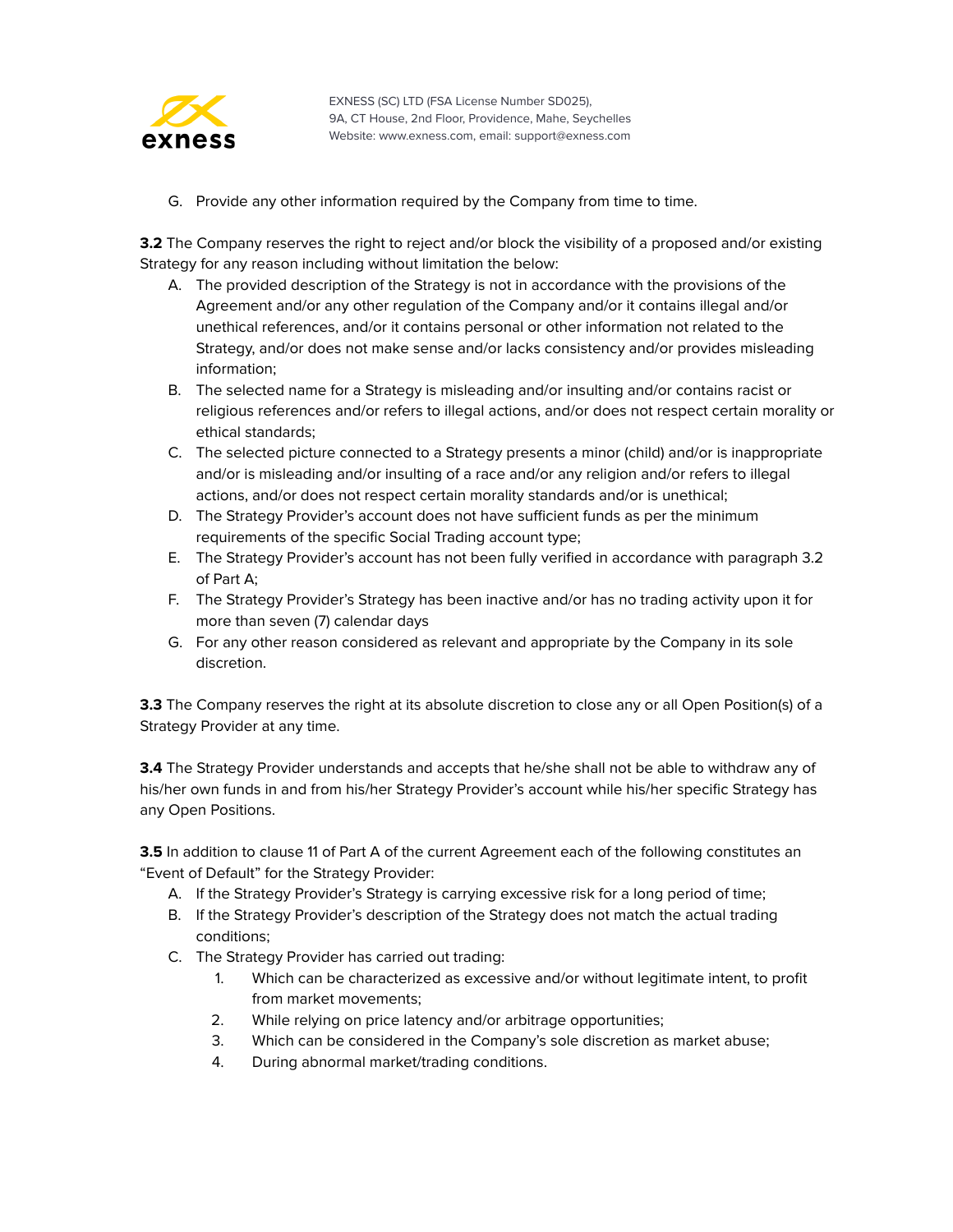

**3.6** If an Event of Default occurs the Company may, at its absolute discretion, at any time with or without Written Notice, take any of the following actions in addition to clause 11.2 Part A:

- A. Freeze and/or terminate and/or block the Strategy Provider's Strategy and/or deny access to Social Trading;
- B. Request to make amendments on the description of the Strategy.

**3.7** The Strategy Provider's commission is calculated and paid to the Strategy Provider at the end of the Social Trading Period connected with each Strategy.

**3.8** The Strategy Provider 's commission may be determined by the Strategy Provider for each Strategy but may not exceed 50% of the Investor's Profit. The Strategy Provider's commission shall not be changed after the specific Strategy is created.

**3.9** The Strategy Provider shall receive the Strategy Provider's commission for the positive returns of Investors in USD currency, which is calculated as indicated on the Company's Website and/or on the Social Trading mobile application.

**3.10** In the event that an Investor stops following a specific Strategy of a Strategy Provider before the end of the Social Trading Period, the Strategy Provider's commission is calculated at the time of Strategy closing at the current market price.

## <span id="page-50-0"></span>**4. Social Trading Acknowledgement of Risk and Consents**

**4.1** The Company does not provide any guarantee as to the performance of any Strategy.

**4.2** Any description and/or information in relation to a Strategy is not considered as confidential and/or personal information.

**4.3** The Company reserves the right at any time with or without notice to close and/or pause and/or suspend and/or stop copying any Strategy Provider's account(s), and/or Strategy and/or Order either of the Investor or Strategy Provider.

**4.4** Performance statistics represented in relation to Strategy Providers and/or Strategies are historical and the Company does not guarantee any profit for the Investor; past performance is not a reliable indicator of future results and the Investor is recommended to decide on the selection of a Strategy by reviewing the actual history and/or performance of the Strategy.

**4.5** The Strategy Provider acknowledges that the Company may use and/or pass and/or process information in relation to the Strategy Provider's Strategy in the Company's group of companies and/or external companies and/or consultants.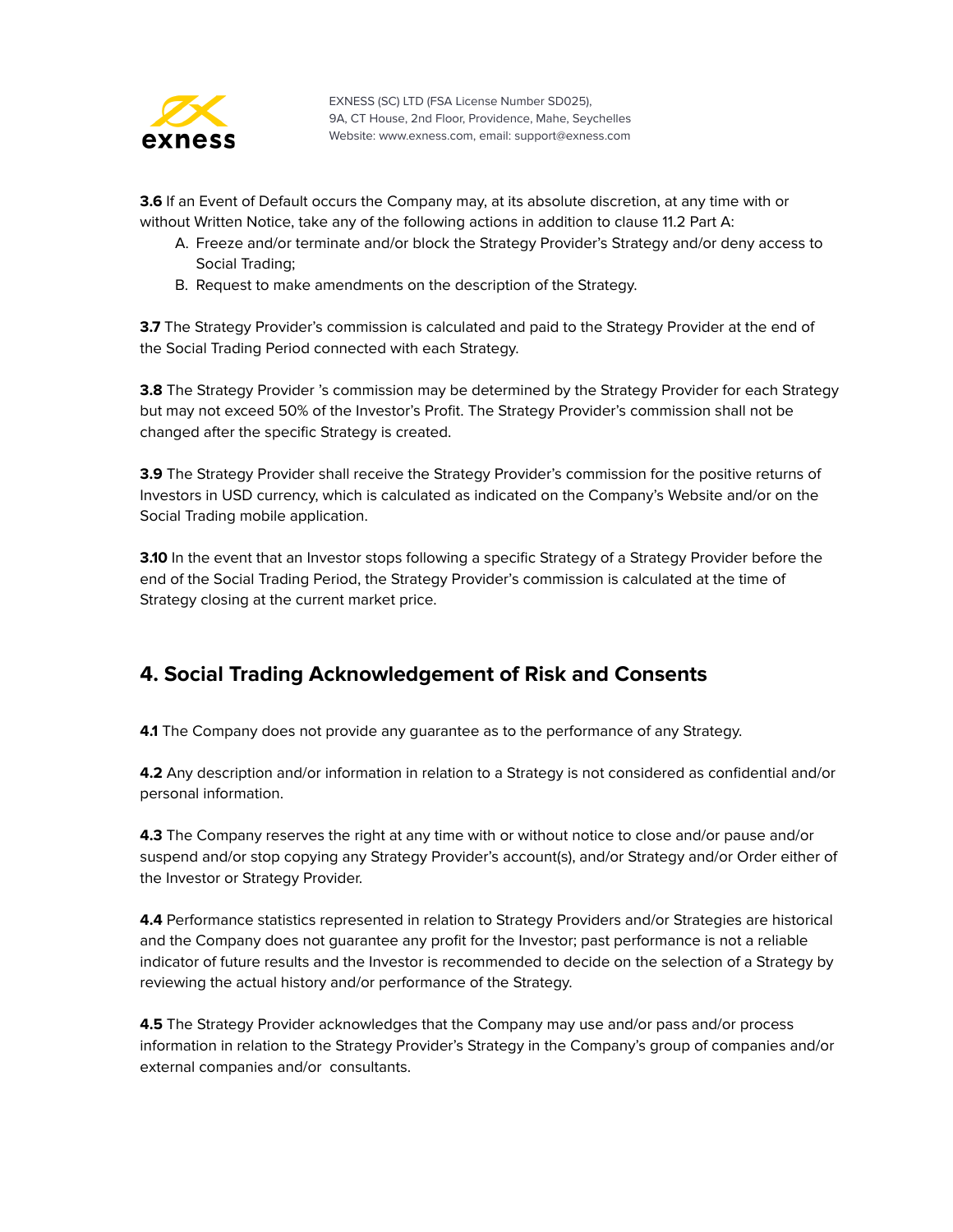

# <span id="page-51-0"></span>**PART G: Portfolio Management**

#### <span id="page-51-1"></span>**1. Introduction**

- **1.1.** PART G is applicable only to those Clients who are eligible and use the Portfolio Management platform provided by the Company.
- **1.2** Company shall allow participation and use of Portfolio Management platform subject to the fulfillment of Client's obligations under this Agreement and of any other requirement of becoming Portfolio Manager or PM Investor as applicable from time to time by the Company.

#### <span id="page-51-2"></span>**2. Portfolio Manager**

- **2.1**. A Client shall be eligible to become a Portfolio Manager and use the Portfolio Management platform provided by the Company provided that he/she meets any applicable requirements required from time to time by the Company.
- **2.2** Subject to clauses 1.2 and 2.1 above herein, Client becomes a Portfolio Manager when creating his/her first Fund. In order to create, manage and maintain a Fund the Portfolio Manager should:
	- A. Choose a name for the Fund;
	- B. Describe the Fund;
	- C. Choose an allocation type from the options provided by the Company from time to time;
	- D. Set the minimum Fund Investment to the Fund;
	- E. Choose the leverage for the Fund from the options provided by the Company from time to time;
	- F. Set the Performance Fee type and size from the options provided by the Company from time to time;
	- G. Provide any other information required by the Company from time to time.
- **2.3**.To invite a PM Investor to invest in a Fund, the Portfolio Manager should share a Fund link to or code for the Fund. Funds are not made publicly available, and only individuals and/or legal entities who have received a link to or code for the Fund will be able to invest. After the Client decides to invest in a Fund he/she should sign any required documentation by the Company and send a request to invest in the Fund. The Portfolio Manager is allowed to accept or reject requests to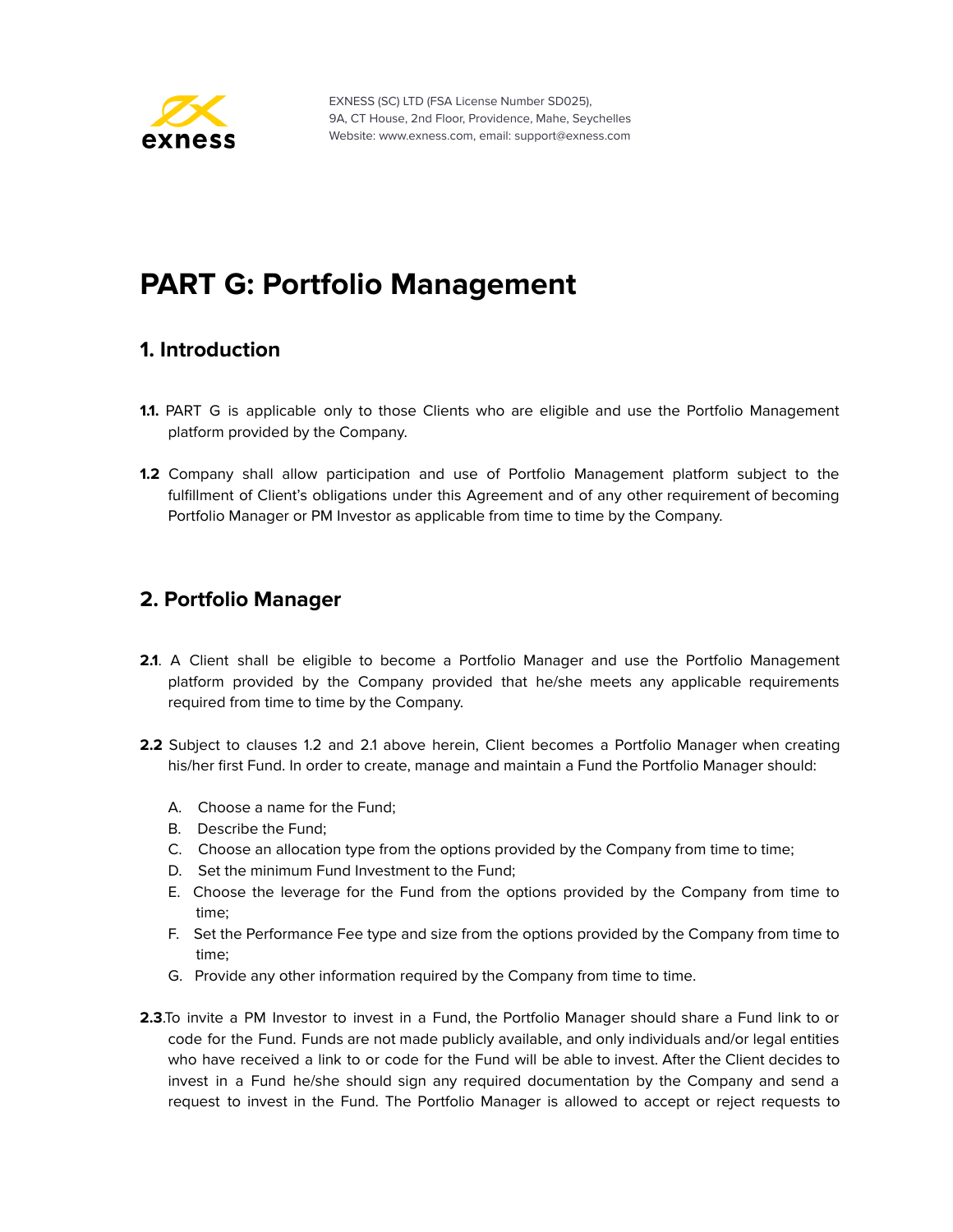

invest in a Fund. After the request is accepted by the Portfolio Manager, the Client has the opportunity to make Fund Investment/s in this Fund.

- **2.4.**Portfolio Manager is only able to place Orders connected to a Fund and is prohibited to make withdrawals or transfers.
- **2.5.**The Portfolio Manager acknowledges and agrees that materials created, published and disseminated by him/her in relation to the Portfolio Management , within and outside the Portfolio Management platforms, including but not limited to Fund's information (e.g. biography, photo, Fund name, Fund description) shall not:
	- A. contain materials which are not in accordance with the provisions of the Agreement and/or any other regulation of the Company and/or contain illegal and/or unethical references, and/or infringe third party rights, including trademark and other intellectual property rights;
	- B. mislead and/or insult and/or contain religious references and/or refer to illegal actions, and/or do not respect certain morality or ethical standards;
	- C. claim Portfolio Manager's eligibility to provide the services which may require a license, registration and/or notification in their state of residency and/or in the residency states of PM Investor/s;
	- D. introduce or present Portfolio Manager as an employee or representative of the Company and/or claim, directly or indirectly, that the Company and/or its Affiliates endorse, maintain any control and/or guarantee the accuracy and/or completeness of any Portfolio Manager's statement or their activities;
	- E. contain sexually explicit and/or any grossly offensive content, including expressions of bigotry,racism, hatred or profanity or that is hateful, threatening, or pornographic; incite violence or that contain nudity or graphic or gratuitous violence;
	- F. contain a picture that presents a minor (child);
	- G. contain unauthorized commercial communications (such as spam);
	- H. collect and/or use/copy users' content or information, or otherwise accessing Website and/or the Portfolio Management platform, using automated means (such as harvesting bots, robots, spiders, or scrapers);
	- I. engage in multi-level marketing, such as a pyramid scheme;
	- J. contain viruses or other malicious code;
	- K. solicit personal information and/or login information or access an account belonging to someone else;
	- L. disable, overburden, or impair the proper working of Company, such as a denial of service attack and/or facilitate or encourage any violations of these rules;
	- M. make misleading and/or absolute and/or untrue statements about the performance of the Fund and/or guarantee the performance of the Fund;
	- N. contain information which is not related to the Fund, does not make sense and/or lacks consistency or which is not balanced enough - overwhelmed on the positive side.
- **2.6**. The Company reserves the right at its absolute discretion, but in any case is under no obligations, to close any or all Open Position(s) within a Fund at any time. This right is reserved only for the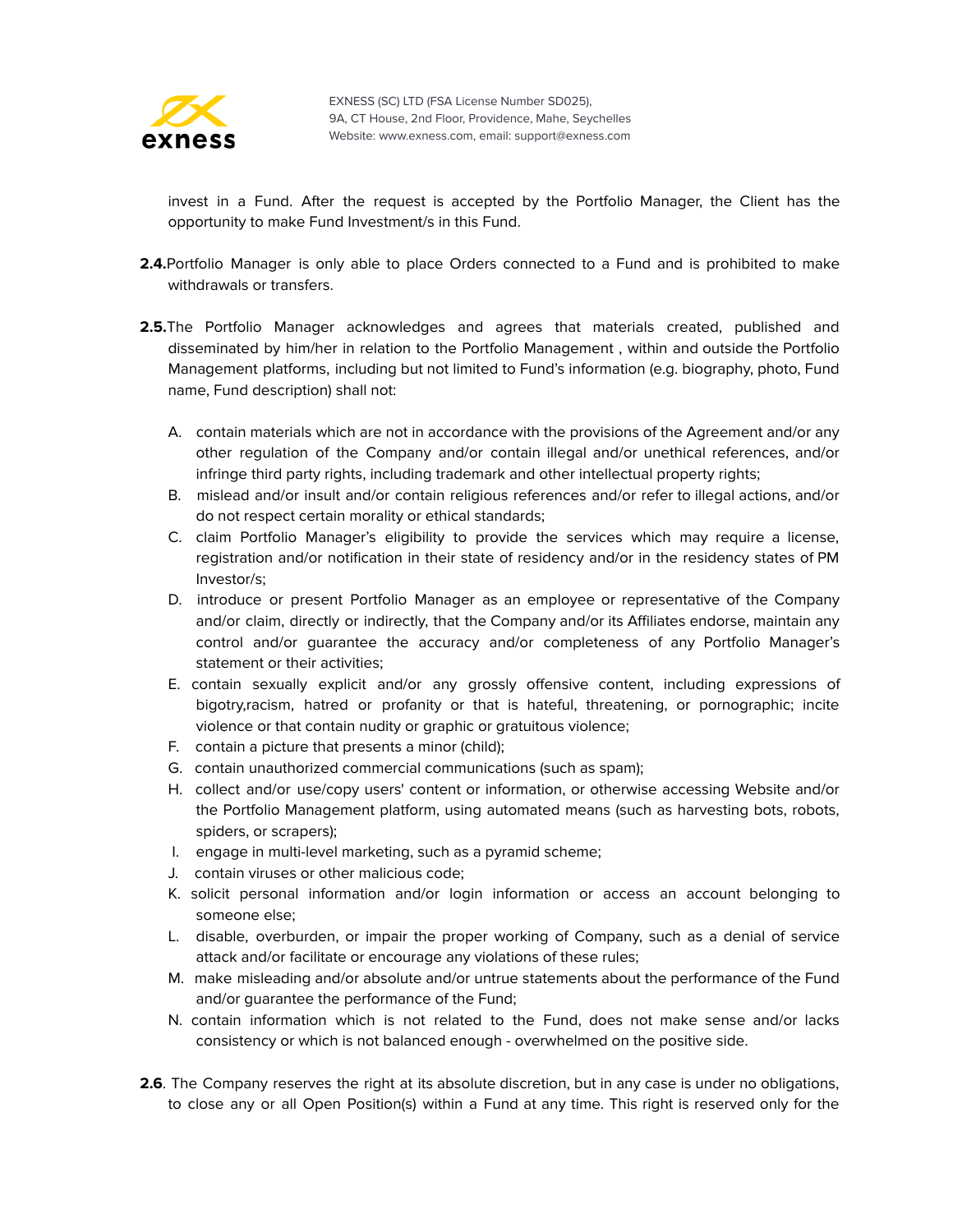

benefit of the Company in order to prevent or stop activities that may bring any type of loss or damage in the Company.

- 2.7. In addition to clause 11 of Part A of the current Agreement each of the following constitutes an "Event of Default" for the Portfolio Manager:
	- A. if the Portfolio Manager's Fund is carrying excessive risk for a long period of time;
	- B. the provided Portfolio Manager's biography, photo, Fund name, Fund description, and/or any other information provided as part of the Fund requirements, is not in accordance with the provisions of the Agreement and/or any other regulation of the Company and/or it contains illegal and/or unethical references and/or does not make sense and/or lacks consistency and/or provides misleading information;
	- C. the Portfolio Manager has not been fully verified in accordance with paragraph 3.1 and 3.2 of Part A of this Agreement;
	- D. the Portfolio Manager has been inactive and/or has no trading activity connected to the Fund for more than seven (7) calendar days;
	- E. the Portfolio Manager has been terminated in accordance with paragraph 10 of Part A of this Agreement;
	- F. if the Portfolio Manager's description of the Fund does not match the actual trading activity in the same Fund;
	- G. If a substantial portion of the trades in a Portfolio Manager's Fund are identical or similar to the trades of another Fund, to the extent that it appears they are mimicking or replicating those trades;
	- H. the Portfolio Manager has carried out trading:
		- (a) which can be characterized as excessive and/or without legitimate intent, in order to profit from market movements;
		- (b) while relying on price latency and/or arbitrage opportunities;
		- (c) which can be considered in the Company's sole discretion as market abuse and/or market manipulation and/or fraudulent activity;
		- (d) during abnormal market/trading conditions.
	- I. the Portfolio Manager is not a holder of a license, registration and/or notification and/or of any other authorisation required in his/her state of residency and/or in the residency states of PM Investors;
	- J. the Portfolio Manager fails to perform or breaches any obligation due to the Company and/or where any representation or warranty made by the Portfolio Manager is or becomes untrue;
	- K. for any other reason or circumstance where the Company reasonably believes that it is necessary or desirable to take any action set out in clause 2.8 below herein.
- **2.8.** If an Event of Default occurs the Company reserves the right at its absolute discretion, but in any case is under no obligation, at any time with or without Written Notice, to take any of the following actions in addition to clause 11.2 Part A:
	- A. terminate this Agreement with immediate effect;
	- B. reject and/or block the availability of a proposed and/or existing Portfolio Manager;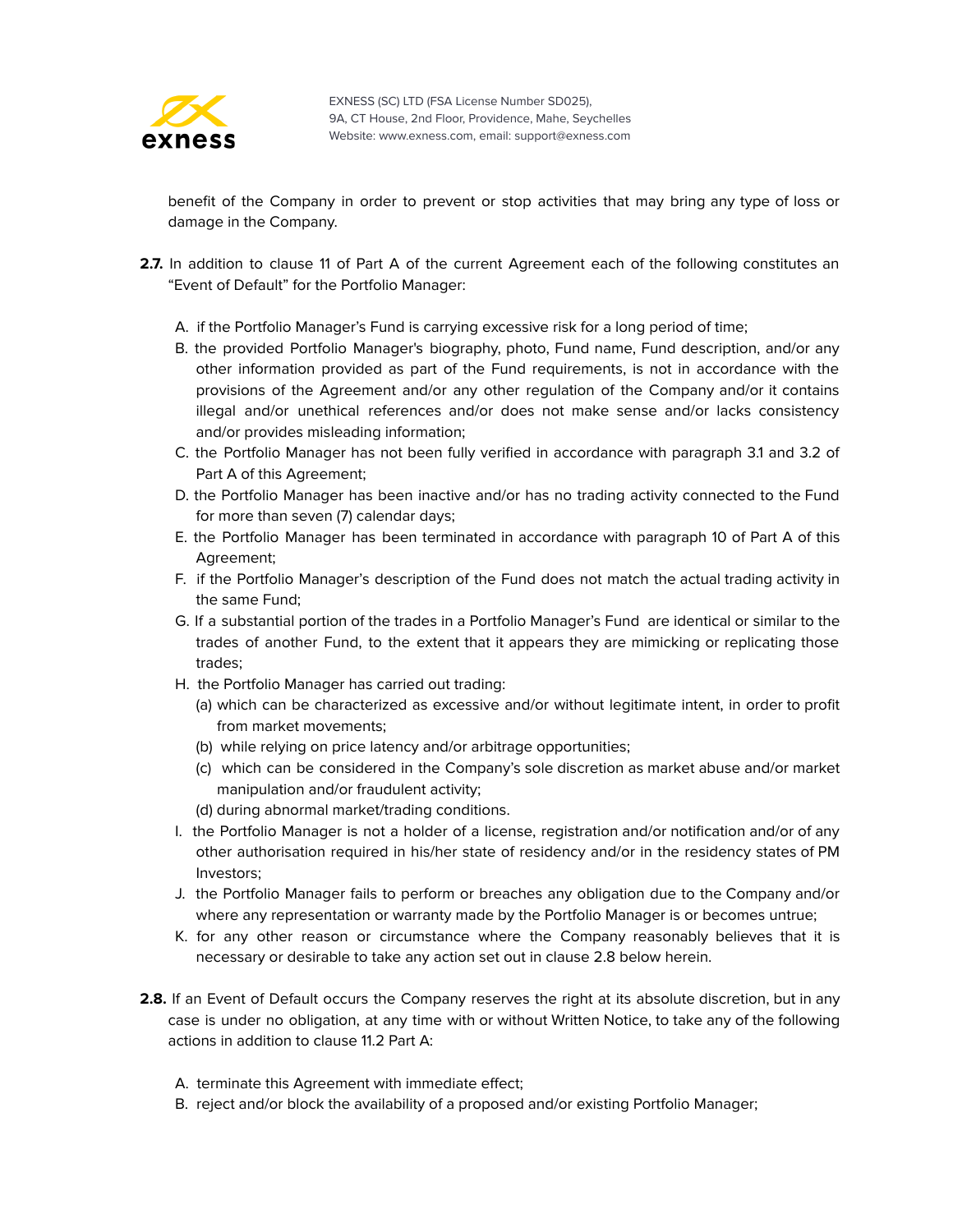

- C. freeze and/or suspend and/or terminate and/or close or block any and/or all Fund/s managed by the Portfolio Manager and/or any open positions and/or deny access to Portfolio Management platform and/or refuse payment of Performance Fee;
- D. change the status of the Fund/s to the "close-only" mode by revoking Portfolio Manager ability to open new position(s);
- E. request to make amendments on the description of the Fund/s;
- F. take any other action(s) in relation to the Fund/s in order to rectify the Event of Default or minimize any type of loss or damage to the Company;
- G. reject or refuse any request of the PM to create a new Fund(s);
- H. adjust the Fund(s) balance to remove illicit profit;
- I. any other action as deemed fit at the absolute discretion of the Company.
- **2.9**. The Performance Fee may be determined by the Portfolio Manager for each Fund and for each PM Investor in it. The Performance Fee shall not be changed after the specific Fund is created.
- **2.10** The Portfolio Manager shall receive the Performance Fee for any positive returns of PM Investors in USD currency, which is calculated as indicated on the Company's Website and/or in any relevant mobile application/s. Performance Fee shall be calculated on the aggregated profits on each Fund and proportionally on the individual Fund Investment/s made by the PM Investors.The Performance Fee is calculated and credited to the Portfolio Manager's Account at the end of the Billing Period.
- 2.11 In the event that a Fund has been terminated before the end of the Billing Period, the Performance Fee shall be calculated at the time of Fund termination and credited to the Portfolio Manager's account at the end of the Billing Period.
- **2.12** It is hereby understood and agreed by the Portfolio Manager that Clients remain Company's Clients at all times.
- **2.13** The Portfolio Manager represents and warrants that is duly authorized to enter into this Agreement and maintains any applicable license and/or certification and/or authorisation during the Portfolio Management activities and/or the trading operations of Fund(s) and shall exercise proper skill and care, professional and technical expertise, diligence, morality and impartiality which are necessary, taking into account the complexity of trading.
- **2.14** Company will not in any way be liable for any losses incurred in the Funds.
- 2.15 The Portfolio Manager is not allowed to publish, reproduce, transmit, or otherwise reproduce information relating to the Funds and/or the Portfolio Management to any third party without the Company's prior written consent.
- **2.16** The Portfolio Manager irrevocably and unconditionally agrees and hereby authorizes the Company to provide Clients with access and/or the option to invest in the Fund(s). Upon investing in a Fund, Portfolio Manager authorizes the Company and Company shall have the right to take all necessary actions deemed fit so that Client is allowed to invest and/or access the Fund(s).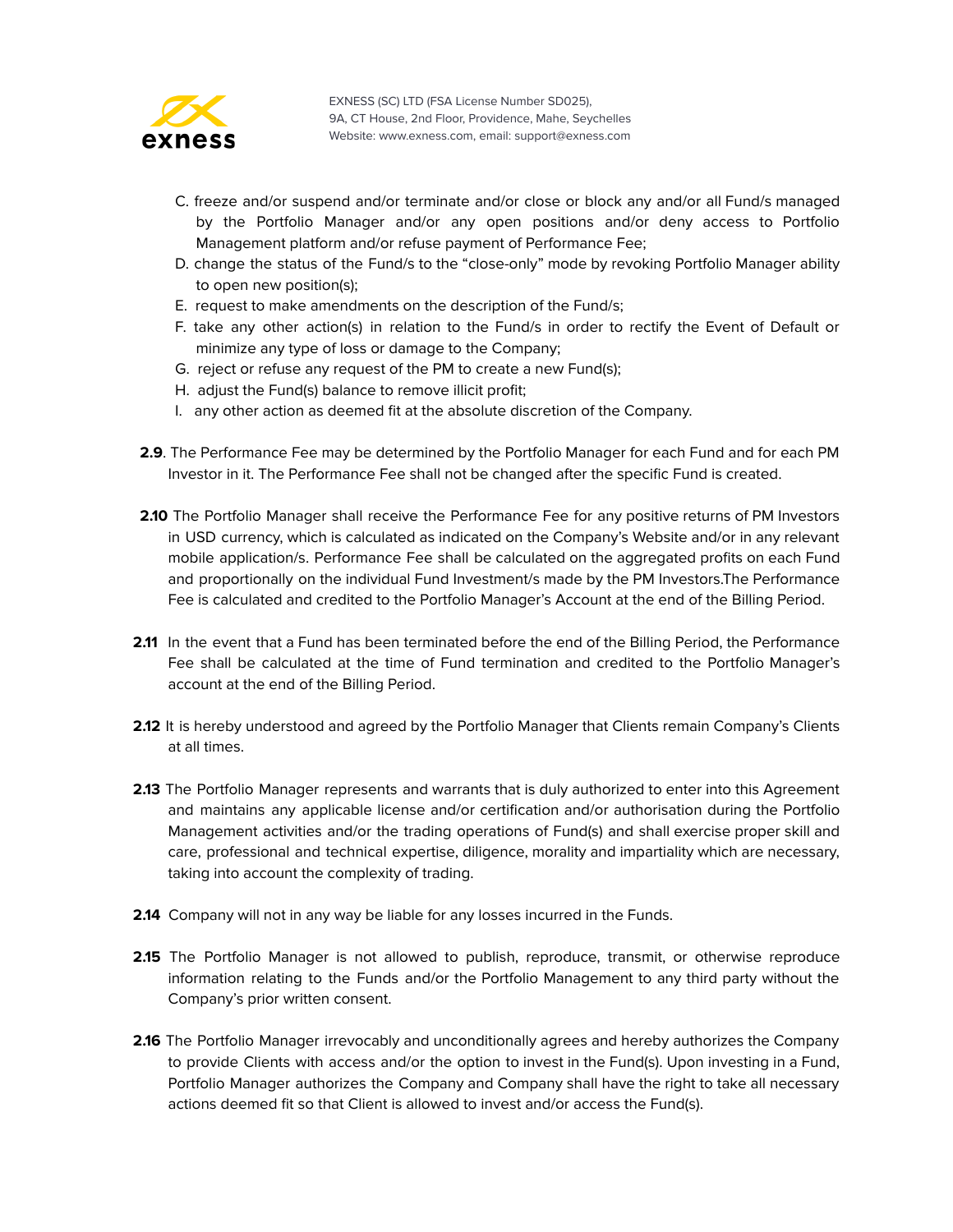

**2.17** The Portfolio Manager authorizes the Company to use any information related to the Portfolio Manager and/or the Fund(s) in any way it chooses and make it public or communicate it as deemed appropriate, in any way and with any means in its absolute discretion.

#### <span id="page-55-0"></span>**3. PM Investor**

- **3.1.** Only individuals and/or legal entities who receive a Fund link or code for the Fund by the Portfolio Manager might be able to invest in a Fund and become PM Investors. In order to invest in a Fund, the PM Investor shall first become a Client of the Company as per the terms of this Agreement and meet any requirements imposed by the Company and/or accept and/or sign any other applicable documentation required by the Company from time to time. By joining and investing into a Fund with a Fund Investment, the PM Investor agrees to the following:
	- A. to authorize the Portfolio Manager as its true and lawful Attorney and Agent with full power and authority to act as a Portfolio Manager on the Fund Investment and instructs the Portfolio Manager to act on his/her behalf in connection to the Fund Investment/s;
	- B. to authorize and instruct the Portfolio Manager to use Company's Trading Platform for trading using the Fund Investment/s;
	- C. that investing in a Fund bears its own fees, charges and Performance Fee.
	- D. to authorize the Company to accept trading orders from the Portfolio Manager in relation to the Fund Investment;
	- E. to authorize and instruct the Company to transfer the Performance Fee from the Fund Investment to the Portfolio Manager's Account at the end of each Billing Period.
- **3.3.** Reports and/or information in relation to the Fund Investments while using the Portfolio Management service shall be available on the Website and/or in any relevant mobile application as applicable from time to time.
- **3.4**. The PM Investor may start the Fund Investment, deposit funds and/or withdraw any available funds to and from his/her Wallet in accordance with the procedures and restrictions available from time to time on the Portfolio Management mobile applications and/or Website and/or any other website maintained by the Company for Portfolio Management and subject to the Agreement.
- **3.5**. PM Investor can only use the Wallet for the Portfolio Management service and is not allowed to execute any trading operations on the Wallet on its own.
- **3.6** The PM Investor may deposit funds into the Investment Wallet via the payment systems/methods made available by the Company for the Portfolio Management platform from time to time.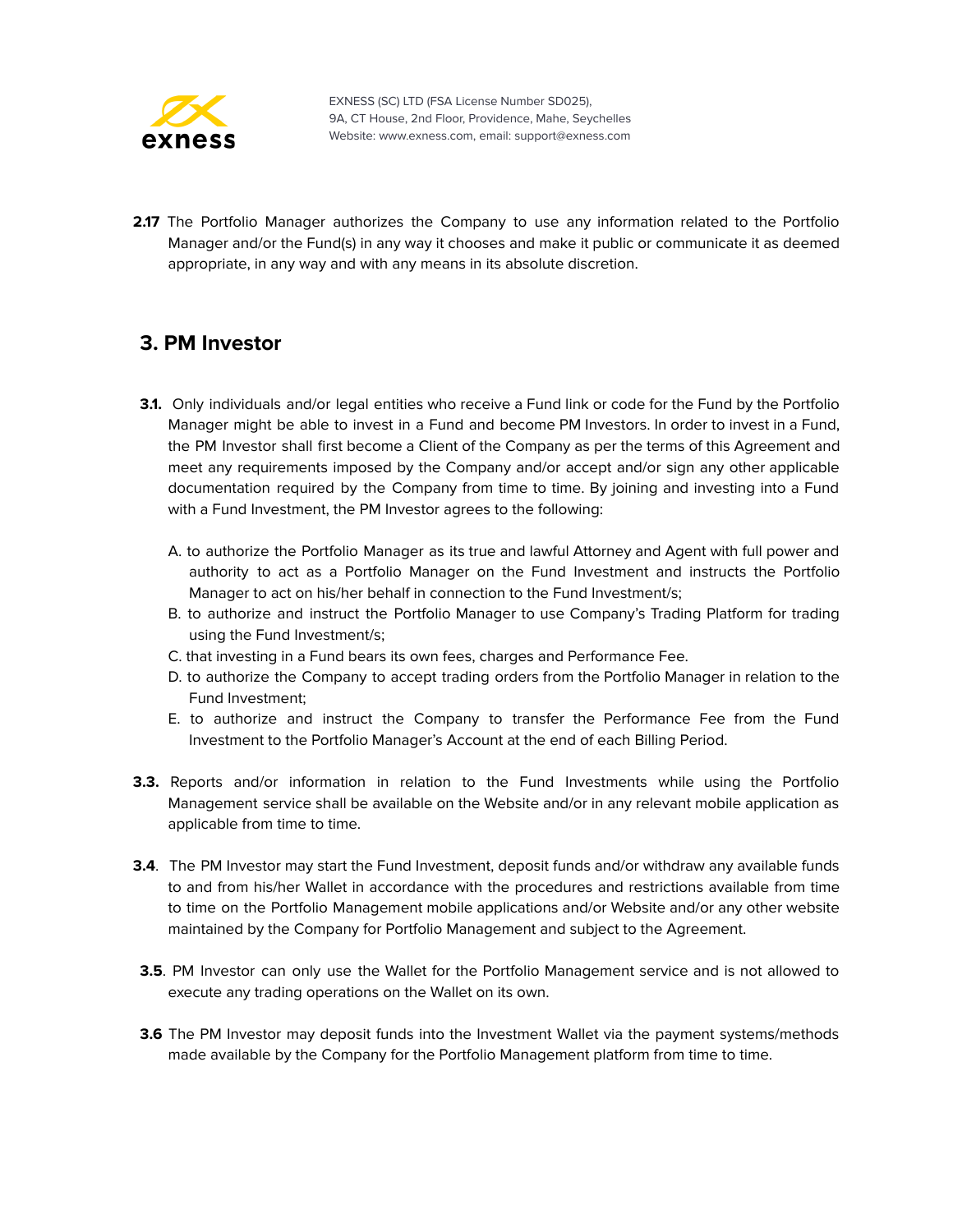

- **3.7.** In order to terminate the Fund Investment, PM Investor should send a Fund Investment termination request to the Portfolio Manager. In case the termination request is not accepted by the Portfolio Manager after thirty-six (36) hours, the Fund Investment will be terminated automatically. The Client acknowledges and agrees that the Fund Investment can't be terminated outside of normal trading hours and Portfolio Manager is authorised to perform trading operations on the Fund until termination occurs. Any Fund Investment termination request which has been accepted by the Portfolio Manager or has expired outside of the normal trading hours will be executed after trading resumes.
- **3.8.** Upon termination of Fund Investment as described in clause 3.7 above, funds available as a result of the Fund Investment in relevant Fund(s), shall be credited to PM Investor's Wallet.
- **3.9.** The Company reserves the right at its absolute discretion to close any or all Open Position(s) of a Fund at any time.
- **3.10.** The PM Investor acknowledges and accepts that by making a Fund Investment into a Fund of a specific Portfolio Manager he/she accepts the Performance Fee and Leverage as well as other conditions set for the Fund by the respective Portfolio Manager in accordance with paragraph 2.2 of Part G;
- **3.11.** In addition to clause 11.1 of Part A of the current Agreement, each of the following constitutes an "Event of Default" for the PM Investor:
	- A. the Fund in which PM Investor made a Fund Investment is subject to an Event of Default as this defined in clause 2.7 above herein;
	- B. the PM Investor is misusing the Portfolio Management service in order to mimic or replicate trades conducted in a Fund into his personal trading account with the Company;
	- C. failure of the PM Investor to provide an amount due under the Agreement;.
	- D. failure of the PM Investor to perform any obligation due to the Company;
	- E. any other circumstance where the Company reasonably believes that it is necessary or desirable to take any action set out in clause 3.12.
- **3.12**. If an Event of Default occurs the Company may, at its absolute discretion, at any time and without prior Written Notice, take one or more of the following actions described in clause 2.8 herein above, in addition to Clause 11.2 of Part A.
- **3.13**. The PM Investor acknowledges and accepts that a Fund can be terminated in case of an Event of Default either from Portfolio Manager/s or PM Investors side and in this case Orders in this Fund will be closed in the order decided by the Company.
- **3.14** PM Investor may not be able to see the individual Orders made by the Portfolio Manager if the latter decides to do so.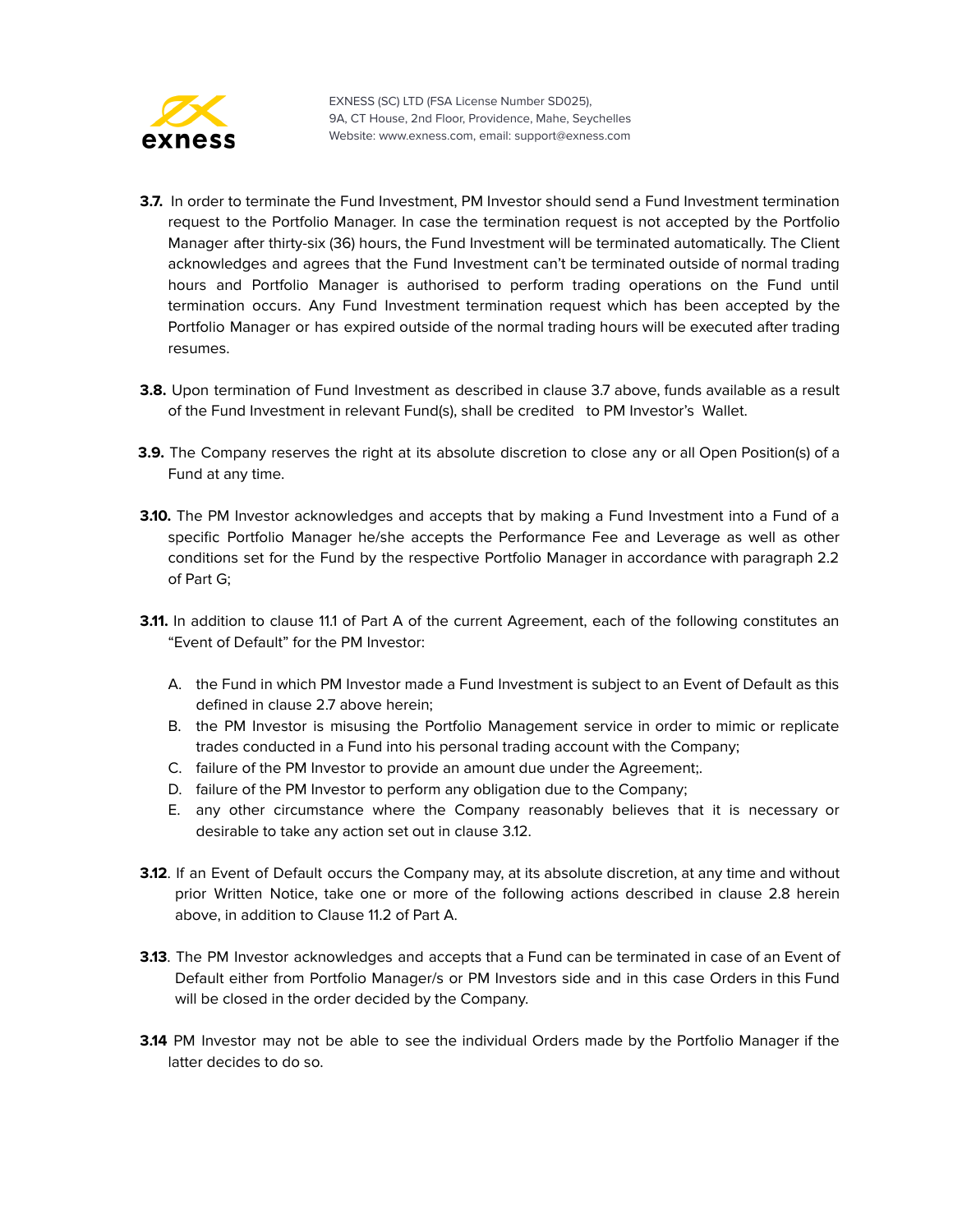

**3.15** The PM Investor is not allowed to publish, reproduce, transmit, or otherwise reproduce information relating to the Funds and/or the Portfolio Management to any third party without the Company's prior written consent.

## <span id="page-57-0"></span>**4. Allocation type**

- **4.1.** The Company will provide Portfolio Manager with two options for managing Fund Investments so called allocation types. The Portfolio Manager should choose between "lot allocation" and "equity allocation" when creating a Fund. The Company reserves the right to not provide one of those options to any Portfolio Manager on its own discretion.
- **4.2.** In order to run a Fund with lot allocation, the Portfolio Manager should make a deposit to the Fund. All Fund Investments made to the Fund with lot allocation will be transferred to the Investment subaccount dedicated to the exact Fund Investment. After a Fund Investment is made, all the existing Open Positions made by the Portfolio Manager under that particular Fund will automatically be followed and copied to the Fund Investment subaccount together with any further new trading orders performed by the Portfolio Manager under the specific Fund.
- **4.3.** The Client acknowledges and agrees that for Funds with lot allocation:
	- A. all Orders made by the Portfolio Manager will be followed and copied by the Fund Investment subaccount in accordance with the copy coefficient as indicated on the Company's Website and/or on the Portfolio Management mobile application;
	- B. variations in the Orders' pricing may occur from the moment that the PM Investor made a Fund Investment to a specific Fund to the actual moment when an Order opened by the Portfolio Manager, under the specific Fund, was copied to the Fund Investment subaccount;
	- C. the Company reserves the right at any time with or without notice to close and/or pause and/or suspend and/or stop copying any Portfolio Manager's account(s), and/or Fund and/or Order either of the PM Investor or Portfolio Manager.
- **4.4**. All Fund Investments made to a Fund with "equity allocation" will be deducted from the Wallet/s and allocated to the master trading account of the Portfolio Manager connected to that specific Fund and the total amount of money will be displayed as available for trading by the Portfolio Manager. Orders placed by the Portfolio Manager will be split proportionally to the PM Investors in accordance to the respective Fund Investments being made. Only new Orders performed by the Portfolio Manager under the specific Fund will be allocated to each Fund Investment.
- **4.5**. The Client acknowledges and agrees that for Funds with equity allocation: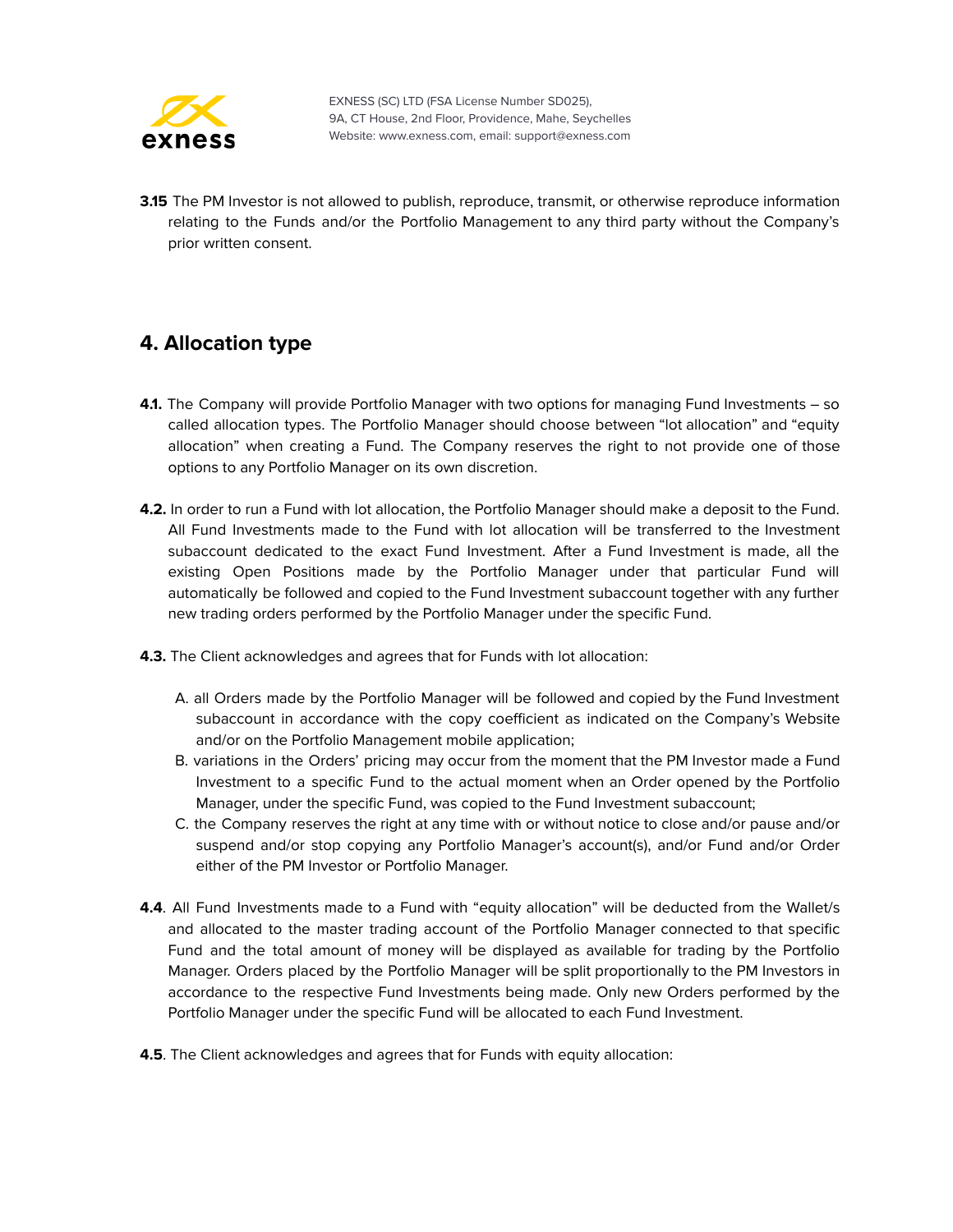

- A. all Orders made by the Portfolio Manager will be allocated to the Fund Investment subaccount in accordance with the ratio of investment equity to the Fund equity calculated at the moment of the Orders' opening. Allocation is executed as described on the Company's Website and/or on the Portfolio Management mobile application;
- B. the Company reserves the right at any time with or without notice to close and/or pause and/or suspend and/or stop allocating any Portfolio Manager's account(s), and/or Fund and/or Order either of the PM Investor or Portfolio Manager.

#### <span id="page-58-0"></span>**5. Portfolio Management Acknowledgement of Risk and Consents**

- **5.1.** The PM Investor acknowledges that the Funds are created and managed by Portfolio Managers on their own, and the Company does not provide any guarantee as to the performance of any Fund. The Client waives the right to request the Company to close any or all Open Position(s) within a Fund.
- **5.2** The Company accepts no responsibility for the activities of the Portfolio Managers and the performance of the Funds as well as no liability for any loss or damage related to investing in the Funds. Statistics and indicators provided by the Company for each Fund have inherent limitations. Past performance is not indicative of future results. No representation is being made by the Company that the Funds will or are likely to achieve profits or losses. PM Investors are advised to take the necessary precautions throughout the investing process.
- **5.3** It is the responsibility of the PM Investor to understand and acknowledge the risks before making Fund Investments and that he/she may suffer losses due to lack of diversification and/or situations where the Fund is too heavily exposed in any type of financial risk such as without limitation credit risk, currency risk, concentration risk, geographical risk and that he/she may end up losing entire investment. It is understood that the Company does not pay or review the activities of Portfolio Managers neither confirm their experience, professionalism or guarantee the performance of the Fund(s).
- **5.4** The Company shall not be held liable for any omission, deliberate omission or fraud by a Portfolio Manager, unless to the extent where this would be the result of willful default or fraud on the part of the Company.
- **5.5**. Any description and/or information in relation to a Fund is not considered as confidential and/or personal information. The Portfolio Manager is able to see the name and the country of the PM Investor and vice-versa the PM Investor has the ability to see the name and the country of the Portfolio Manager and any other information made available through the Fund.
- **5.6.**The Company on its sole discretion and under no obligations is authorized to disclose Portfolio Manager's information to the PM Investor and vice-versa.